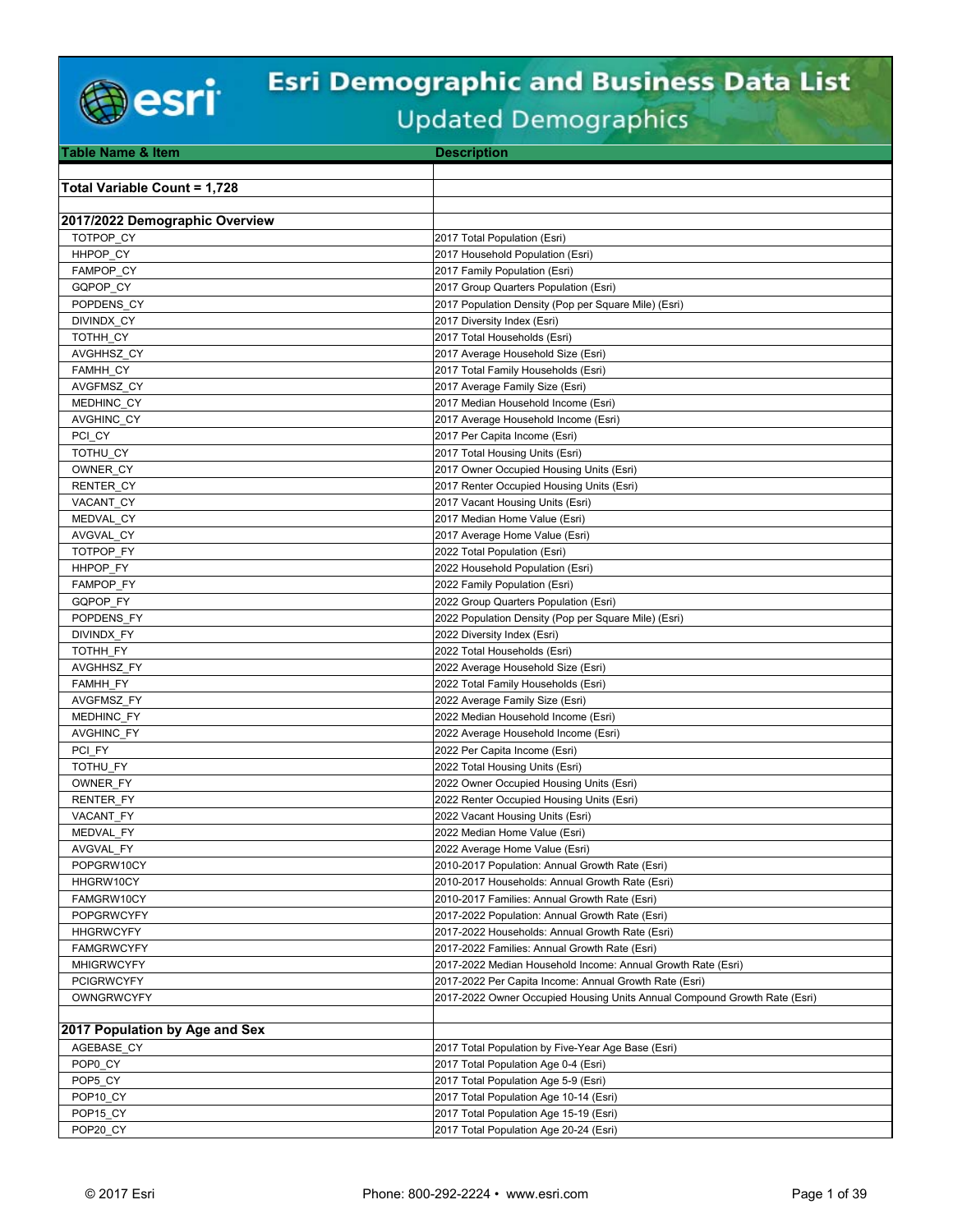

| Table Name & Item | <b>Description</b>                                                                 |
|-------------------|------------------------------------------------------------------------------------|
| POP25 CY          | 2017 Total Population Age 25-29 (Esri)                                             |
| POP30 CY          | 2017 Total Population Age 30-34 (Esri)                                             |
| POP35 CY          | 2017 Total Population Age 35-39 (Esri)                                             |
| POP40 CY          | 2017 Total Population Age 40-44 (Esri)                                             |
| POP45 CY          | 2017 Total Population Age 45-49 (Esri)                                             |
| POP50 CY          | 2017 Total Population Age 50-54 (Esri)                                             |
| POP55 CY          | 2017 Total Population Age 55-59 (Esri)                                             |
| POP60 CY          | 2017 Total Population Age 60-64 (Esri)                                             |
| POP65 CY          | 2017 Total Population Age 65-69 (Esri)                                             |
| POP70 CY          | 2017 Total Population Age 70-74 (Esri)                                             |
| POP75_CY          | 2017 Total Population Age 75-79 (Esri)                                             |
| POP80 CY          | 2017 Total Population Age 80-84 (Esri)                                             |
| POP85 CY          | 2017 Total Population Age 85+ (Esri)                                               |
| POP18UP CY        | 2017 Total Population Age 18+ (Esri)                                               |
| POP21UP CY        | 2017 Total Population Age 21+ (Esri)                                               |
| MEDAGE CY         | 2017 Median Age (Esri)                                                             |
| MALES CY          | 2017 Male Population (Esri)                                                        |
| MALE0 CY          | 2017 Male Population Age 0-4 (Esri)                                                |
| MALE5 CY          | 2017 Male Population Age 5-9 (Esri)                                                |
| MALE10_CY         | 2017 Male Population Age 10-14 (Esri)                                              |
| MALE15 CY         | 2017 Male Population Age 15-19 (Esri)                                              |
| MALE20 CY         | 2017 Male Population Age 20-24 (Esri)                                              |
| MALE25 CY         | 2017 Male Population Age 25-29 (Esri)                                              |
| MALE30_CY         | 2017 Male Population Age 30-34 (Esri)                                              |
| MALE35 CY         | 2017 Male Population Age 35-39 (Esri)                                              |
| MALE40 CY         | 2017 Male Population Age 40-44 (Esri)                                              |
| MALE45 CY         | 2017 Male Population Age 45-49 (Esri)                                              |
| MALE50 CY         | 2017 Male Population Age 50-54 (Esri)                                              |
| MALE55 CY         | 2017 Male Population Age 55-59 (Esri)                                              |
| MALE60 CY         | 2017 Male Population Age 60-64 (Esri)                                              |
| MALE65 CY         | 2017 Male Population Age 65-69 (Esri)                                              |
| MALE70_CY         | 2017 Male Population Age 70-74 (Esri)                                              |
| MALE75_CY         | 2017 Male Population Age 75-79 (Esri)                                              |
| MALE80_CY         | 2017 Male Population Age 80-84 (Esri)                                              |
| MALE85_CY         | 2017 Male Population Age 85+ (Esri)                                                |
| MAL18UP CY        | 2017 Male Population Age 18+ (Esri)                                                |
| MAL21UP CY        | 2017 Male Population Age 21+ (Esri)                                                |
| <b>MEDMAGE CY</b> | 2017 Median Male Age (Esri)                                                        |
| <b>FEMALES CY</b> | 2017 Female Population (Esri)                                                      |
| FEM0 CY           | 2017 Female Population Age 0-4 (Esri)                                              |
| FEM5 CY           | 2017 Female Population Age 5-9 (Esri)                                              |
| FEM10 CY          | 2017 Female Population Age 10-14 (Esri)                                            |
| FEM15 CY          | 2017 Female Population Age 15-19 (Esri)                                            |
| FEM20 CY          | 2017 Female Population Age 20-24 (Esri)                                            |
| FEM25_CY          | 2017 Female Population Age 25-29 (Esri)                                            |
| FEM30_CY          | 2017 Female Population Age 30-34 (Esri)                                            |
| FEM35 CY          | 2017 Female Population Age 35-39 (Esri)                                            |
| FEM40_CY          | 2017 Female Population Age 40-44 (Esri)                                            |
| FEM45_CY          | 2017 Female Population Age 45-49 (Esri)                                            |
| FEM50 CY          | 2017 Female Population Age 50-54 (Esri)                                            |
| FEM55 CY          | 2017 Female Population Age 55-59 (Esri)                                            |
| FEM60_CY          | 2017 Female Population Age 60-64 (Esri)<br>2017 Female Population Age 65-69 (Esri) |
| FEM65 CY          |                                                                                    |
| FEM70_CY          | 2017 Female Population Age 70-74 (Esri)                                            |
| FEM75_CY          | 2017 Female Population Age 75-79 (Esri)                                            |
| FEM80 CY          | 2017 Female Population Age 80-84 (Esri)                                            |
| FEM85_CY          | 2017 Female Population Age 85+ (Esri)                                              |
| FEM18UP_CY        | 2017 Female Population Age 18+ (Esri)                                              |
| FEM21UP_CY        | 2017 Female Population Age 21+ (Esri)                                              |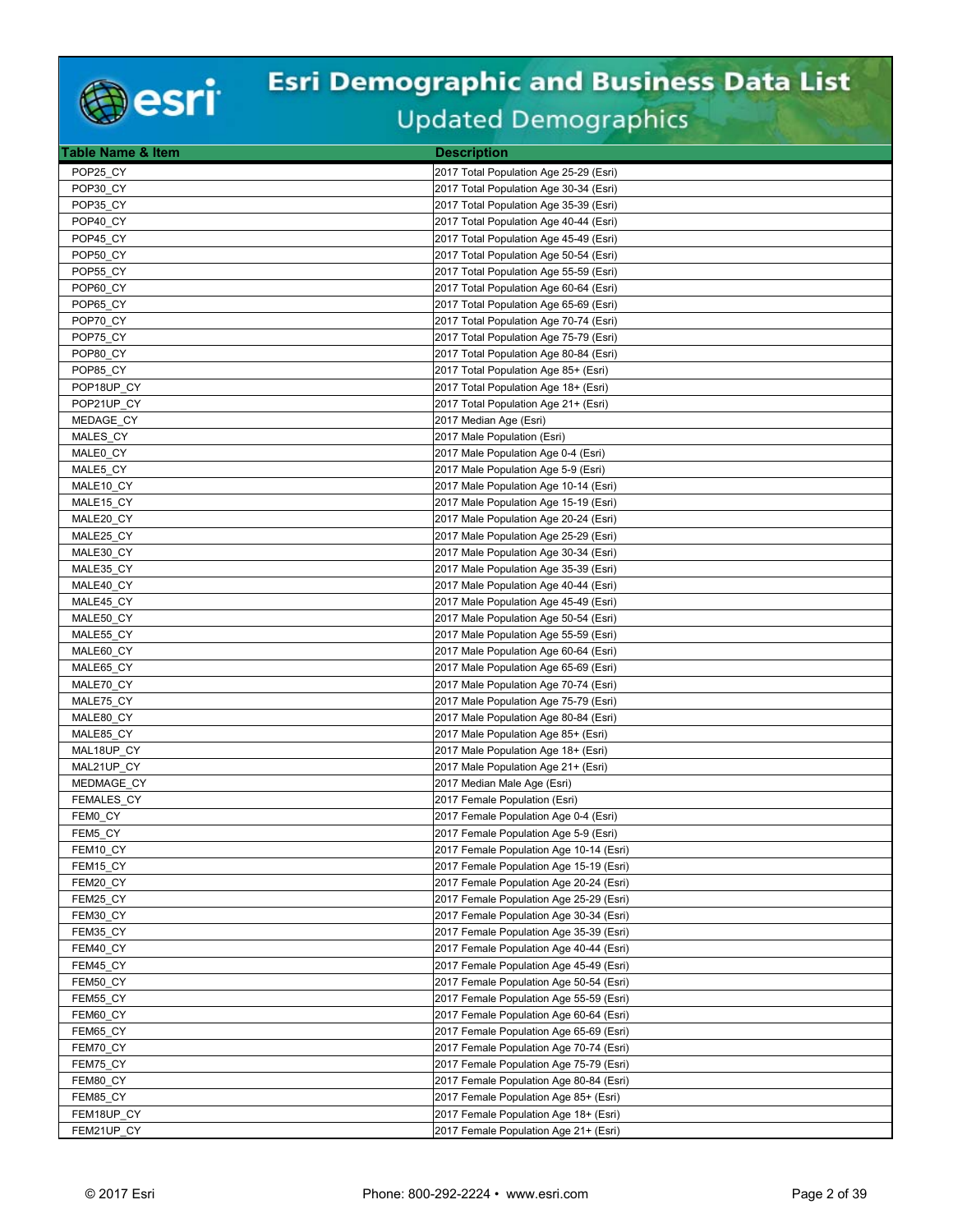

| Table Name & Item              | <b>Description</b>                                                                 |
|--------------------------------|------------------------------------------------------------------------------------|
| MEDFAGE CY                     | 2017 Median Female Age (Esri)                                                      |
|                                |                                                                                    |
| 2022 Population by Age and Sex |                                                                                    |
| AGEBASE FY                     | 2022 Total Population by Five-Year Age Base (Esri)                                 |
| POP0 FY                        | 2022 Total Population Age 0-4 (Esri)                                               |
| POP5 FY                        | 2022 Total Population Age 5-9 (Esri)                                               |
| POP <sub>10</sub> FY           | 2022 Total Population Age 10-14 (Esri)                                             |
| POP <sub>15</sub> FY           | 2022 Total Population Age 15-19 (Esri)                                             |
| POP20 FY                       | 2022 Total Population Age 20-24 (Esri)                                             |
| POP25 FY                       | 2022 Total Population Age 25-29 (Esri)                                             |
| POP30 FY                       |                                                                                    |
|                                | 2022 Total Population Age 30-34 (Esri)                                             |
| POP35 FY                       | 2022 Total Population Age 35-39 (Esri)                                             |
| POP40 FY                       | 2022 Total Population Age 40-44 (Esri)                                             |
| POP45 FY                       | 2022 Total Population Age 45-49 (Esri)                                             |
| POP50 FY                       | 2022 Total Population Age 50-54 (Esri)                                             |
| POP55 FY                       | 2022 Total Population Age 55-59 (Esri)                                             |
| POP60 FY                       | 2022 Total Population Age 60-64 (Esri)                                             |
| POP65 FY                       | 2022 Total Population Age 65-69 (Esri)                                             |
| POP70 FY                       | 2022 Total Population Age 70-74 (Esri)                                             |
| POP75 FY                       | 2022 Total Population Age 75-79 (Esri)                                             |
| POP80 FY                       | 2022 Total Population Age 80-84 (Esri)                                             |
| POP85 FY                       | 2022 Total Population Age 85+ (Esri)                                               |
| POP18UP FY                     | 2022 Total Population Age 18+ (Esri)                                               |
| POP21UP FY                     | 2022 Total Population Age 21+ (Esri)                                               |
| MEDAGE FY                      | 2022 Median Age (Esri)                                                             |
| MALES FY                       | 2022 Male Population (Esri)                                                        |
| MALE0 FY                       | 2022 Male Population Age 0-4 (Esri)                                                |
| MALE5 FY                       | 2022 Male Population Age 5-9 (Esri)                                                |
| MALE10 FY                      | 2022 Male Population Age 10-14 (Esri)                                              |
| MALE15_FY                      | 2022 Male Population Age 15-19 (Esri)                                              |
| MALE20 FY                      | 2022 Male Population Age 20-24 (Esri)                                              |
| MALE25 FY                      | 2022 Male Population Age 25-29 (Esri)                                              |
| MALE30 FY                      | 2022 Male Population Age 30-34 (Esri)                                              |
| MALE35 FY                      | 2022 Male Population Age 35-39 (Esri)                                              |
| MALE40 FY                      | 2022 Male Population Age 40-44 (Esri)                                              |
| MALE45 FY                      | 2022 Male Population Age 45-49 (Esri)                                              |
| MALE50 FY                      | 2022 Male Population Age 50-54 (Esri)                                              |
| MALE55 FY                      | 2022 Male Population Age 55-59 (Esri)                                              |
| MALE60 FY                      | 2022 Male Population Age 60-64 (Esri)                                              |
| MALE65 FY                      | 2022 Male Population Age 65-69 (Esri)                                              |
| MALE70 FY                      | 2022 Male Population Age 70-74 (Esri)                                              |
| MALE75_FY                      | 2022 Male Population Age 75-79 (Esri)                                              |
| MALE80_FY                      | 2022 Male Population Age 80-84 (Esri)                                              |
| MALE85 FY                      | 2022 Male Population Age 85+ (Esri)                                                |
| MAL18UP FY                     | 2022 Male Population Age 18+ (Esri)                                                |
| MAL21UP_FY                     | 2022 Male Population Age 21+ (Esri)                                                |
| MEDMAGE FY                     | 2022 Median Male Age (Esri)                                                        |
| <b>FEMALES FY</b>              | 2022 Female Population (Esri)                                                      |
| FEM0_FY                        | 2022 Female Population Age 0-4 (Esri)                                              |
| FEM5 FY                        | 2022 Female Population Age 5-9 (Esri)                                              |
|                                |                                                                                    |
| FEM10 FY                       | 2022 Female Population Age 10-14 (Esri)<br>2022 Female Population Age 15-19 (Esri) |
| FEM15_FY                       |                                                                                    |
| FEM20 FY                       | 2022 Female Population Age 20-24 (Esri)                                            |
| FEM25 FY                       | 2022 Female Population Age 25-29 (Esri)                                            |
| FEM30 FY                       | 2022 Female Population Age 30-34 (Esri)                                            |
| FEM35 FY                       | 2022 Female Population Age 35-39 (Esri)                                            |
| FEM40_FY                       | 2022 Female Population Age 40-44 (Esri)                                            |
| FEM45_FY                       | 2022 Female Population Age 45-49 (Esri)                                            |
| FEM50_FY                       | 2022 Female Population Age 50-54 (Esri)                                            |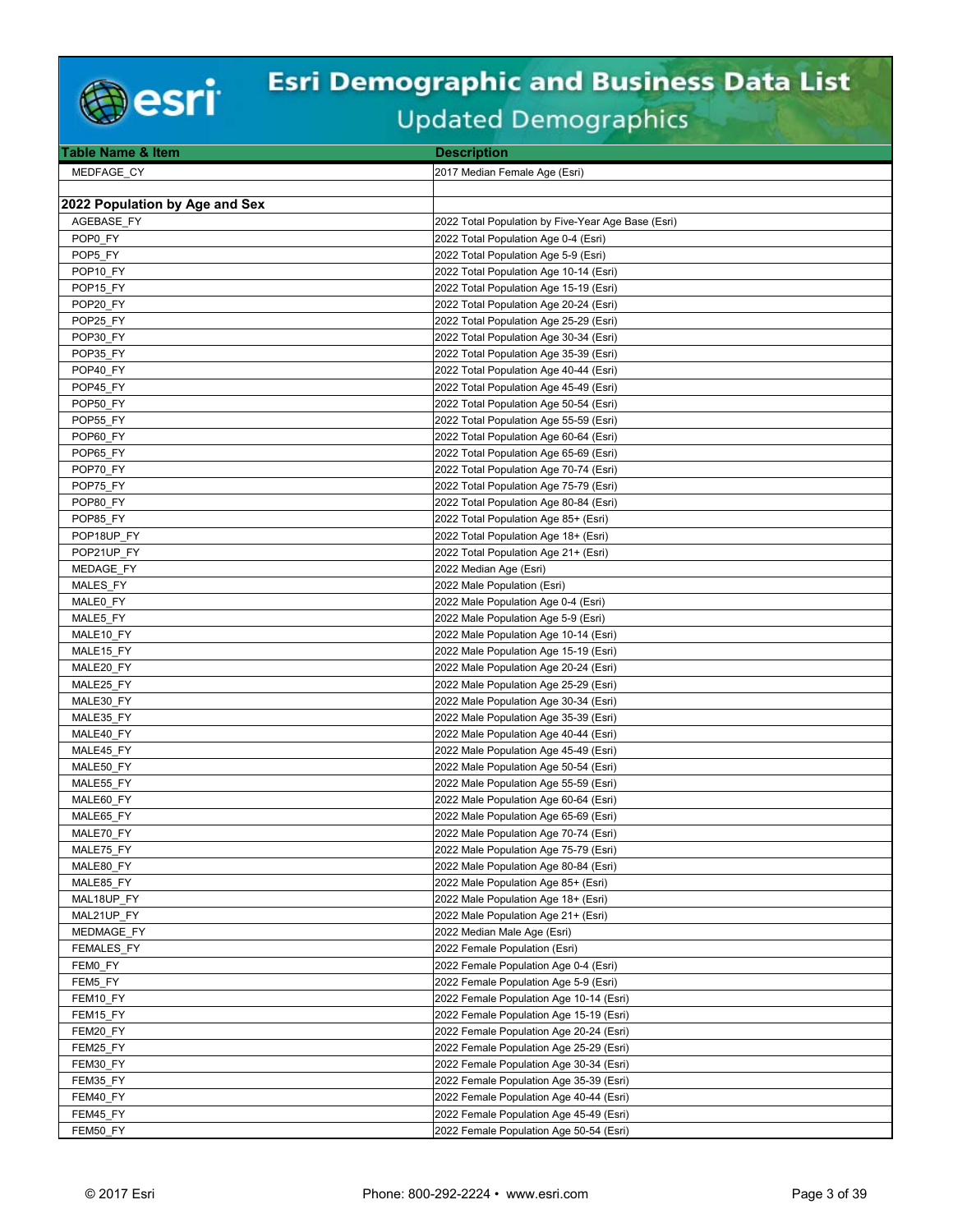

| Table Name & Item                          | <b>Description</b>                      |
|--------------------------------------------|-----------------------------------------|
| FEM55 FY                                   | 2022 Female Population Age 55-59 (Esri) |
| FEM60 FY                                   | 2022 Female Population Age 60-64 (Esri) |
| FEM65 FY                                   | 2022 Female Population Age 65-69 (Esri) |
| FEM70 FY                                   | 2022 Female Population Age 70-74 (Esri) |
| FEM75_FY                                   | 2022 Female Population Age 75-79 (Esri) |
| FEM80 FY                                   | 2022 Female Population Age 80-84 (Esri) |
| FEM85_FY                                   | 2022 Female Population Age 85+ (Esri)   |
| FEM18UP FY                                 | 2022 Female Population Age 18+ (Esri)   |
| FEM21UP_FY                                 | 2022 Female Population Age 21+ (Esri)   |
| MEDFAGE FY                                 | 2022 Median Female Age (Esri)           |
|                                            |                                         |
| 2017 Population by Single Year Age and Sex |                                         |
| TOTPOP_CY                                  | 2017 Total Population (Esri)            |
| AGE0_CY                                    | 2017 Total Population Age <1 (Esri)     |
| AGE1 CY                                    | 2017 Total Population Age 1 (Esri)      |
| AGE2_CY                                    | 2017 Total Population Age 2 (Esri)      |
| AGE3 CY                                    | 2017 Total Population Age 3 (Esri)      |
| AGE4 CY                                    | 2017 Total Population Age 4 (Esri)      |
| AGE5 CY                                    | 2017 Total Population Age 5 (Esri)      |
| AGE6_CY                                    | 2017 Total Population Age 6 (Esri)      |
| AGE7 CY                                    | 2017 Total Population Age 7 (Esri)      |
| AGE8 CY                                    | 2017 Total Population Age 8 (Esri)      |
| AGE9_CY                                    | 2017 Total Population Age 9 (Esri)      |
| AGE10_CY                                   | 2017 Total Population Age 10 (Esri)     |
| AGE11 CY                                   | 2017 Total Population Age 11 (Esri)     |
| AGE12_CY                                   | 2017 Total Population Age 12 (Esri)     |
| AGE13_CY                                   | 2017 Total Population Age 13 (Esri)     |
| AGE14_CY                                   | 2017 Total Population Age 14 (Esri)     |
| AGE15_CY                                   | 2017 Total Population Age 15 (Esri)     |
| AGE16_CY                                   | 2017 Total Population Age 16 (Esri)     |
| AGE17_CY                                   | 2017 Total Population Age 17 (Esri)     |
| AGE18_CY                                   | 2017 Total Population Age 18 (Esri)     |
| AGE19_CY                                   | 2017 Total Population Age 19 (Esri)     |
| AGE20 CY                                   | 2017 Total Population Age 20 (Esri)     |
| AGE21 CY                                   | 2017 Total Population Age 21 (Esri)     |
| AGE22_CY                                   | 2017 Total Population Age 22 (Esri)     |
| AGE23_CY                                   | 2017 Total Population Age 23 (Esri)     |
| AGE24_CY                                   | 2017 Total Population Age 24 (Esri)     |
| AGE25_CY                                   | 2017 Total Population Age 25 (Esri)     |
| AGE26 CY                                   | 2017 Total Population Age 26 (Esri)     |
| AGE27 CY                                   | 2017 Total Population Age 27 (Esri)     |
| AGE28_CY                                   | 2017 Total Population Age 28 (Esri)     |
| AGE29 CY                                   | 2017 Total Population Age 29 (Esri)     |
| AGE30 CY                                   | 2017 Total Population Age 30 (Esri)     |
| AGE31_CY                                   | 2017 Total Population Age 31 (Esri)     |
| AGE32_CY                                   | 2017 Total Population Age 32 (Esri)     |
| AGE33 CY                                   | 2017 Total Population Age 33 (Esri)     |
| AGE34_CY                                   | 2017 Total Population Age 34 (Esri)     |
| AGE35_CY                                   | 2017 Total Population Age 35 (Esri)     |
| AGE36_CY                                   | 2017 Total Population Age 36 (Esri)     |
| AGE37_CY                                   | 2017 Total Population Age 37 (Esri)     |
| AGE38_CY                                   | 2017 Total Population Age 38 (Esri)     |
| AGE39 CY                                   | 2017 Total Population Age 39 (Esri)     |
| AGE40_CY                                   | 2017 Total Population Age 40 (Esri)     |
| AGE41_CY                                   | 2017 Total Population Age 41 (Esri)     |
| AGE42 CY                                   | 2017 Total Population Age 42 (Esri)     |
| AGE43 CY                                   | 2017 Total Population Age 43 (Esri)     |
| AGE44_CY                                   | 2017 Total Population Age 44 (Esri)     |
| AGE45_CY                                   | 2017 Total Population Age 45 (Esri)     |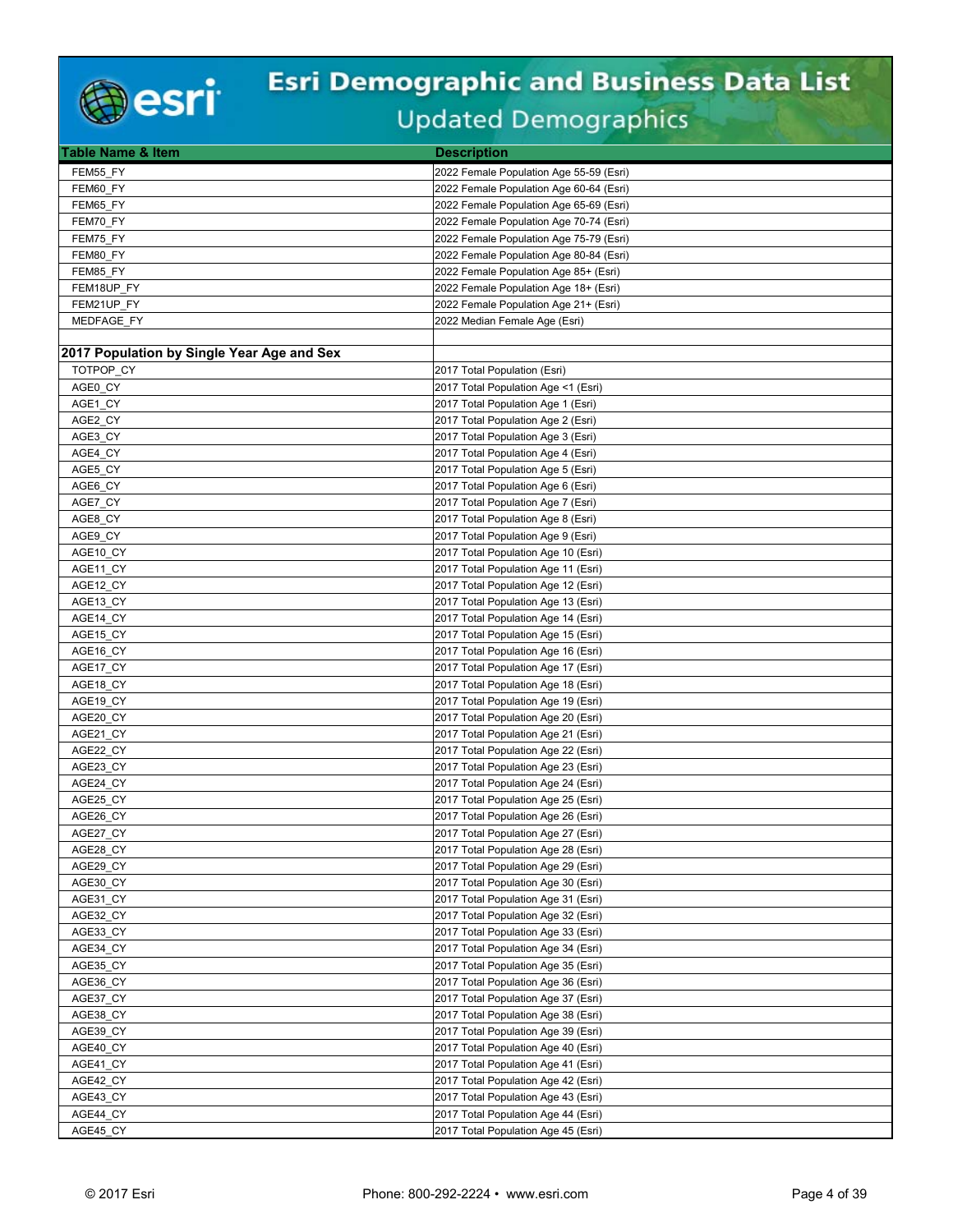

| Table Name & Item | <b>Description</b>                  |
|-------------------|-------------------------------------|
| AGE46 CY          | 2017 Total Population Age 46 (Esri) |
| AGE47 CY          | 2017 Total Population Age 47 (Esri) |
| AGE48_CY          | 2017 Total Population Age 48 (Esri) |
| AGE49 CY          | 2017 Total Population Age 49 (Esri) |
| AGE50 CY          | 2017 Total Population Age 50 (Esri) |
| AGE51_CY          | 2017 Total Population Age 51 (Esri) |
| AGE52_CY          | 2017 Total Population Age 52 (Esri) |
| AGE53 CY          | 2017 Total Population Age 53 (Esri) |
| AGE54_CY          | 2017 Total Population Age 54 (Esri) |
| AGE55_CY          | 2017 Total Population Age 55 (Esri) |
| AGE56_CY          | 2017 Total Population Age 56 (Esri) |
| AGE57 CY          | 2017 Total Population Age 57 (Esri) |
| AGE58 CY          | 2017 Total Population Age 58 (Esri) |
| AGE59 CY          | 2017 Total Population Age 59 (Esri) |
| AGE60 CY          | 2017 Total Population Age 60 (Esri) |
| AGE61_CY          | 2017 Total Population Age 61 (Esri) |
| AGE62 CY          | 2017 Total Population Age 62 (Esri) |
| AGE63 CY          | 2017 Total Population Age 63 (Esri) |
| AGE64 CY          | 2017 Total Population Age 64 (Esri) |
| AGE65_CY          | 2017 Total Population Age 65 (Esri) |
| AGE66 CY          | 2017 Total Population Age 66 (Esri) |
| AGE67 CY          | 2017 Total Population Age 67 (Esri) |
| AGE68_CY          | 2017 Total Population Age 68 (Esri) |
| AGE69 CY          | 2017 Total Population Age 69 (Esri) |
| AGE70 CY          | 2017 Total Population Age 70 (Esri) |
| AGE71_CY          | 2017 Total Population Age 71 (Esri) |
| AGE72_CY          | 2017 Total Population Age 72 (Esri) |
| AGE73 CY          | 2017 Total Population Age 73 (Esri) |
| AGE74_CY          | 2017 Total Population Age 74 (Esri) |
| AGE75_CY          | 2017 Total Population Age 75 (Esri) |
| AGE76 CY          | 2017 Total Population Age 76 (Esri) |
| AGE77_CY          | 2017 Total Population Age 77 (Esri) |
| AGE78_CY          | 2017 Total Population Age 78 (Esri) |
| AGE79 CY          | 2017 Total Population Age 79 (Esri) |
| AGE80_CY          | 2017 Total Population Age 80 (Esri) |
| AGE81_CY          | 2017 Total Population Age 81 (Esri) |
| AGE82_CY          | 2017 Total Population Age 82 (Esri) |
| AGE83_CY          | 2017 Total Population Age 83 (Esri) |
| AGE84 CY          | 2017 Total Population Age 84 (Esri) |
| MALES CY          | 2017 Male Population (Esri)         |
| MAGE0 CY          | 2017 Male Population Age <1 (Esri)  |
| MAGE1_CY          | 2017 Male Population Age 1 (Esri)   |
| MAGE2 CY          | 2017 Male Population Age 2 (Esri)   |
| MAGE3 CY          | 2017 Male Population Age 3 (Esri)   |
| MAGE4_CY          | 2017 Male Population Age 4 (Esri)   |
| MAGE5_CY          | 2017 Male Population Age 5 (Esri)   |
| MAGE6 CY          | 2017 Male Population Age 6 (Esri)   |
| MAGE7_CY          | 2017 Male Population Age 7 (Esri)   |
| MAGE8_CY          | 2017 Male Population Age 8 (Esri)   |
| MAGE9_CY          | 2017 Male Population Age 9 (Esri)   |
| MAGE10 CY         | 2017 Male Population Age 10 (Esri)  |
| MAGE11_CY         | 2017 Male Population Age 11 (Esri)  |
| MAGE12 CY         | 2017 Male Population Age 12 (Esri)  |
| MAGE13_CY         | 2017 Male Population Age 13 (Esri)  |
| MAGE14_CY         | 2017 Male Population Age 14 (Esri)  |
| MAGE15 CY         | 2017 Male Population Age 15 (Esri)  |
| MAGE16 CY         | 2017 Male Population Age 16 (Esri)  |
| MAGE17_CY         | 2017 Male Population Age 17 (Esri)  |
| MAGE18_CY         | 2017 Male Population Age 18 (Esri)  |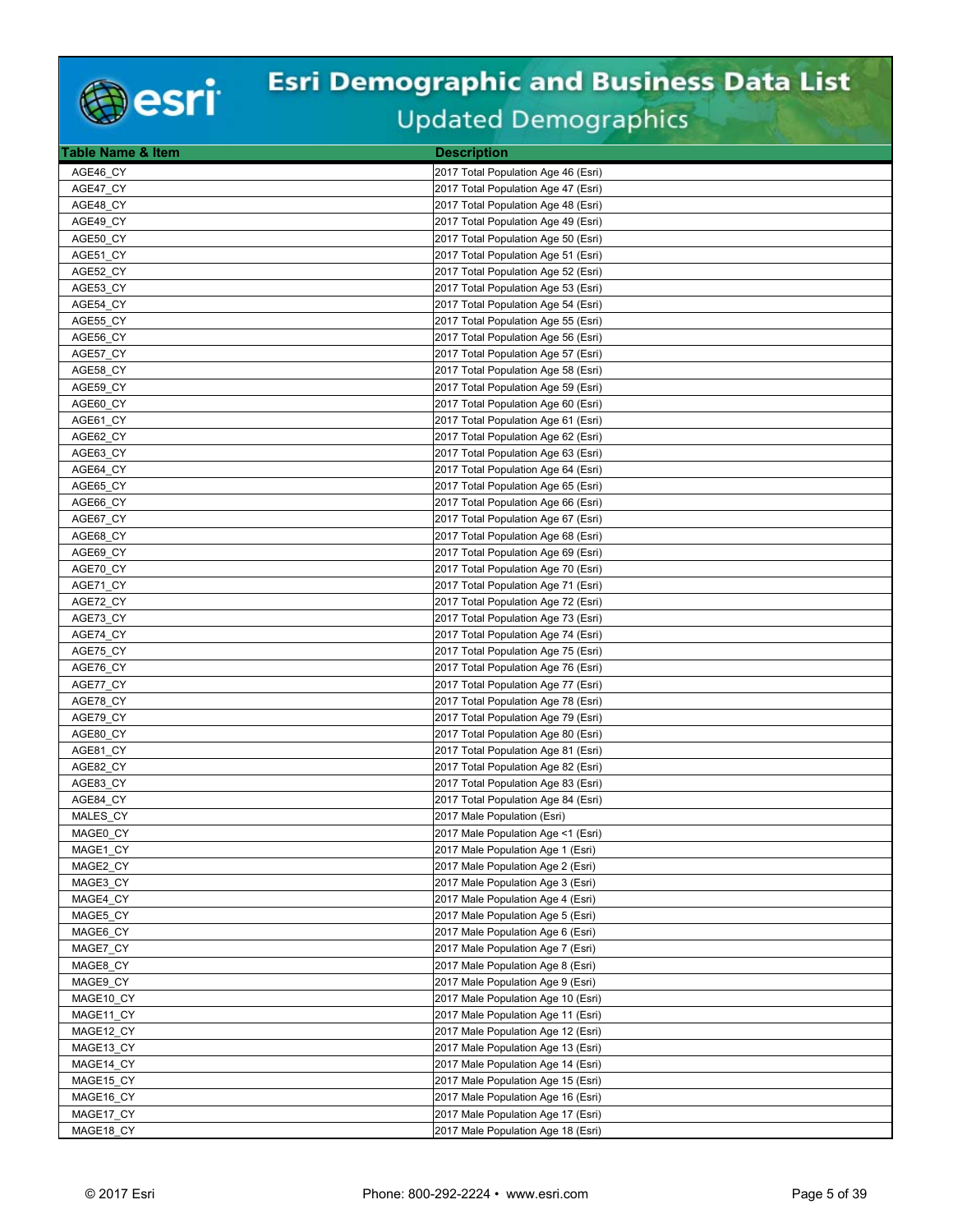

| MAGE19 CY<br>2017 Male Population Age 19 (Esri)<br>MAGE20_CY<br>2017 Male Population Age 20 (Esri)<br>MAGE21 CY<br>2017 Male Population Age 21 (Esri) |  |
|-------------------------------------------------------------------------------------------------------------------------------------------------------|--|
|                                                                                                                                                       |  |
|                                                                                                                                                       |  |
|                                                                                                                                                       |  |
| MAGE22 CY<br>2017 Male Population Age 22 (Esri)                                                                                                       |  |
| MAGE23_CY<br>2017 Male Population Age 23 (Esri)                                                                                                       |  |
| MAGE24_CY<br>2017 Male Population Age 24 (Esri)                                                                                                       |  |
| MAGE25_CY<br>2017 Male Population Age 25 (Esri)                                                                                                       |  |
| MAGE26_CY<br>2017 Male Population Age 26 (Esri)                                                                                                       |  |
| MAGE27_CY<br>2017 Male Population Age 27 (Esri)                                                                                                       |  |
| MAGE28_CY<br>2017 Male Population Age 28 (Esri)                                                                                                       |  |
| MAGE29_CY<br>2017 Male Population Age 29 (Esri)                                                                                                       |  |
| MAGE30 CY<br>2017 Male Population Age 30 (Esri)                                                                                                       |  |
| MAGE31 CY<br>2017 Male Population Age 31 (Esri)                                                                                                       |  |
| MAGE32_CY<br>2017 Male Population Age 32 (Esri)                                                                                                       |  |
| MAGE33 CY<br>2017 Male Population Age 33 (Esri)                                                                                                       |  |
| MAGE34 CY<br>2017 Male Population Age 34 (Esri)                                                                                                       |  |
| MAGE35 CY<br>2017 Male Population Age 35 (Esri)                                                                                                       |  |
| MAGE36 CY<br>2017 Male Population Age 36 (Esri)                                                                                                       |  |
| MAGE37_CY<br>2017 Male Population Age 37 (Esri)                                                                                                       |  |
| MAGE38_CY<br>2017 Male Population Age 38 (Esri)                                                                                                       |  |
| MAGE39 CY<br>2017 Male Population Age 39 (Esri)                                                                                                       |  |
| MAGE40 CY<br>2017 Male Population Age 40 (Esri)                                                                                                       |  |
| MAGE41 CY<br>2017 Male Population Age 41 (Esri)                                                                                                       |  |
| 2017 Male Population Age 42 (Esri)<br>MAGE42 CY                                                                                                       |  |
| MAGE43 CY<br>2017 Male Population Age 43 (Esri)                                                                                                       |  |
| 2017 Male Population Age 44 (Esri)<br>MAGE44_CY                                                                                                       |  |
| MAGE45_CY<br>2017 Male Population Age 45 (Esri)                                                                                                       |  |
| 2017 Male Population Age 46 (Esri)<br>MAGE46_CY                                                                                                       |  |
| MAGE47_CY<br>2017 Male Population Age 47 (Esri)                                                                                                       |  |
| MAGE48 CY<br>2017 Male Population Age 48 (Esri)                                                                                                       |  |
| 2017 Male Population Age 49 (Esri)<br>MAGE49 CY                                                                                                       |  |
| MAGE50 CY<br>2017 Male Population Age 50 (Esri)                                                                                                       |  |
| MAGE51 CY<br>2017 Male Population Age 51 (Esri)                                                                                                       |  |
| MAGE52_CY<br>2017 Male Population Age 52 (Esri)                                                                                                       |  |
| MAGE53 CY<br>2017 Male Population Age 53 (Esri)                                                                                                       |  |
| MAGE54_CY<br>2017 Male Population Age 54 (Esri)                                                                                                       |  |
| MAGE55_CY<br>2017 Male Population Age 55 (Esri)                                                                                                       |  |
| MAGE56 CY<br>2017 Male Population Age 56 (Esri)                                                                                                       |  |
| MAGE57_CY<br>2017 Male Population Age 57 (Esri)                                                                                                       |  |
| MAGE58 CY<br>2017 Male Population Age 58 (Esri)                                                                                                       |  |
| MAGE59 CY<br>2017 Male Population Age 59 (Esri)                                                                                                       |  |
| MAGE60_CY<br>2017 Male Population Age 60 (Esri)                                                                                                       |  |
| MAGE61 CY<br>2017 Male Population Age 61 (Esri)                                                                                                       |  |
| MAGE62 CY<br>2017 Male Population Age 62 (Esri)                                                                                                       |  |
| MAGE63_CY<br>2017 Male Population Age 63 (Esri)                                                                                                       |  |
| MAGE64_CY<br>2017 Male Population Age 64 (Esri)                                                                                                       |  |
| MAGE65 CY<br>2017 Male Population Age 65 (Esri)                                                                                                       |  |
| MAGE66 CY<br>2017 Male Population Age 66 (Esri)                                                                                                       |  |
| MAGE67_CY<br>2017 Male Population Age 67 (Esri)                                                                                                       |  |
| MAGE68 CY<br>2017 Male Population Age 68 (Esri)                                                                                                       |  |
| MAGE69 CY<br>2017 Male Population Age 69 (Esri)<br>2017 Male Population Age 70 (Esri)                                                                 |  |
| MAGE70_CY<br>MAGE71 CY<br>2017 Male Population Age 71 (Esri)                                                                                          |  |
|                                                                                                                                                       |  |
| MAGE72_CY<br>2017 Male Population Age 72 (Esri)<br>MAGE73_CY<br>2017 Male Population Age 73 (Esri)                                                    |  |
| MAGE74 CY<br>2017 Male Population Age 74 (Esri)                                                                                                       |  |
| MAGE75 CY<br>2017 Male Population Age 75 (Esri)                                                                                                       |  |
| MAGE76_CY<br>2017 Male Population Age 76 (Esri)                                                                                                       |  |
| MAGE77_CY<br>2017 Male Population Age 77 (Esri)                                                                                                       |  |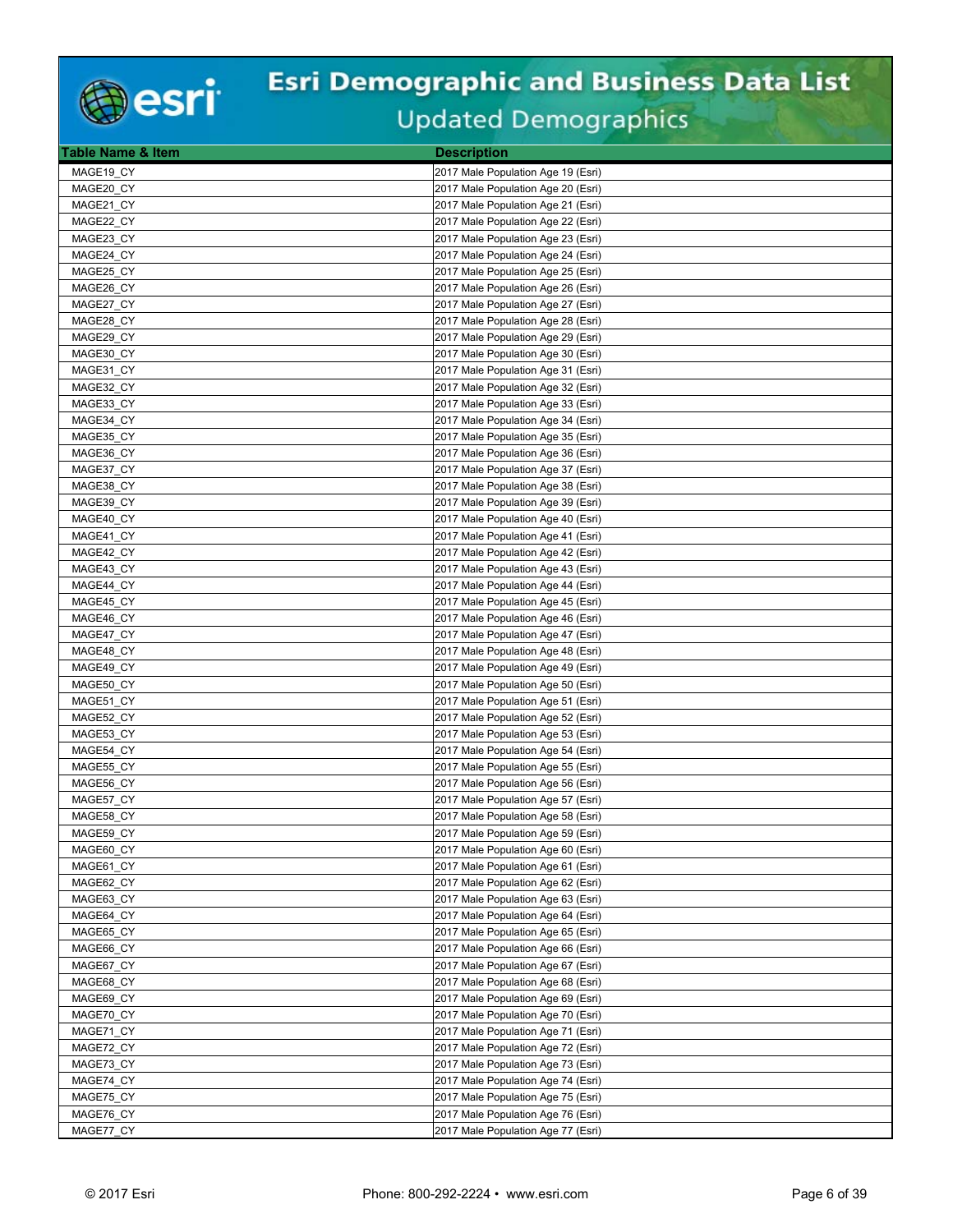

| <b>Table Name &amp; Item</b> | <b>Description</b>                                                           |
|------------------------------|------------------------------------------------------------------------------|
| MAGE78 CY                    | 2017 Male Population Age 78 (Esri)                                           |
| MAGE79_CY                    | 2017 Male Population Age 79 (Esri)                                           |
| MAGE80 CY                    | 2017 Male Population Age 80 (Esri)                                           |
| MAGE81 CY                    | 2017 Male Population Age 81 (Esri)                                           |
| MAGE82_CY                    | 2017 Male Population Age 82 (Esri)                                           |
| MAGE83 CY                    | 2017 Male Population Age 83 (Esri)                                           |
| MAGE84_CY                    | 2017 Male Population Age 84 (Esri)                                           |
| FEMALES_CY                   | 2017 Female Population (Esri)                                                |
| FAGE0 CY                     | 2017 Female Population Age <1 (Esri)                                         |
| FAGE1_CY                     | 2017 Female Population Age 1 (Esri)                                          |
| FAGE2_CY                     | 2017 Female Population Age 2 (Esri)                                          |
| FAGE3 CY                     | 2017 Female Population Age 3 (Esri)                                          |
| FAGE4_CY                     | 2017 Female Population Age 4 (Esri)                                          |
| FAGE5_CY                     | 2017 Female Population Age 5 (Esri)                                          |
| FAGE6 CY                     | 2017 Female Population Age 6 (Esri)                                          |
| FAGE7_CY                     | 2017 Female Population Age 7 (Esri)                                          |
| FAGE8 CY                     | 2017 Female Population Age 8 (Esri)                                          |
| FAGE9_CY                     | 2017 Female Population Age 9 (Esri)                                          |
| FAGE10_CY                    | 2017 Female Population Age 10 (Esri)                                         |
| FAGE11_CY                    | 2017 Female Population Age 11 (Esri)                                         |
| FAGE12_CY                    | 2017 Female Population Age 12 (Esri)                                         |
| FAGE13_CY                    | 2017 Female Population Age 13 (Esri)                                         |
| FAGE14_CY                    | 2017 Female Population Age 14 (Esri)                                         |
| FAGE15_CY                    | 2017 Female Population Age 15 (Esri)                                         |
| FAGE16 CY                    | 2017 Female Population Age 16 (Esri)                                         |
| FAGE17_CY                    | 2017 Female Population Age 17 (Esri)                                         |
| FAGE18_CY                    | 2017 Female Population Age 18 (Esri)                                         |
| FAGE19_CY                    | 2017 Female Population Age 19 (Esri)                                         |
| FAGE20_CY                    | 2017 Female Population Age 20 (Esri)                                         |
| FAGE21 CY                    | 2017 Female Population Age 21 (Esri)                                         |
| FAGE22_CY                    | 2017 Female Population Age 22 (Esri)                                         |
| FAGE23 CY                    | 2017 Female Population Age 23 (Esri)                                         |
| FAGE24_CY                    | 2017 Female Population Age 24 (Esri)                                         |
| FAGE25 CY<br>FAGE26_CY       | 2017 Female Population Age 25 (Esri)                                         |
| FAGE27_CY                    | 2017 Female Population Age 26 (Esri)<br>2017 Female Population Age 27 (Esri) |
| FAGE28 CY                    | 2017 Female Population Age 28 (Esri)                                         |
| FAGE29 CY                    | 2017 Female Population Age 29 (Esri)                                         |
| FAGE30_CY                    | 2017 Female Population Age 30 (Esri)                                         |
| FAGE31 CY                    | 2017 Female Population Age 31 (Esri)                                         |
| FAGE32 CY                    | 2017 Female Population Age 32 (Esri)                                         |
| FAGE33_CY                    | 2017 Female Population Age 33 (Esri)                                         |
| FAGE34 CY                    | 2017 Female Population Age 34 (Esri)                                         |
| FAGE35 CY                    | 2017 Female Population Age 35 (Esri)                                         |
| FAGE36_CY                    | 2017 Female Population Age 36 (Esri)                                         |
| FAGE37_CY                    | 2017 Female Population Age 37 (Esri)                                         |
| FAGE38 CY                    | 2017 Female Population Age 38 (Esri)                                         |
| FAGE39 CY                    | 2017 Female Population Age 39 (Esri)                                         |
| FAGE40_CY                    | 2017 Female Population Age 40 (Esri)                                         |
| FAGE41_CY                    | 2017 Female Population Age 41 (Esri)                                         |
| FAGE42 CY                    | 2017 Female Population Age 42 (Esri)                                         |
| FAGE43_CY                    | 2017 Female Population Age 43 (Esri)                                         |
| FAGE44 CY                    | 2017 Female Population Age 44 (Esri)                                         |
| FAGE45_CY                    | 2017 Female Population Age 45 (Esri)                                         |
| FAGE46_CY                    | 2017 Female Population Age 46 (Esri)                                         |
| FAGE47 CY                    | 2017 Female Population Age 47 (Esri)                                         |
| FAGE48 CY                    | 2017 Female Population Age 48 (Esri)                                         |
| FAGE49_CY                    | 2017 Female Population Age 49 (Esri)                                         |
| FAGE50_CY                    | 2017 Female Population Age 50 (Esri)                                         |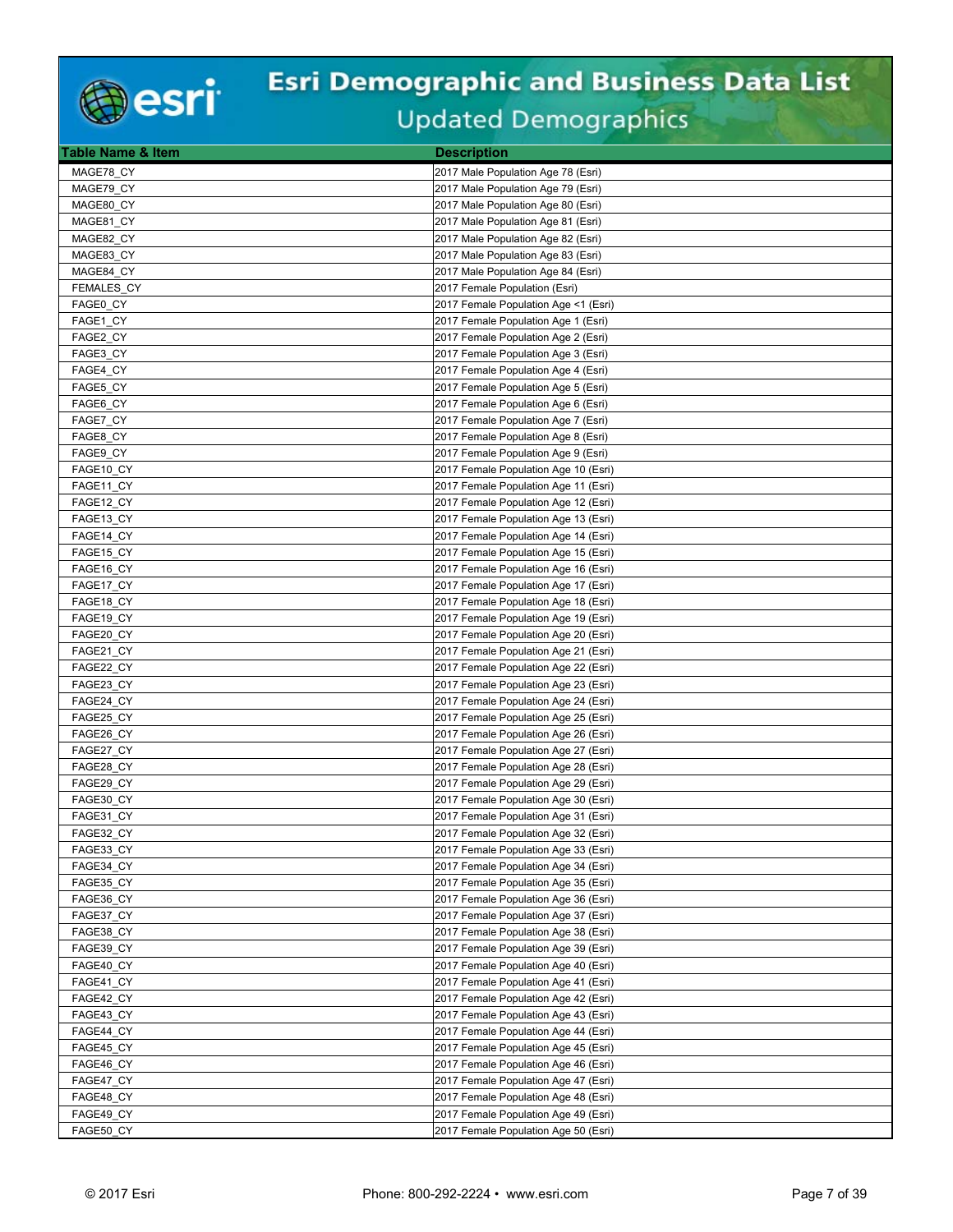

| <b>Table Name &amp; Item</b>               | <b>Description</b>                                                         |
|--------------------------------------------|----------------------------------------------------------------------------|
| FAGE51 CY                                  | 2017 Female Population Age 51 (Esri)                                       |
| FAGE52_CY                                  | 2017 Female Population Age 52 (Esri)                                       |
| FAGE53 CY                                  | 2017 Female Population Age 53 (Esri)                                       |
| FAGE54 CY                                  | 2017 Female Population Age 54 (Esri)                                       |
| FAGE55_CY                                  | 2017 Female Population Age 55 (Esri)                                       |
| FAGE56 CY                                  | 2017 Female Population Age 56 (Esri)                                       |
| FAGE57_CY                                  | 2017 Female Population Age 57 (Esri)                                       |
| FAGE58_CY                                  | 2017 Female Population Age 58 (Esri)                                       |
| FAGE59 CY                                  | 2017 Female Population Age 59 (Esri)                                       |
| FAGE60 CY                                  | 2017 Female Population Age 60 (Esri)                                       |
| FAGE61_CY                                  | 2017 Female Population Age 61 (Esri)                                       |
| FAGE62_CY                                  | 2017 Female Population Age 62 (Esri)                                       |
| FAGE63 CY                                  | 2017 Female Population Age 63 (Esri)                                       |
| FAGE64 CY                                  | 2017 Female Population Age 64 (Esri)                                       |
| FAGE65 CY                                  | 2017 Female Population Age 65 (Esri)                                       |
| FAGE66 CY                                  | 2017 Female Population Age 66 (Esri)                                       |
| FAGE67_CY                                  | 2017 Female Population Age 67 (Esri)                                       |
| FAGE68 CY                                  | 2017 Female Population Age 68 (Esri)                                       |
| FAGE69 CY                                  | 2017 Female Population Age 69 (Esri)                                       |
| FAGE70_CY                                  | 2017 Female Population Age 70 (Esri)                                       |
| FAGE71_CY                                  | 2017 Female Population Age 71 (Esri)                                       |
| FAGE72 CY                                  | 2017 Female Population Age 72 (Esri)                                       |
| FAGE73_CY                                  | 2017 Female Population Age 73 (Esri)                                       |
| FAGE74_CY                                  | 2017 Female Population Age 74 (Esri)                                       |
| FAGE75_CY                                  | 2017 Female Population Age 75 (Esri)                                       |
| FAGE76_CY                                  | 2017 Female Population Age 76 (Esri)                                       |
| FAGE77_CY                                  | 2017 Female Population Age 77 (Esri)                                       |
| FAGE78_CY                                  | 2017 Female Population Age 78 (Esri)                                       |
| FAGE79_CY                                  | 2017 Female Population Age 79 (Esri)                                       |
| FAGE80_CY                                  | 2017 Female Population Age 80 (Esri)                                       |
| FAGE81 CY                                  | 2017 Female Population Age 81 (Esri)                                       |
| FAGE82_CY                                  | 2017 Female Population Age 82 (Esri)                                       |
| FAGE83_CY                                  | 2017 Female Population Age 83 (Esri)                                       |
| FAGE84_CY                                  | 2017 Female Population Age 84 (Esri)                                       |
|                                            |                                                                            |
| 2022 Population by Single Year Age and Sex |                                                                            |
| TOTPOP FY                                  | 2022 Total Population (Esri)                                               |
| AGE0 FY                                    | 2022 Total Population Age <1 (Esri)                                        |
| AGE1_FY                                    | 2022 Total Population Age 1 (Esri)                                         |
| AGE2 FY                                    | 2022 Total Population Age 2 (Esri)                                         |
| AGE3 FY                                    | 2022 Total Population Age 3 (Esri)                                         |
| AGE4_FY                                    | 2022 Total Population Age 4 (Esri)                                         |
| AGE5 FY<br>AGE6 FY                         | 2022 Total Population Age 5 (Esri)<br>2022 Total Population Age 6 (Esri)   |
| AGE7_FY                                    | 2022 Total Population Age 7 (Esri)                                         |
| AGE8_FY                                    | 2022 Total Population Age 8 (Esri)                                         |
| AGE9_FY                                    | 2022 Total Population Age 9 (Esri)                                         |
| AGE10 FY                                   | 2022 Total Population Age 10 (Esri)                                        |
| AGE11 FY                                   | 2022 Total Population Age 11 (Esri)                                        |
| AGE12_FY                                   | 2022 Total Population Age 12 (Esri)                                        |
| AGE13_FY                                   | 2022 Total Population Age 13 (Esri)                                        |
| AGE14_FY                                   | 2022 Total Population Age 14 (Esri)                                        |
| AGE15 FY                                   | 2022 Total Population Age 15 (Esri)                                        |
|                                            |                                                                            |
| AGE16_FY<br>AGE17_FY                       | 2022 Total Population Age 16 (Esri)<br>2022 Total Population Age 17 (Esri) |
| AGE18_FY                                   | 2022 Total Population Age 18 (Esri)                                        |
| AGE19_FY                                   | 2022 Total Population Age 19 (Esri)                                        |
| AGE20_FY                                   | 2022 Total Population Age 20 (Esri)                                        |
| AGE21_FY                                   | 2022 Total Population Age 21 (Esri)                                        |
|                                            |                                                                            |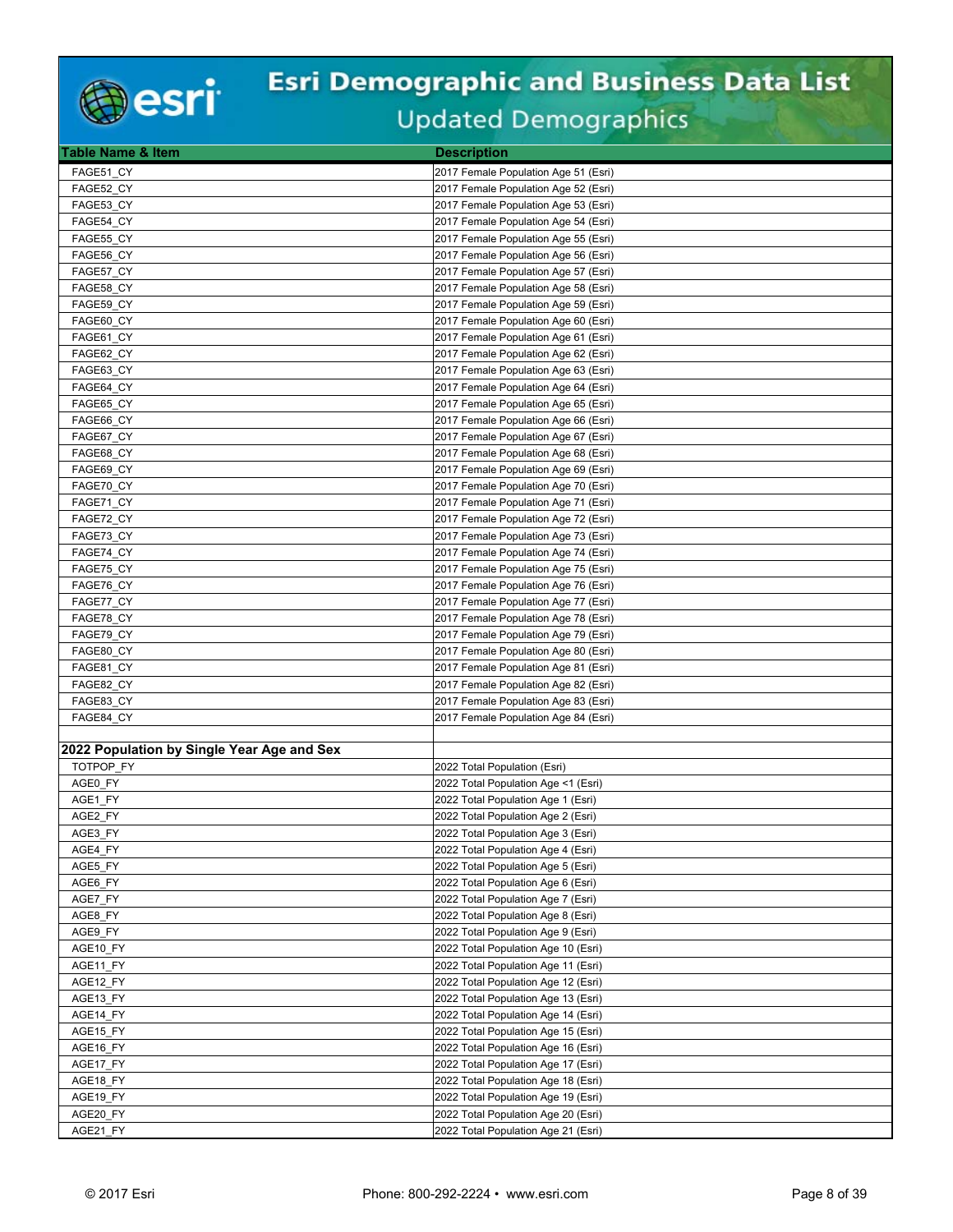

| <b>Table Name &amp; Item</b> | <b>Description</b>                                                         |
|------------------------------|----------------------------------------------------------------------------|
| AGE22 FY                     | 2022 Total Population Age 22 (Esri)                                        |
| AGE23_FY                     | 2022 Total Population Age 23 (Esri)                                        |
| AGE24_FY                     | 2022 Total Population Age 24 (Esri)                                        |
| AGE25 FY                     | 2022 Total Population Age 25 (Esri)                                        |
| AGE26 FY                     | 2022 Total Population Age 26 (Esri)                                        |
| AGE27 FY                     | 2022 Total Population Age 27 (Esri)                                        |
| AGE28_FY                     | 2022 Total Population Age 28 (Esri)                                        |
| AGE29_FY                     | 2022 Total Population Age 29 (Esri)                                        |
| AGE30 FY                     | 2022 Total Population Age 30 (Esri)                                        |
| AGE31_FY                     | 2022 Total Population Age 31 (Esri)                                        |
| AGE32_FY                     | 2022 Total Population Age 32 (Esri)                                        |
| AGE33_FY                     | 2022 Total Population Age 33 (Esri)                                        |
| AGE34 FY                     | 2022 Total Population Age 34 (Esri)                                        |
| AGE35 FY                     | 2022 Total Population Age 35 (Esri)                                        |
| AGE36 FY                     | 2022 Total Population Age 36 (Esri)                                        |
| AGE37_FY                     | 2022 Total Population Age 37 (Esri)                                        |
| AGE38_FY                     | 2022 Total Population Age 38 (Esri)                                        |
| AGE39 FY                     | 2022 Total Population Age 39 (Esri)                                        |
| AGE40 FY                     | 2022 Total Population Age 40 (Esri)                                        |
| AGE41_FY                     | 2022 Total Population Age 41 (Esri)                                        |
| AGE42 FY                     | 2022 Total Population Age 42 (Esri)                                        |
| AGE43 FY                     | 2022 Total Population Age 43 (Esri)                                        |
| AGE44 FY                     | 2022 Total Population Age 44 (Esri)                                        |
| AGE45_FY                     | 2022 Total Population Age 45 (Esri)                                        |
| AGE46 FY                     | 2022 Total Population Age 46 (Esri)                                        |
| AGE47_FY                     | 2022 Total Population Age 47 (Esri)                                        |
| AGE48_FY                     | 2022 Total Population Age 48 (Esri)                                        |
| AGE49 FY                     |                                                                            |
| AGE50 FY                     | 2022 Total Population Age 49 (Esri)<br>2022 Total Population Age 50 (Esri) |
| AGE51_FY                     | 2022 Total Population Age 51 (Esri)                                        |
| AGE52 FY                     | 2022 Total Population Age 52 (Esri)                                        |
| AGE53_FY                     | 2022 Total Population Age 53 (Esri)                                        |
| AGE54_FY                     | 2022 Total Population Age 54 (Esri)                                        |
| AGE55 FY                     | 2022 Total Population Age 55 (Esri)                                        |
| AGE56_FY                     | 2022 Total Population Age 56 (Esri)                                        |
| AGE57_FY                     | 2022 Total Population Age 57 (Esri)                                        |
| AGE58_FY                     | 2022 Total Population Age 58 (Esri)                                        |
| AGE59 FY                     | 2022 Total Population Age 59 (Esri)                                        |
| AGE60 FY                     | 2022 Total Population Age 60 (Esri)                                        |
| AGE61 FY                     | 2022 Total Population Age 61 (Esri)                                        |
| AGE62 FY                     | 2022 Total Population Age 62 (Esri)                                        |
| AGE63 FY                     | 2022 Total Population Age 63 (Esri)                                        |
| AGE64 FY                     | 2022 Total Population Age 64 (Esri)                                        |
| AGE65 FY                     | 2022 Total Population Age 65 (Esri)                                        |
| AGE66_FY                     | 2022 Total Population Age 66 (Esri)                                        |
| AGE67 FY                     | 2022 Total Population Age 67 (Esri)                                        |
| AGE68 FY                     | 2022 Total Population Age 68 (Esri)                                        |
| AGE69_FY                     | 2022 Total Population Age 69 (Esri)                                        |
| AGE70_FY                     | 2022 Total Population Age 70 (Esri)                                        |
| AGE71_FY                     | 2022 Total Population Age 71 (Esri)                                        |
| AGE72_FY                     | 2022 Total Population Age 72 (Esri)                                        |
| AGE73_FY                     | 2022 Total Population Age 73 (Esri)                                        |
| AGE74_FY                     | 2022 Total Population Age 74 (Esri)                                        |
| AGE75_FY                     | 2022 Total Population Age 75 (Esri)                                        |
| AGE76_FY                     | 2022 Total Population Age 76 (Esri)                                        |
| AGE77_FY                     | 2022 Total Population Age 77 (Esri)                                        |
| AGE78_FY                     | 2022 Total Population Age 78 (Esri)                                        |
| AGE79_FY                     | 2022 Total Population Age 79 (Esri)                                        |
| AGE80_FY                     | 2022 Total Population Age 80 (Esri)                                        |
|                              |                                                                            |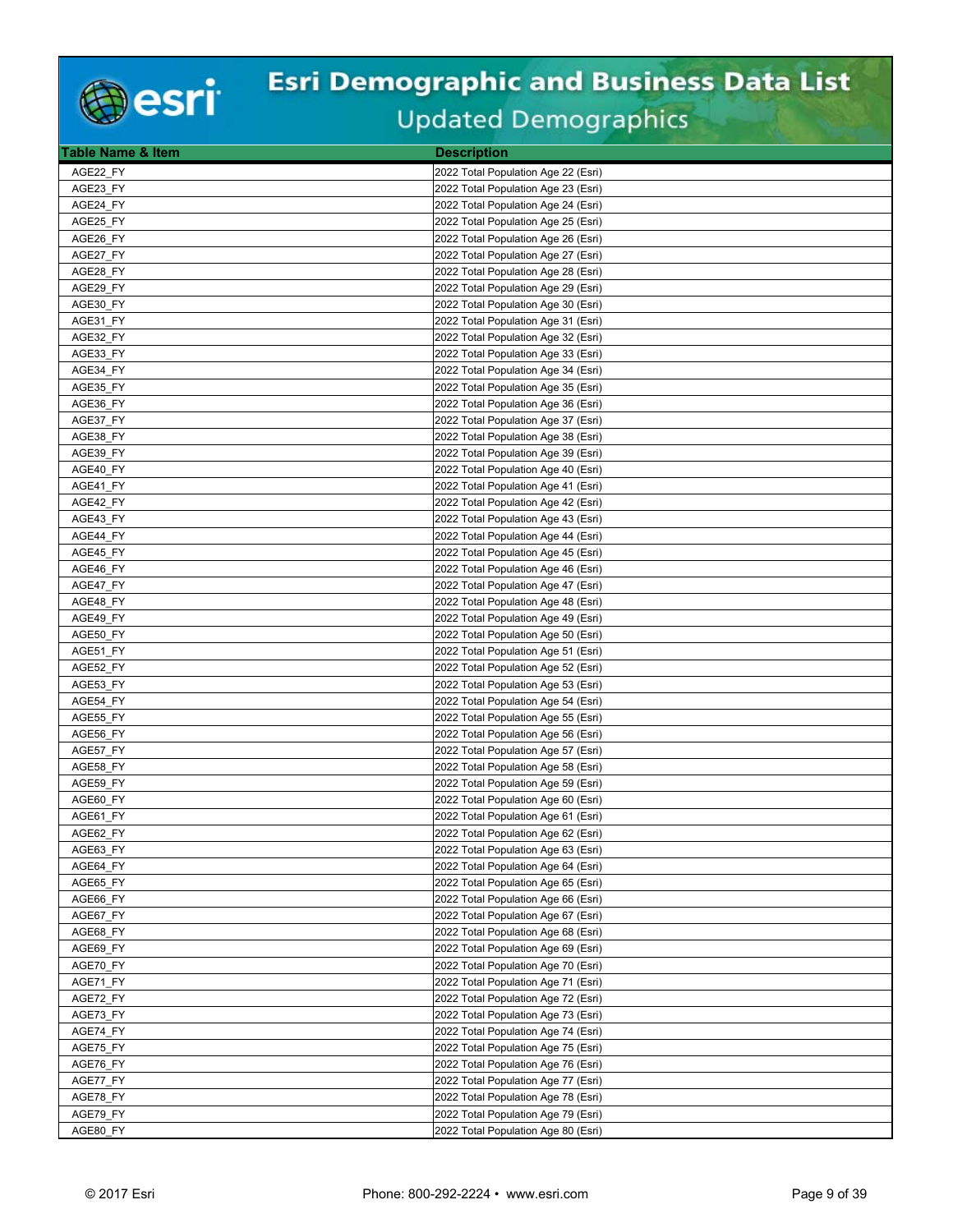

| <b>Table Name &amp; Item</b> | <b>Description</b>                  |
|------------------------------|-------------------------------------|
| AGE81 FY                     | 2022 Total Population Age 81 (Esri) |
| AGE82 FY                     | 2022 Total Population Age 82 (Esri) |
| AGE83 FY                     | 2022 Total Population Age 83 (Esri) |
| AGE84 FY                     | 2022 Total Population Age 84 (Esri) |
| MALES FY                     | 2022 Male Population (Esri)         |
| MAGE0 FY                     | 2022 Male Population Age <1 (Esri)  |
| MAGE1 FY                     | 2022 Male Population Age 1 (Esri)   |
| MAGE2 FY                     | 2022 Male Population Age 2 (Esri)   |
| MAGE3 FY                     | 2022 Male Population Age 3 (Esri)   |
| MAGE4_FY                     | 2022 Male Population Age 4 (Esri)   |
| MAGE5_FY                     | 2022 Male Population Age 5 (Esri)   |
| MAGE6 FY                     | 2022 Male Population Age 6 (Esri)   |
| MAGE7 FY                     | 2022 Male Population Age 7 (Esri)   |
| MAGE8 FY                     | 2022 Male Population Age 8 (Esri)   |
| MAGE9 FY                     | 2022 Male Population Age 9 (Esri)   |
| MAGE10 FY                    | 2022 Male Population Age 10 (Esri)  |
| MAGE11 FY                    | 2022 Male Population Age 11 (Esri)  |
| MAGE12 FY                    | 2022 Male Population Age 12 (Esri)  |
| MAGE13_FY                    | 2022 Male Population Age 13 (Esri)  |
| MAGE14_FY                    | 2022 Male Population Age 14 (Esri)  |
| MAGE15_FY                    | 2022 Male Population Age 15 (Esri)  |
| MAGE16_FY                    | 2022 Male Population Age 16 (Esri)  |
| MAGE17_FY                    | 2022 Male Population Age 17 (Esri)  |
| MAGE18 FY                    | 2022 Male Population Age 18 (Esri)  |
| MAGE19 FY                    | 2022 Male Population Age 19 (Esri)  |
| MAGE20 FY                    | 2022 Male Population Age 20 (Esri)  |
| MAGE21_FY                    | 2022 Male Population Age 21 (Esri)  |
| MAGE22 FY                    | 2022 Male Population Age 22 (Esri)  |
| MAGE23 FY                    | 2022 Male Population Age 23 (Esri)  |
| MAGE24 FY                    | 2022 Male Population Age 24 (Esri)  |
| MAGE25 FY                    | 2022 Male Population Age 25 (Esri)  |
| MAGE26_FY                    | 2022 Male Population Age 26 (Esri)  |
| MAGE27_FY                    | 2022 Male Population Age 27 (Esri)  |
| MAGE28 FY                    | 2022 Male Population Age 28 (Esri)  |
| MAGE29_FY                    | 2022 Male Population Age 29 (Esri)  |
| MAGE30_FY                    | 2022 Male Population Age 30 (Esri)  |
| MAGE31_FY                    | 2022 Male Population Age 31 (Esri)  |
| MAGE32_FY                    | 2022 Male Population Age 32 (Esri)  |
| MAGE33 FY                    | 2022 Male Population Age 33 (Esri)  |
| MAGE34 FY                    | 2022 Male Population Age 34 (Esri)  |
| MAGE35 FY                    | 2022 Male Population Age 35 (Esri)  |
| MAGE36_FY                    | 2022 Male Population Age 36 (Esri)  |
| MAGE37 FY                    | 2022 Male Population Age 37 (Esri)  |
| MAGE38 FY                    | 2022 Male Population Age 38 (Esri)  |
| MAGE39_FY                    | 2022 Male Population Age 39 (Esri)  |
| MAGE40_FY                    | 2022 Male Population Age 40 (Esri)  |
| MAGE41 FY                    | 2022 Male Population Age 41 (Esri)  |
| MAGE42_FY                    | 2022 Male Population Age 42 (Esri)  |
| MAGE43_FY                    | 2022 Male Population Age 43 (Esri)  |
| MAGE44_FY                    | 2022 Male Population Age 44 (Esri)  |
| MAGE45 FY                    | 2022 Male Population Age 45 (Esri)  |
| MAGE46 FY                    | 2022 Male Population Age 46 (Esri)  |
| MAGE47 FY                    | 2022 Male Population Age 47 (Esri)  |
| MAGE48_FY                    | 2022 Male Population Age 48 (Esri)  |
| MAGE49_FY                    | 2022 Male Population Age 49 (Esri)  |
| MAGE50 FY                    | 2022 Male Population Age 50 (Esri)  |
| MAGE51 FY                    | 2022 Male Population Age 51 (Esri)  |
| MAGE52_FY                    | 2022 Male Population Age 52 (Esri)  |
| MAGE53_FY                    | 2022 Male Population Age 53 (Esri)  |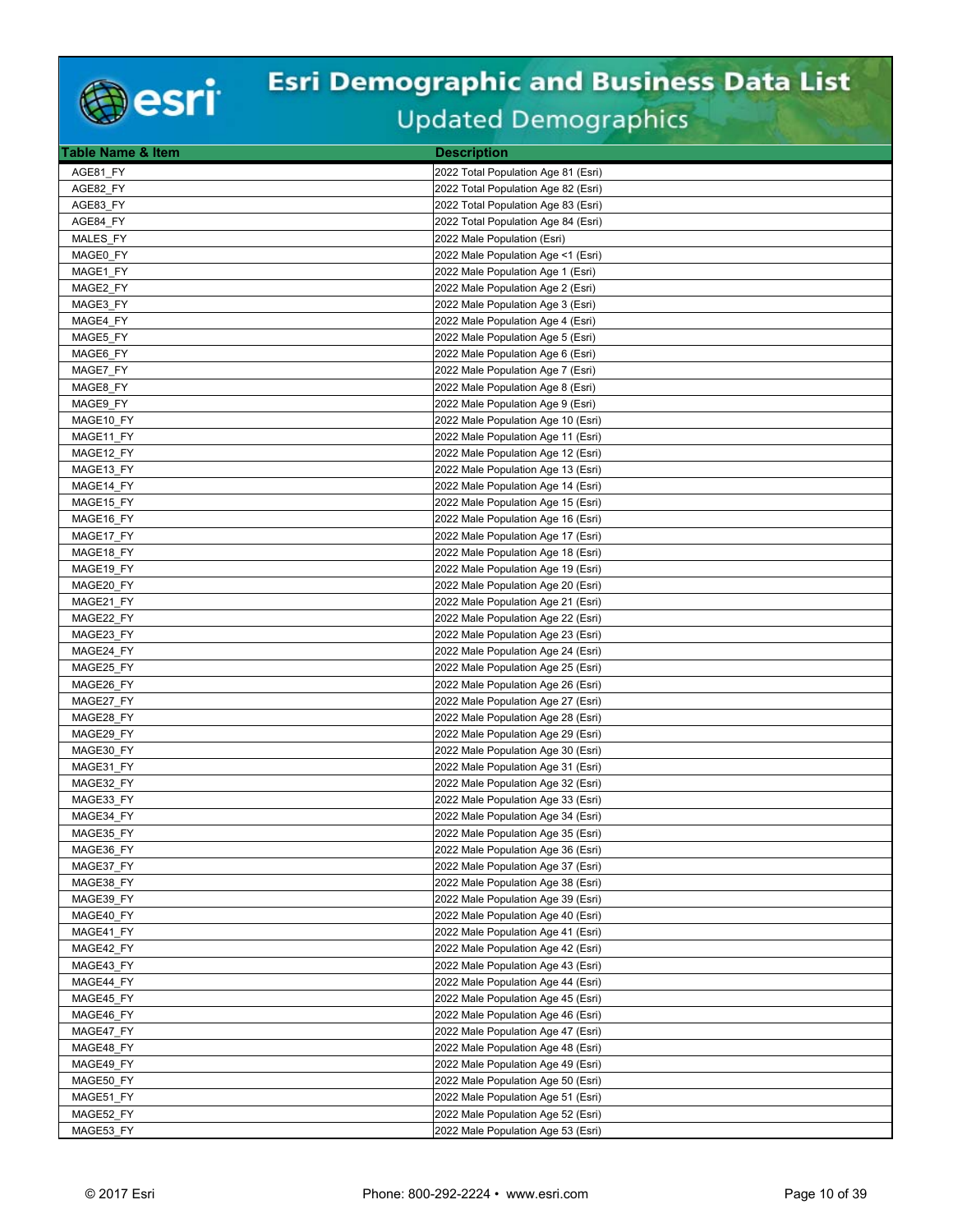

| Table Name & Item | <b>Description</b>                   |
|-------------------|--------------------------------------|
| MAGE54_FY         | 2022 Male Population Age 54 (Esri)   |
| MAGE55_FY         | 2022 Male Population Age 55 (Esri)   |
| MAGE56 FY         | 2022 Male Population Age 56 (Esri)   |
| MAGE57 FY         | 2022 Male Population Age 57 (Esri)   |
| MAGE58_FY         | 2022 Male Population Age 58 (Esri)   |
| MAGE59 FY         | 2022 Male Population Age 59 (Esri)   |
| MAGE60 FY         | 2022 Male Population Age 60 (Esri)   |
| MAGE61 FY         | 2022 Male Population Age 61 (Esri)   |
| MAGE62 FY         | 2022 Male Population Age 62 (Esri)   |
| MAGE63 FY         | 2022 Male Population Age 63 (Esri)   |
| MAGE64_FY         | 2022 Male Population Age 64 (Esri)   |
| MAGE65 FY         | 2022 Male Population Age 65 (Esri)   |
| MAGE66 FY         | 2022 Male Population Age 66 (Esri)   |
| MAGE67_FY         | 2022 Male Population Age 67 (Esri)   |
| MAGE68 FY         | 2022 Male Population Age 68 (Esri)   |
| MAGE69 FY         | 2022 Male Population Age 69 (Esri)   |
| MAGE70 FY         | 2022 Male Population Age 70 (Esri)   |
| MAGE71 FY         | 2022 Male Population Age 71 (Esri)   |
| MAGE72_FY         | 2022 Male Population Age 72 (Esri)   |
| MAGE73_FY         | 2022 Male Population Age 73 (Esri)   |
| MAGE74 FY         | 2022 Male Population Age 74 (Esri)   |
| MAGE75 FY         | 2022 Male Population Age 75 (Esri)   |
| MAGE76_FY         | 2022 Male Population Age 76 (Esri)   |
| MAGE77_FY         | 2022 Male Population Age 77 (Esri)   |
| MAGE78 FY         | 2022 Male Population Age 78 (Esri)   |
| MAGE79 FY         | 2022 Male Population Age 79 (Esri)   |
| MAGE80 FY         | 2022 Male Population Age 80 (Esri)   |
| MAGE81 FY         | 2022 Male Population Age 81 (Esri)   |
| MAGE82 FY         | 2022 Male Population Age 82 (Esri)   |
| MAGE83 FY         | 2022 Male Population Age 83 (Esri)   |
| MAGE84 FY         | 2022 Male Population Age 84 (Esri)   |
| <b>FEMALES FY</b> | 2022 Female Population (Esri)        |
| FAGE0 FY          | 2022 Female Population Age <1 (Esri) |
| FAGE1 FY          | 2022 Female Population Age 1 (Esri)  |
| FAGE2 FY          | 2022 Female Population Age 2 (Esri)  |
| FAGE3 FY          | 2022 Female Population Age 3 (Esri)  |
| FAGE4 FY          | 2022 Female Population Age 4 (Esri)  |
| FAGE5 FY          | 2022 Female Population Age 5 (Esri)  |
| FAGE6 FY          | 2022 Female Population Age 6 (Esri)  |
| FAGE7 FY          | 2022 Female Population Age 7 (Esri)  |
| FAGE8 FY          | 2022 Female Population Age 8 (Esri)  |
| FAGE9_FY          | 2022 Female Population Age 9 (Esri)  |
| FAGE10 FY         | 2022 Female Population Age 10 (Esri) |
| FAGE11_FY         | 2022 Female Population Age 11 (Esri) |
| FAGE12_FY         | 2022 Female Population Age 12 (Esri) |
| FAGE13 FY         | 2022 Female Population Age 13 (Esri) |
| FAGE14 FY         | 2022 Female Population Age 14 (Esri) |
| FAGE15_FY         | 2022 Female Population Age 15 (Esri) |
| FAGE16_FY         | 2022 Female Population Age 16 (Esri) |
| FAGE17_FY         | 2022 Female Population Age 17 (Esri) |
| FAGE18_FY         | 2022 Female Population Age 18 (Esri) |
| FAGE19_FY         | 2022 Female Population Age 19 (Esri) |
| FAGE20 FY         | 2022 Female Population Age 20 (Esri) |
| FAGE21_FY         | 2022 Female Population Age 21 (Esri) |
| FAGE22_FY         | 2022 Female Population Age 22 (Esri) |
| FAGE23 FY         | 2022 Female Population Age 23 (Esri) |
| FAGE24_FY         | 2022 Female Population Age 24 (Esri) |
| FAGE25_FY         | 2022 Female Population Age 25 (Esri) |
| FAGE26 FY         | 2022 Female Population Age 26 (Esri) |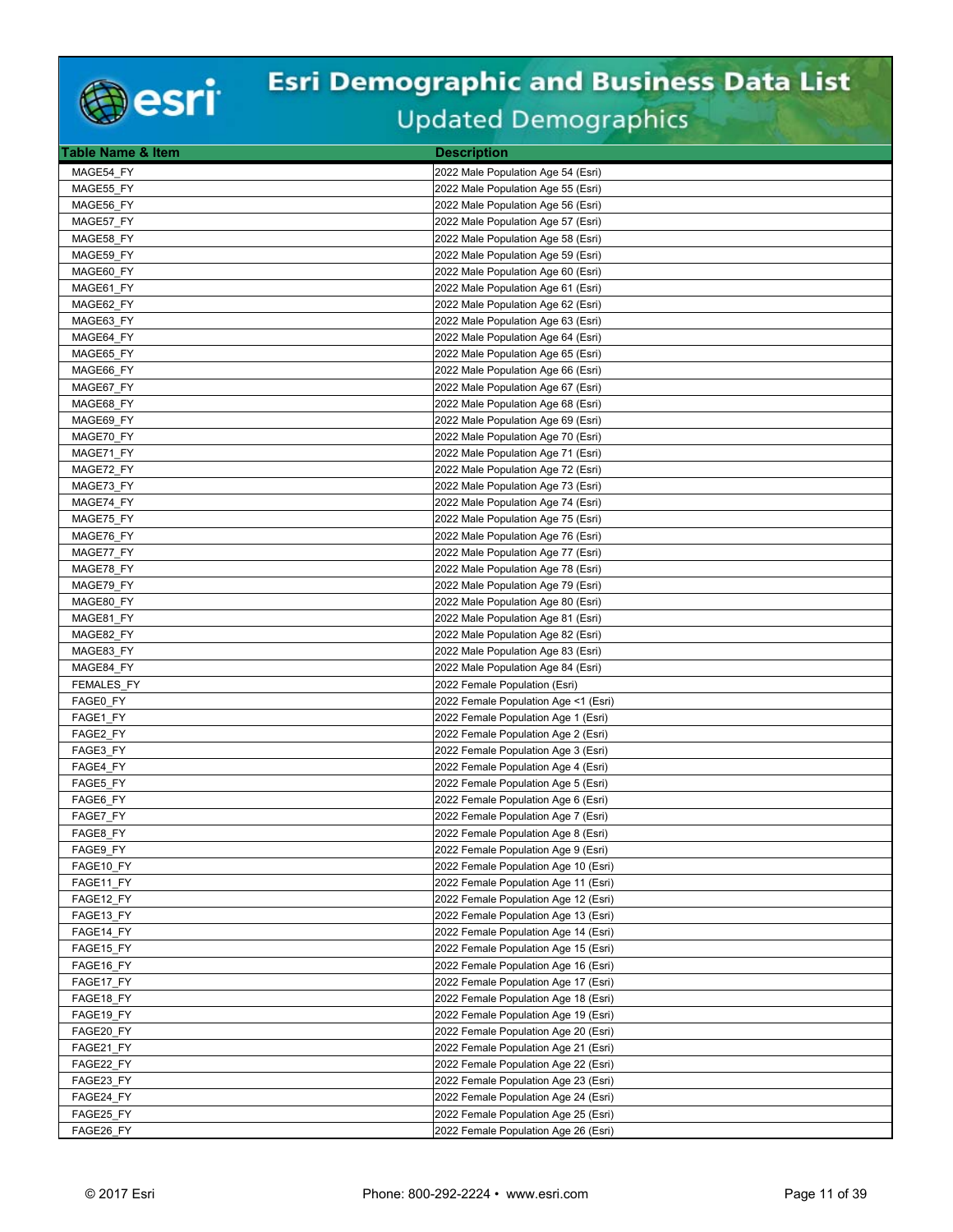

| <b>Table Name &amp; Item</b> | <b>Description</b>                   |
|------------------------------|--------------------------------------|
| FAGE27 FY                    | 2022 Female Population Age 27 (Esri) |
| FAGE28 FY                    | 2022 Female Population Age 28 (Esri) |
| FAGE29_FY                    | 2022 Female Population Age 29 (Esri) |
| FAGE30 FY                    | 2022 Female Population Age 30 (Esri) |
| FAGE31 FY                    | 2022 Female Population Age 31 (Esri) |
| FAGE32_FY                    | 2022 Female Population Age 32 (Esri) |
| FAGE33 FY                    | 2022 Female Population Age 33 (Esri) |
| FAGE34 FY                    | 2022 Female Population Age 34 (Esri) |
| FAGE35 FY                    | 2022 Female Population Age 35 (Esri) |
|                              |                                      |
| FAGE36_FY                    | 2022 Female Population Age 36 (Esri) |
| FAGE37_FY                    | 2022 Female Population Age 37 (Esri) |
| FAGE38_FY                    | 2022 Female Population Age 38 (Esri) |
| FAGE39 FY                    | 2022 Female Population Age 39 (Esri) |
| FAGE40_FY                    | 2022 Female Population Age 40 (Esri) |
| FAGE41 FY                    | 2022 Female Population Age 41 (Esri) |
| FAGE42_FY                    | 2022 Female Population Age 42 (Esri) |
| FAGE43 FY                    | 2022 Female Population Age 43 (Esri) |
| FAGE44 FY                    | 2022 Female Population Age 44 (Esri) |
| FAGE45_FY                    | 2022 Female Population Age 45 (Esri) |
| FAGE46_FY                    | 2022 Female Population Age 46 (Esri) |
| FAGE47 FY                    | 2022 Female Population Age 47 (Esri) |
| FAGE48 FY                    | 2022 Female Population Age 48 (Esri) |
| FAGE49_FY                    | 2022 Female Population Age 49 (Esri) |
| FAGE50_FY                    | 2022 Female Population Age 50 (Esri) |
| FAGE51 FY                    | 2022 Female Population Age 51 (Esri) |
| FAGE52_FY                    | 2022 Female Population Age 52 (Esri) |
| FAGE53_FY                    | 2022 Female Population Age 53 (Esri) |
| FAGE54 FY                    | 2022 Female Population Age 54 (Esri) |
| FAGE55_FY                    | 2022 Female Population Age 55 (Esri) |
| FAGE56 FY                    | 2022 Female Population Age 56 (Esri) |
| FAGE57 FY                    | 2022 Female Population Age 57 (Esri) |
| FAGE58_FY                    | 2022 Female Population Age 58 (Esri) |
| FAGE59_FY                    | 2022 Female Population Age 59 (Esri) |
| FAGE60 FY                    | 2022 Female Population Age 60 (Esri) |
| FAGE61 FY                    | 2022 Female Population Age 61 (Esri) |
| FAGE62_FY                    | 2022 Female Population Age 62 (Esri) |
| FAGE63_FY                    | 2022 Female Population Age 63 (Esri) |
| FAGE64_FY                    | 2022 Female Population Age 64 (Esri) |
| FAGE65 FY                    | 2022 Female Population Age 65 (Esri) |
|                              | 2022 Female Population Age 66 (Esri) |
| FAGE66 FY                    |                                      |
| FAGE67 FY                    | 2022 Female Population Age 67 (Esri) |
| FAGE68_FY                    | 2022 Female Population Age 68 (Esri) |
| FAGE69 FY                    | 2022 Female Population Age 69 (Esri) |
| FAGE70 FY                    | 2022 Female Population Age 70 (Esri) |
| FAGE71_FY                    | 2022 Female Population Age 71 (Esri) |
| FAGE72_FY                    | 2022 Female Population Age 72 (Esri) |
| FAGE73 FY                    | 2022 Female Population Age 73 (Esri) |
| FAGE74_FY                    | 2022 Female Population Age 74 (Esri) |
| FAGE75_FY                    | 2022 Female Population Age 75 (Esri) |
| FAGE76_FY                    | 2022 Female Population Age 76 (Esri) |
| FAGE77 FY                    | 2022 Female Population Age 77 (Esri) |
| FAGE78_FY                    | 2022 Female Population Age 78 (Esri) |
| FAGE79 FY                    | 2022 Female Population Age 79 (Esri) |
| FAGE80_FY                    | 2022 Female Population Age 80 (Esri) |
| FAGE81_FY                    | 2022 Female Population Age 81 (Esri) |
| FAGE82 FY                    | 2022 Female Population Age 82 (Esri) |
| FAGE83 FY                    | 2022 Female Population Age 83 (Esri) |
| FAGE84 FY                    | 2022 Female Population Age 84 (Esri) |
|                              |                                      |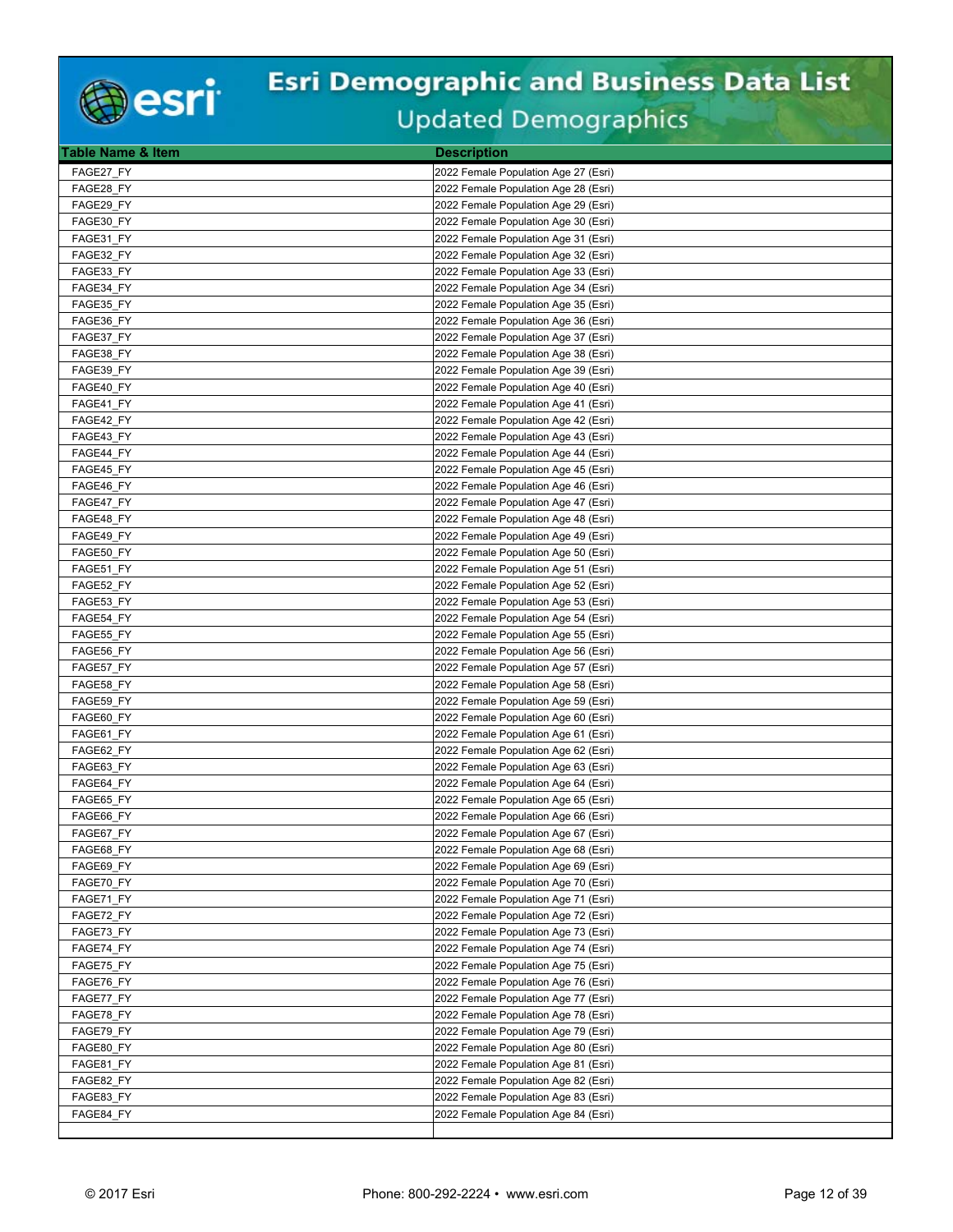

| Table Name & Item                       | <b>Description</b>                                                            |
|-----------------------------------------|-------------------------------------------------------------------------------|
| 2017 Population by Age and Sex and Race |                                                                               |
| WAGEBASECY                              | 2017 White Population by Age Base (Esri)                                      |
| WHT0 CY                                 | 2017 White Population Age 0-4 (Esri)                                          |
| WHT5 CY                                 | 2017 White Population Age 5-9 (Esri)                                          |
| WHT10_CY                                | 2017 White Population Age 10-14 (Esri)                                        |
| WHT15 CY                                | 2017 White Population Age 15-19 (Esri)                                        |
| WHT20_CY                                | 2017 White Population Age 20-24 (Esri)                                        |
| WHT25_CY                                | 2017 White Population Age 25-29 (Esri)                                        |
| WHT30 CY                                | 2017 White Population Age 30-34 (Esri)                                        |
| WHT35_CY                                | 2017 White Population Age 35-39 (Esri)                                        |
| WHT40_CY                                | 2017 White Population Age 40-44 (Esri)                                        |
| WHT45 CY                                | 2017 White Population Age 45-49 (Esri)                                        |
| WHT50 CY                                | 2017 White Population Age 50-54 (Esri)                                        |
| WHT55_CY                                | 2017 White Population Age 55-59 (Esri)                                        |
| WHT60_CY                                | 2017 White Population Age 60-64 (Esri)                                        |
| WHT65 CY                                | 2017 White Population Age 65-69 (Esri)                                        |
| WHT70 CY                                | 2017 White Population Age 70-74 (Esri)                                        |
| WHT75_CY                                | 2017 White Population Age 75-79 (Esri)                                        |
| WHT80 CY                                | 2017 White Population Age 80-84 (Esri)                                        |
| WHT85 CY                                | 2017 White Population Age 85+ (Esri)                                          |
| MEDWAGE_CY                              |                                                                               |
| <b>WHTMBASECY</b>                       | 2017 Median White Age (Esri)<br>2017 White Male Population by Age Base (Esri) |
|                                         |                                                                               |
| WHTM0 CY                                | 2017 White Males Age 0-4 (Esri)                                               |
| WHTM5_CY                                | 2017 White Males Age 5-9 (Esri)                                               |
| WHTM10 CY                               | 2017 White Males Age 10-14 (Esri)                                             |
| WHTM15 CY                               | 2017 White Males Age 15-19 (Esri)                                             |
| WHTM20_CY                               | 2017 White Males Age 20-24 (Esri)                                             |
| WHTM25 CY                               | 2017 White Males Age 25-29 (Esri)                                             |
| WHTM30 CY                               | 2017 White Males Age 30-34 (Esri)                                             |
| WHTM35 CY                               | 2017 White Males Age 35-39 (Esri)                                             |
| WHTM40_CY                               | 2017 White Males Age 40-44 (Esri)                                             |
| WHTM45_CY                               | 2017 White Males Age 45-49 (Esri)                                             |
| WHTM50_CY                               | 2017 White Males Age 50-54 (Esri)                                             |
| WHTM55 CY                               | 2017 White Males Age 55-59 (Esri)                                             |
| WHTM60_CY                               | 2017 White Males Age 60-64 (Esri)                                             |
| WHTM65_CY                               | 2017 White Males Age 65-69 (Esri)                                             |
| WHTM70 CY                               | 2017 White Males Age 70-74 (Esri)                                             |
| WHTM75 CY                               | 2017 White Males Age 75-79 (Esri)                                             |
| WHTM80_CY                               | 2017 White Males Age 80-84 (Esri)                                             |
| WHTM85 CY                               | 2017 White Males Age 85+ (Esri)                                               |
| <b>MEDWMAGECY</b>                       | 2017 Median White Male Age (Esri)                                             |
| WHTFBASECY                              | 2017 White Female Population by Age Base (Esri)                               |
| WHTF0_CY                                | 2017 White Females Age 0-4 (Esri)                                             |
| WHTF5_CY                                | 2017 White Females Age 5-9 (Esri)                                             |
| WHTF10_CY                               | 2017 White Females Age 10-14 (Esri)                                           |
| WHTF15 CY                               | 2017 White Females Age 15-19 (Esri)                                           |
| WHTF20 CY                               | 2017 White Females Age 20-24 (Esri)                                           |
| WHTF25_CY                               | 2017 White Females Age 25-29 (Esri)                                           |
| WHTF30_CY                               | 2017 White Females Age 30-34 (Esri)                                           |
| WHTF35_CY                               | 2017 White Females Age 35-39 (Esri)                                           |
| WHTF40 CY                               | 2017 White Females Age 40-44 (Esri)                                           |
| WHTF45 CY                               | 2017 White Females Age 45-49 (Esri)                                           |
| WHTF50_CY                               | 2017 White Females Age 50-54 (Esri)                                           |
| WHTF55_CY                               | 2017 White Females Age 55-59 (Esri)                                           |
| WHTF60 CY                               | 2017 White Females Age 60-64 (Esri)                                           |
| WHTF65 CY                               | 2017 White Females Age 65-69 (Esri)                                           |
| WHTF70_CY                               | 2017 White Females Age 70-74 (Esri)                                           |
| WHTF75_CY                               | 2017 White Females Age 75-79 (Esri)                                           |
| WHTF80_CY                               | 2017 White Females Age 80-84 (Esri)                                           |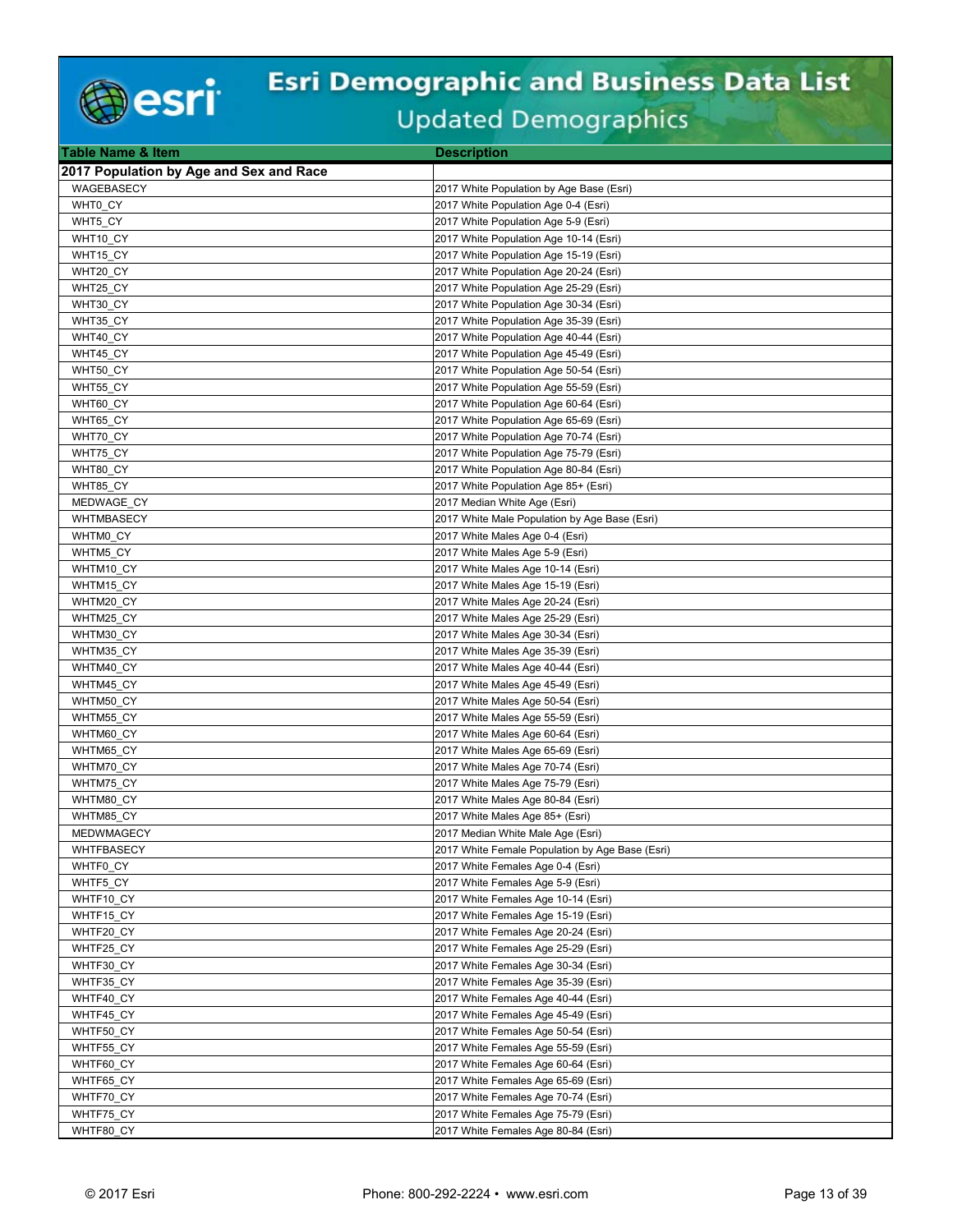

| Table Name & Item      | <b>Description</b>                                                                                       |
|------------------------|----------------------------------------------------------------------------------------------------------|
| WHTF85 CY              | 2017 White Females Age 85+ (Esri)                                                                        |
| <b>MEDWFAGECY</b>      | 2017 Median White Female Age (Esri)                                                                      |
| <b>BAGEBASECY</b>      | 2017 Black Population by Age Base (Esri)                                                                 |
| BLK0_CY                | 2017 Black/African American Population Age 0-4 (Esri)                                                    |
| BLK5 CY                | 2017 Black/African American Population Age 5-9 (Esri)                                                    |
| BLK10 CY               | 2017 Black/African American Population Age 10-14 (Esri)                                                  |
| BLK15_CY               | 2017 Black/African American Population Age 15-19 (Esri)                                                  |
| BLK20_CY               | 2017 Black/African American Population Age 20-24 (Esri)                                                  |
| BLK25 CY               | 2017 Black/African American Population Age 25-29 (Esri)                                                  |
| BLK30_CY               | 2017 Black/African American Population Age 30-34 (Esri)                                                  |
| BLK35_CY               | 2017 Black/African American Population Age 35-39 (Esri)                                                  |
| BLK40 CY               | 2017 Black/African American Population Age 40-44 (Esri)                                                  |
| BLK45_CY               | 2017 Black/African American Population Age 45-49 (Esri)                                                  |
| BLK50_CY               | 2017 Black/African American Population Age 50-54 (Esri)                                                  |
| BLK55 CY               | 2017 Black/African American Population Age 55-59 (Esri)                                                  |
| BLK60_CY               | 2017 Black/African American Population Age 60-64 (Esri)                                                  |
| BLK65 CY               | 2017 Black/African American Population Age 65-69 (Esri)                                                  |
| BLK70 CY               | 2017 Black/African American Population Age 70-74 (Esri)                                                  |
| BLK75_CY               | 2017 Black/African American Population Age 75-79 (Esri)                                                  |
| BLK80_CY               | 2017 Black/African American Population Age 80-84 (Esri)                                                  |
| BLK85_CY               | 2017 Black/African American Population Age 85+ (Esri)                                                    |
| MEDBAGE CY             | 2017 Median Black Age (Esri)                                                                             |
| <b>BLKMBASECY</b>      | 2017 Black Male Population by Age Base (Esri)                                                            |
| BLKM0 CY               | 2017 Black/African American Males Age 0-4 (Esri)                                                         |
| BLKM5_CY               | 2017 Black/African American Males Age 5-9 (Esri)                                                         |
| BLKM10_CY              | 2017 Black/African American Males Age 10-14 (Esri)                                                       |
| BLKM15_CY              | 2017 Black/African American Males Age 15-19 (Esri)                                                       |
| BLKM20 CY              | 2017 Black/African American Males Age 20-24 (Esri)                                                       |
| BLKM25_CY              | 2017 Black/African American Males Age 25-29 (Esri)                                                       |
| BLKM30_CY              | 2017 Black/African American Males Age 30-34 (Esri)                                                       |
| BLKM35 CY              | 2017 Black/African American Males Age 35-39 (Esri)                                                       |
| BLKM40 CY              | 2017 Black/African American Males Age 40-44 (Esri)                                                       |
| BLKM45_CY              | 2017 Black/African American Males Age 45-49 (Esri)                                                       |
| BLKM50 CY              | 2017 Black/African American Males Age 50-54 (Esri)                                                       |
| BLKM55_CY              | 2017 Black/African American Males Age 55-59 (Esri)                                                       |
| BLKM60_CY              | 2017 Black/African American Males Age 60-64 (Esri)                                                       |
| BLKM65 CY<br>BLKM70_CY | 2017 Black/African American Males Age 65-69 (Esri)<br>2017 Black/African American Males Age 70-74 (Esri) |
| BLKM75 CY              | 2017 Black/African American Males Age 75-79 (Esri)                                                       |
| BLKM80 CY              | 2017 Black/African American Males Age 80-84 (Esri)                                                       |
| BLKM85 CY              | 2017 Black/African American Males Age 85+ (Esri)                                                         |
| MEDBMAGECY             | 2017 Median Black Male Age (Esri)                                                                        |
| <b>BLKFBASECY</b>      | 2017 Black Female Population by Age Base (Esri)                                                          |
| BLKF0 CY               | 2017 Black/African American Females Age 0-4 (Esri)                                                       |
| BLKF5_CY               | 2017 Black/African American Females Age 5-9 (Esri)                                                       |
| BLKF10 CY              | 2017 Black/African American Females Age 10-14 (Esri)                                                     |
| BLKF15_CY              | 2017 Black/African American Females Age 15-19 (Esri)                                                     |
| BLKF20_CY              | 2017 Black/African American Females Age 20-24 (Esri)                                                     |
| BLKF25_CY              | 2017 Black/African American Females Age 25-29 (Esri)                                                     |
| BLKF30_CY              | 2017 Black/African American Females Age 30-34 (Esri)                                                     |
| BLKF35 CY              | 2017 Black/African American Females Age 35-39 (Esri)                                                     |
| BLKF40 CY              | 2017 Black/African American Females Age 40-44 (Esri)                                                     |
| BLKF45 CY              | 2017 Black/African American Females Age 45-49 (Esri)                                                     |
| BLKF50 CY              | 2017 Black/African American Females Age 50-54 (Esri)                                                     |
| BLKF55_CY              | 2017 Black/African American Females Age 55-59 (Esri)                                                     |
| BLKF60 CY              | 2017 Black/African American Females Age 60-64 (Esri)                                                     |
| BLKF65 CY              | 2017 Black/African American Females Age 65-69 (Esri)                                                     |
| BLKF70_CY              | 2017 Black/African American Females Age 70-74 (Esri)                                                     |
| BLKF75_CY              | 2017 Black/African American Females Age 75-79 (Esri)                                                     |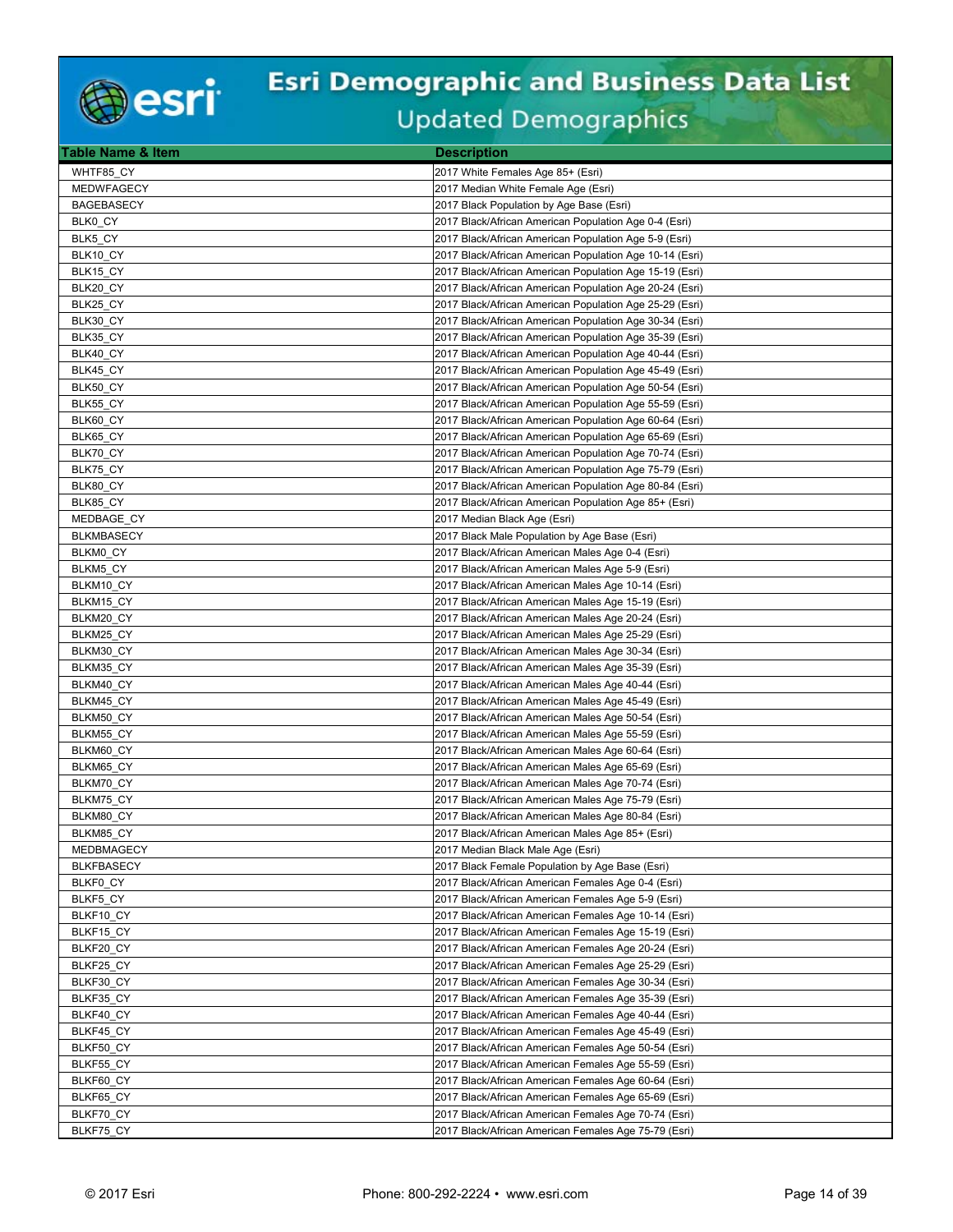

| <b>Table Name &amp; Item</b> | <b>Description</b>                                                                                                         |
|------------------------------|----------------------------------------------------------------------------------------------------------------------------|
| BLKF80 CY                    | 2017 Black/African American Females Age 80-84 (Esri)                                                                       |
| BLKF85_CY                    | 2017 Black/African American Females Age 85+ (Esri)                                                                         |
| MEDBFAGECY                   | 2017 Median Black Female Age (Esri)                                                                                        |
| <b>IAGEBASECY</b>            | 2017 American Indian/Alaska Native Population by Age Base (Esri)                                                           |
| AI0 CY                       | 2017 American Indian/Alaska Native Population Age 0-4 (Esri)                                                               |
| AI5 CY                       | 2017 American Indian/Alaska Native Population Age 5-9 (Esri)                                                               |
| AI10 CY                      | 2017 American Indian/Alaska Native Population Age 10-14 (Esri)                                                             |
| AI15 CY                      | 2017 American Indian/Alaska Native Population Age 15-19 (Esri)                                                             |
| AI20_CY                      | 2017 American Indian/Alaska Native Population Age 20-24 (Esri)                                                             |
| AI25 CY                      | 2017 American Indian/Alaska Native Population Age 25-29 (Esri)                                                             |
| AI30_CY                      | 2017 American Indian/Alaska Native Population Age 30-34 (Esri)                                                             |
| AI35 CY                      | 2017 American Indian/Alaska Native Population Age 35-39 (Esri)                                                             |
| AI40 CY                      | 2017 American Indian/Alaska Native Population Age 40-44 (Esri)                                                             |
| AI45_CY                      | 2017 American Indian/Alaska Native Population Age 45-49 (Esri)                                                             |
| AI50 CY                      | 2017 American Indian/Alaska Native Population Age 50-54 (Esri)                                                             |
| AI55 CY                      | 2017 American Indian/Alaska Native Population Age 55-59 (Esri)                                                             |
| AI60_CY                      | 2017 American Indian/Alaska Native Population Age 60-64 (Esri)                                                             |
| AI65 CY                      | 2017 American Indian/Alaska Native Population Age 65-69 (Esri)                                                             |
| AI70 CY                      | 2017 American Indian/Alaska Native Population Age 70-74 (Esri)                                                             |
| AI75 CY                      | 2017 American Indian/Alaska Native Population Age 75-79 (Esri)                                                             |
| AI80_CY                      | 2017 American Indian/Alaska Native Population Age 80-84 (Esri)                                                             |
| <b>AI85 CY</b>               | 2017 American Indian/Alaska Native Population Age 85+ (Esri)                                                               |
| MEDIAGE_CY                   | 2017 Median American Indian/Alaska Native Age (Esri)                                                                       |
| AIMBASE_CY                   | 2017 American Indian/Alaska Native Male Population by Age Base (Esri)                                                      |
| AIMO CY                      | 2017 American Indian/Alaska Native Males Age 0-4 (Esri)                                                                    |
| AIM5_CY                      | 2017 American Indian/Alaska Native Males Age 5-9 (Esri)                                                                    |
| AIM10_CY                     | 2017 American Indian/Alaska Native Males Age 10-14 (Esri)                                                                  |
| AIM15_CY                     | 2017 American Indian/Alaska Native Males Age 15-19 (Esri)                                                                  |
| AIM20 CY                     | 2017 American Indian/Alaska Native Males Age 20-24 (Esri)                                                                  |
| AIM25_CY                     | 2017 American Indian/Alaska Native Males Age 25-29 (Esri)                                                                  |
| AIM30 CY                     | 2017 American Indian/Alaska Native Males Age 30-34 (Esri)                                                                  |
| AIM35_CY                     | 2017 American Indian/Alaska Native Males Age 35-39 (Esri)                                                                  |
| AIM40 CY                     | 2017 American Indian/Alaska Native Males Age 40-44 (Esri)                                                                  |
| AIM45 CY                     | 2017 American Indian/Alaska Native Males Age 45-49 (Esri)                                                                  |
| AIM50_CY                     | 2017 American Indian/Alaska Native Males Age 50-54 (Esri)                                                                  |
| AIM55_CY                     | 2017 American Indian/Alaska Native Males Age 55-59 (Esri)                                                                  |
| AIM60 CY                     | 2017 American Indian/Alaska Native Males Age 60-64 (Esri)                                                                  |
| AIM65_CY                     | 2017 American Indian/Alaska Native Males Age 65-69 (Esri)                                                                  |
| AIM70 CY                     | 2017 American Indian/Alaska Native Males Age 70-74 (Esri)                                                                  |
| AIM75 CY                     | 2017 American Indian/Alaska Native Males Age 75-79 (Esri)                                                                  |
| AIM80_CY                     | 2017 American Indian/Alaska Native Males Age 80-84 (Esri)                                                                  |
| AIM85_CY                     | 2017 American Indian/Alaska Native Males Age 85+ (Esri)                                                                    |
| <b>MEDIMAGECY</b>            | 2017 Median American Indian/Alaska Native Male Age (Esri)                                                                  |
| AIFBASE_CY                   | 2017 American Indian/Alaska Native Female Population by Age Base (Esri)                                                    |
| AIF0 CY                      | 2017 American Indian/Alaska Native Females Age 0-4 (Esri)                                                                  |
| AIF5_CY                      | 2017 American Indian/Alaska Native Females Age 5-9 (Esri)                                                                  |
| AIF10 CY                     | 2017 American Indian/Alaska Native Females Age 10-14 (Esri)                                                                |
| AIF15_CY                     | 2017 American Indian/Alaska Native Females Age 15-19 (Esri)                                                                |
| AIF20_CY                     | 2017 American Indian/Alaska Native Females Age 20-24 (Esri)                                                                |
| AIF25_CY                     | 2017 American Indian/Alaska Native Females Age 25-29 (Esri)                                                                |
| AIF30 CY                     | 2017 American Indian/Alaska Native Females Age 30-34 (Esri)                                                                |
| AIF35_CY                     | 2017 American Indian/Alaska Native Females Age 35-39 (Esri)                                                                |
| AIF40 CY                     | 2017 American Indian/Alaska Native Females Age 40-44 (Esri)                                                                |
| AIF45_CY<br>AIF50_CY         | 2017 American Indian/Alaska Native Females Age 45-49 (Esri)                                                                |
| AIF55 CY                     | 2017 American Indian/Alaska Native Females Age 50-54 (Esri)<br>2017 American Indian/Alaska Native Females Age 55-59 (Esri) |
| AIF60_CY                     | 2017 American Indian/Alaska Native Females Age 60-64 (Esri)                                                                |
| AIF65_CY                     | 2017 American Indian/Alaska Native Females Age 65-69 (Esri)                                                                |
| AIF70 CY                     | 2017 American Indian/Alaska Native Females Age 70-74 (Esri)                                                                |
|                              |                                                                                                                            |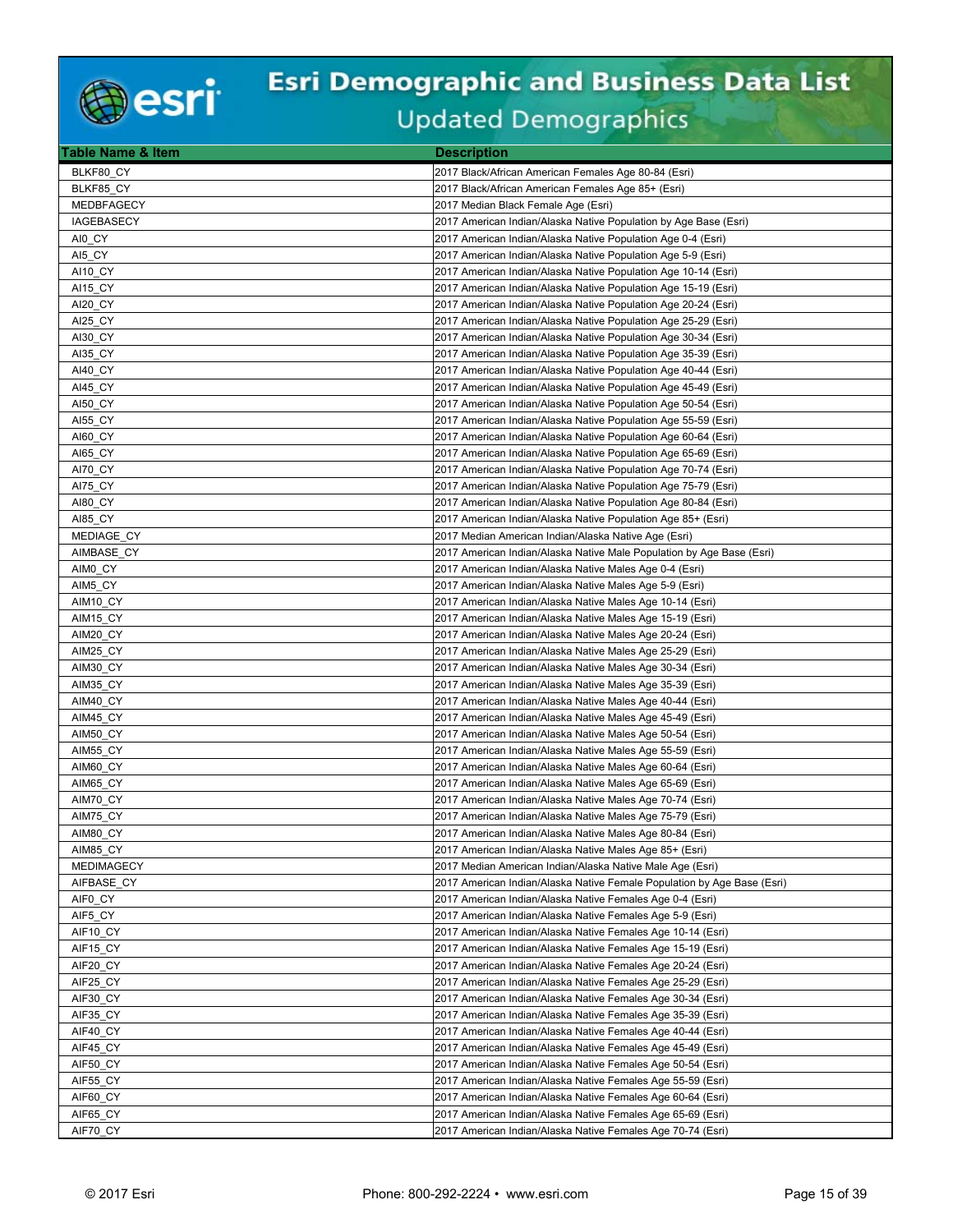

| <b>Table Name &amp; Item</b> | <b>Description</b>                                          |
|------------------------------|-------------------------------------------------------------|
| AIF75 CY                     | 2017 American Indian/Alaska Native Females Age 75-79 (Esri) |
| AIF80 CY                     | 2017 American Indian/Alaska Native Females Age 80-84 (Esri) |
| AIF85 CY                     | 2017 American Indian/Alaska Native Females Age 85+ (Esri)   |
| <b>MEDIFAGECY</b>            | 2017 Median American Indian/Alaska Native Female Age (Esri) |
| AAGEBASECY                   | 2017 Asian Population by Age Base (Esri)                    |
| ASN0 CY                      | 2017 Asian Population Age 0-4 (Esri)                        |
| ASN5 CY                      | 2017 Asian Population Age 5-9 (Esri)                        |
| ASN10 CY                     | 2017 Asian Population Age 10-14 (Esri)                      |
| ASN15_CY                     | 2017 Asian Population Age 15-19 (Esri)                      |
| ASN20_CY                     | 2017 Asian Population Age 20-24 (Esri)                      |
| ASN25_CY                     | 2017 Asian Population Age 25-29 (Esri)                      |
| ASN30 CY                     | 2017 Asian Population Age 30-34 (Esri)                      |
| ASN35_CY                     | 2017 Asian Population Age 35-39 (Esri)                      |
| ASN40_CY                     | 2017 Asian Population Age 40-44 (Esri)                      |
| ASN45_CY                     | 2017 Asian Population Age 45-49 (Esri)                      |
| ASN50 CY                     | 2017 Asian Population Age 50-54 (Esri)                      |
| ASN55_CY                     | 2017 Asian Population Age 55-59 (Esri)                      |
| ASN60_CY                     | 2017 Asian Population Age 60-64 (Esri)                      |
| ASN65 CY                     | 2017 Asian Population Age 65-69 (Esri)                      |
| ASN70 CY                     | 2017 Asian Population Age 70-74 (Esri)                      |
| ASN75_CY                     | 2017 Asian Population Age 75-79 (Esri)                      |
| ASN80_CY                     | 2017 Asian Population Age 80-84 (Esri)                      |
| ASN85_CY                     | 2017 Asian Population Age 85+ (Esri)                        |
| MEDAAGE_CY                   | 2017 Median Asian Age (Esri)                                |
| <b>ASNMBASECY</b>            | 2017 Asian Male Population by Age Base (Esri)               |
| ASNM0 CY                     | 2017 Asian Males Age 0-4 (Esri)                             |
| ASNM5_CY                     | 2017 Asian Males Age 5-9 (Esri)                             |
| ASNM10 CY                    | 2017 Asian Males Age 10-14 (Esri)                           |
| ASNM15_CY                    | 2017 Asian Males Age 15-19 (Esri)                           |
| ASNM20_CY                    | 2017 Asian Males Age 20-24 (Esri)                           |
| ASNM25_CY                    | 2017 Asian Males Age 25-29 (Esri)                           |
| ASNM30 CY                    | 2017 Asian Males Age 30-34 (Esri)                           |
| ASNM35 CY                    | 2017 Asian Males Age 35-39 (Esri)                           |
| ASNM40 CY                    | 2017 Asian Males Age 40-44 (Esri)                           |
| ASNM45_CY                    | 2017 Asian Males Age 45-49 (Esri)                           |
| ASNM50_CY                    | 2017 Asian Males Age 50-54 (Esri)                           |
| ASNM55 CY                    | 2017 Asian Males Age 55-59 (Esri)                           |
| ASNM60_CY                    | 2017 Asian Males Age 60-64 (Esri)                           |
| ASNM65_CY                    | 2017 Asian Males Age 65-69 (Esri)                           |
| ASNM70_CY                    | 2017 Asian Males Age 70-74 (Esri)                           |
| ASNM75_CY                    | 2017 Asian Males Age 75-79 (Esri)                           |
| ASNM80_CY                    | 2017 Asian Males Age 80-84 (Esri)                           |
| ASNM85 CY                    | 2017 Asian Males Age 85+ (Esri)                             |
| MEDAMAGECY                   | 2017 Median Asian Male Age (Esri)                           |
| ASNFBASECY                   | 2017 Asian Female Population by Age Base (Esri)             |
| ASNF0_CY                     | 2017 Asian Females Age 0-4 (Esri)                           |
| ASNF5_CY                     | 2017 Asian Females Age 5-9 (Esri)                           |
| ASNF10_CY                    | 2017 Asian Females Age 10-14 (Esri)                         |
| ASNF15_CY                    | 2017 Asian Females Age 15-19 (Esri)                         |
| ASNF20_CY                    | 2017 Asian Females Age 20-24 (Esri)                         |
| ASNF25 CY                    | 2017 Asian Females Age 25-29 (Esri)                         |
| ASNF30_CY                    | 2017 Asian Females Age 30-34 (Esri)                         |
| ASNF35 CY                    | 2017 Asian Females Age 35-39 (Esri)                         |
| ASNF40_CY                    | 2017 Asian Females Age 40-44 (Esri)                         |
| ASNF45 CY                    | 2017 Asian Females Age 45-49 (Esri)                         |
| ASNF50 CY                    | 2017 Asian Females Age 50-54 (Esri)                         |
| ASNF55 CY                    | 2017 Asian Females Age 55-59 (Esri)                         |
| ASNF60_CY                    | 2017 Asian Females Age 60-64 (Esri)                         |
| ASNF65 CY                    | 2017 Asian Females Age 65-69 (Esri)                         |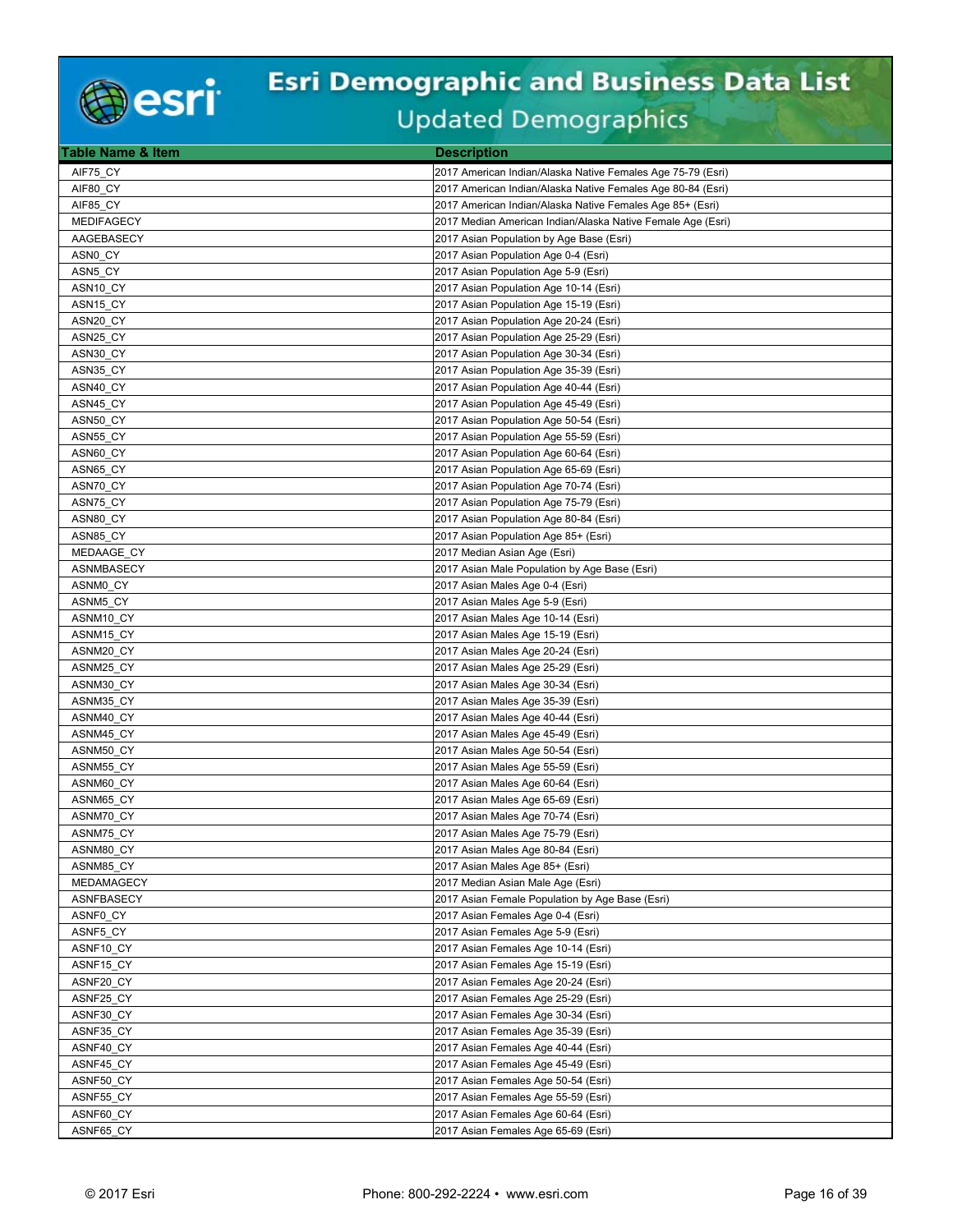

| <b>Table Name &amp; Item</b> | <b>Description</b>                                         |
|------------------------------|------------------------------------------------------------|
| ASNF70 CY                    | 2017 Asian Females Age 70-74 (Esri)                        |
| ASNF75_CY                    | 2017 Asian Females Age 75-79 (Esri)                        |
| ASNF80 CY                    | 2017 Asian Females Age 80-84 (Esri)                        |
| ASNF85 CY                    | 2017 Asian Females Age 85+ (Esri)                          |
| MEDAFAGECY                   | 2017 Median Asian Female Age (Esri)                        |
| PAGEBASECY                   | 2017 Pacific Islander Population by Age Base (Esri)        |
| PI0_CY                       | 2017 Pacific Islander Population Age 0-4 (Esri)            |
| PI5 CY                       | 2017 Pacific Islander Population Age 5-9 (Esri)            |
| PI10 CY                      | 2017 Pacific Islander Population Age 10-14 (Esri)          |
| <b>PI15 CY</b>               | 2017 Pacific Islander Population Age 15-19 (Esri)          |
| <b>PI20_CY</b>               | 2017 Pacific Islander Population Age 20-24 (Esri)          |
| PI25 CY                      | 2017 Pacific Islander Population Age 25-29 (Esri)          |
| PI30 CY                      | 2017 Pacific Islander Population Age 30-34 (Esri)          |
| <b>PI35_CY</b>               | 2017 Pacific Islander Population Age 35-39 (Esri)          |
| PI40 CY                      | 2017 Pacific Islander Population Age 40-44 (Esri)          |
| PI45 CY                      | 2017 Pacific Islander Population Age 45-49 (Esri)          |
| <b>PI50 CY</b>               | 2017 Pacific Islander Population Age 50-54 (Esri)          |
| <b>PI55 CY</b>               | 2017 Pacific Islander Population Age 55-59 (Esri)          |
| <b>PI60_CY</b>               | 2017 Pacific Islander Population Age 60-64 (Esri)          |
| PI65_CY                      | 2017 Pacific Islander Population Age 65-69 (Esri)          |
| PI70 CY                      | 2017 Pacific Islander Population Age 70-74 (Esri)          |
| PI75 CY                      | 2017 Pacific Islander Population Age 75-79 (Esri)          |
| <b>PI80 CY</b>               | 2017 Pacific Islander Population Age 80-84 (Esri)          |
| <b>PI85_CY</b>               | 2017 Pacific Islander Population Age 85+ (Esri)            |
| MEDPAGE CY                   | 2017 Median Pacific Islander Age (Esri)                    |
| PIMBASE CY                   | 2017 Pacific Islander Male Population by Age Base (Esri)   |
| PIMO_CY                      | 2017 Pacific Islander Males Age 0-4 (Esri)                 |
| PIM5 CY                      | 2017 Pacific Islander Males Age 5-9 (Esri)                 |
| PIM <sub>10</sub> CY         | 2017 Pacific Islander Males Age 10-14 (Esri)               |
| PIM15 CY                     | 2017 Pacific Islander Males Age 15-19 (Esri)               |
| PIM20 CY                     | 2017 Pacific Islander Males Age 20-24 (Esri)               |
| PIM25 CY                     | 2017 Pacific Islander Males Age 25-29 (Esri)               |
| PIM30_CY                     | 2017 Pacific Islander Males Age 30-34 (Esri)               |
| PIM35_CY                     | 2017 Pacific Islander Males Age 35-39 (Esri)               |
| PIM40 CY                     | 2017 Pacific Islander Males Age 40-44 (Esri)               |
| PIM45 CY                     | 2017 Pacific Islander Males Age 45-49 (Esri)               |
| PIM50_CY                     | 2017 Pacific Islander Males Age 50-54 (Esri)               |
| PIM55 CY                     | 2017 Pacific Islander Males Age 55-59 (Esri)               |
| PIM60_CY                     | 2017 Pacific Islander Males Age 60-64 (Esri)               |
| PIM65 CY                     | 2017 Pacific Islander Males Age 65-69 (Esri)               |
| PIM70 CY                     | 2017 Pacific Islander Males Age 70-74 (Esri)               |
| PIM75_CY                     | 2017 Pacific Islander Males Age 75-79 (Esri)               |
| PIM80 CY                     | 2017 Pacific Islander Males Age 80-84 (Esri)               |
| PIM85_CY                     | 2017 Pacific Islander Males Age 85+ (Esri)                 |
| <b>MEDPMAGECY</b>            | 2017 Median Pacific Islander Male Age (Esri)               |
| PIFBASE_CY                   | 2017 Pacific Islander Female Population by Age Base (Esri) |
| PIF0 CY                      | 2017 Pacific Islander Females Age 0-4 (Esri)               |
| PIF5_CY                      | 2017 Pacific Islander Females Age 5-9 (Esri)               |
| PIF10_CY                     | 2017 Pacific Islander Females Age 10-14 (Esri)             |
| PIF15_CY                     | 2017 Pacific Islander Females Age 15-19 (Esri)             |
| PIF20_CY                     | 2017 Pacific Islander Females Age 20-24 (Esri)             |
| PIF25_CY                     | 2017 Pacific Islander Females Age 25-29 (Esri)             |
| PIF30_CY                     | 2017 Pacific Islander Females Age 30-34 (Esri)             |
| PIF35_CY                     | 2017 Pacific Islander Females Age 35-39 (Esri)             |
| PIF40_CY                     | 2017 Pacific Islander Females Age 40-44 (Esri)             |
| PIF45 CY                     | 2017 Pacific Islander Females Age 45-49 (Esri)             |
| PIF50 CY                     | 2017 Pacific Islander Females Age 50-54 (Esri)             |
| PIF55_CY                     | 2017 Pacific Islander Females Age 55-59 (Esri)             |
| PIF60_CY                     | 2017 Pacific Islander Females Age 60-64 (Esri)             |
|                              |                                                            |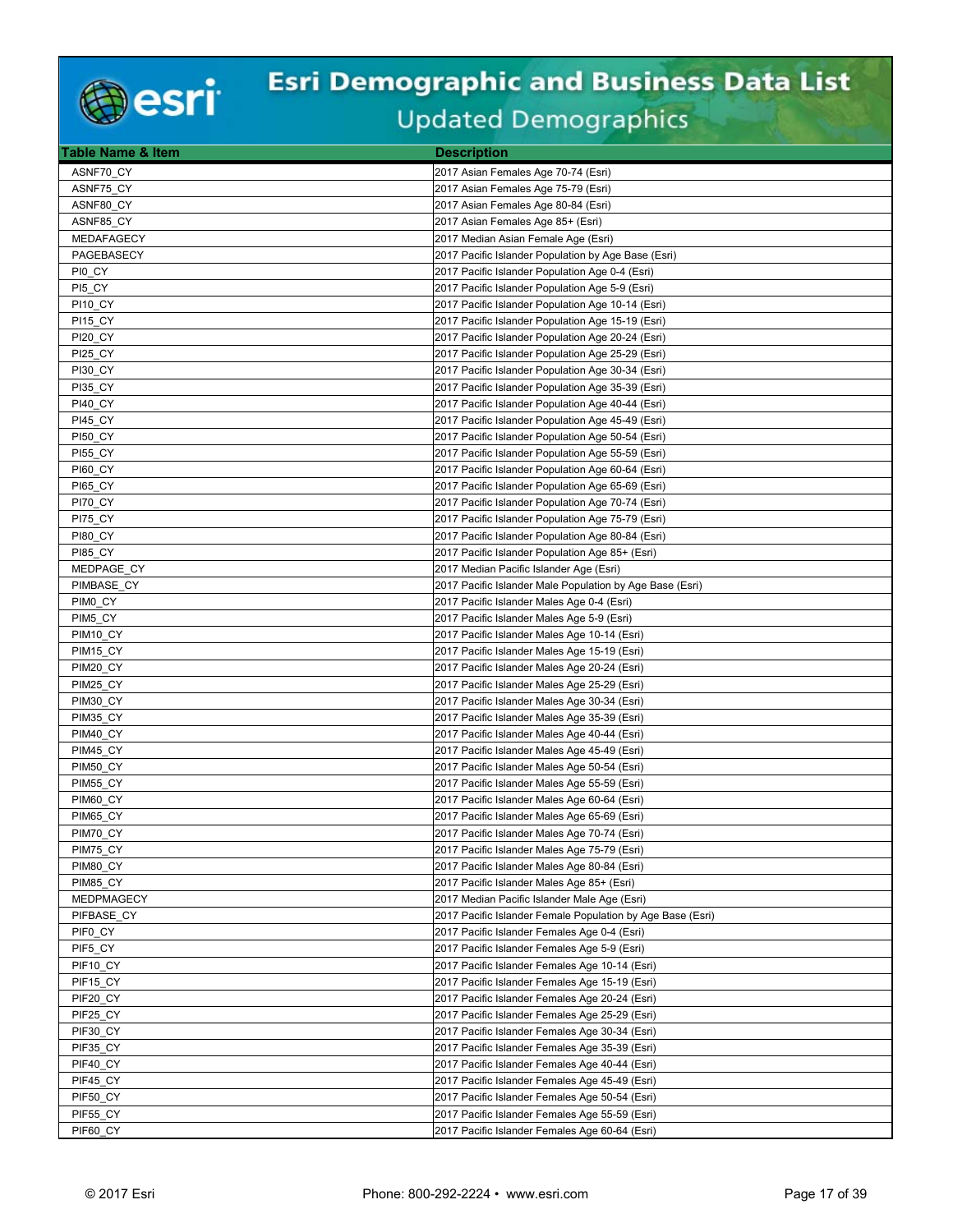

| <b>Table Name &amp; Item</b> | <b>Description</b>                                   |
|------------------------------|------------------------------------------------------|
| PIF65 CY                     | 2017 Pacific Islander Females Age 65-69 (Esri)       |
| PIF70 CY                     | 2017 Pacific Islander Females Age 70-74 (Esri)       |
| PIF75_CY                     | 2017 Pacific Islander Females Age 75-79 (Esri)       |
| PIF80 CY                     | 2017 Pacific Islander Females Age 80-84 (Esri)       |
| PIF85 CY                     | 2017 Pacific Islander Females Age 85+ (Esri)         |
| MEDPFAGECY                   | 2017 Median Pacific Islander Female Age (Esri)       |
| OAGEBASECY                   | 2017 Other Race Population by Age Base (Esri)        |
| OTH0 CY                      | 2017 Other Race Population Age 0-4 (Esri)            |
| OTH5 CY                      | 2017 Other Race Population Age 5-9 (Esri)            |
| OTH <sub>10_CY</sub>         | 2017 Other Race Population Age 10-14 (Esri)          |
| OTH <sub>15_CY</sub>         | 2017 Other Race Population Age 15-19 (Esri)          |
| OTH20 CY                     | 2017 Other Race Population Age 20-24 (Esri)          |
| OTH25 CY                     | 2017 Other Race Population Age 25-29 (Esri)          |
| OTH30_CY                     | 2017 Other Race Population Age 30-34 (Esri)          |
| OTH35 CY                     | 2017 Other Race Population Age 35-39 (Esri)          |
| OTH40 CY                     | 2017 Other Race Population Age 40-44 (Esri)          |
| OTH45 CY                     | 2017 Other Race Population Age 45-49 (Esri)          |
| OTH50 CY                     | 2017 Other Race Population Age 50-54 (Esri)          |
| OTH55 CY                     | 2017 Other Race Population Age 55-59 (Esri)          |
| OTH60_CY                     | 2017 Other Race Population Age 60-64 (Esri)          |
| OTH65 CY                     | 2017 Other Race Population Age 65-69 (Esri)          |
| OTH70 CY                     | 2017 Other Race Population Age 70-74 (Esri)          |
| OTH75_CY                     | 2017 Other Race Population Age 75-79 (Esri)          |
| OTH80_CY                     | 2017 Other Race Population Age 80-84 (Esri)          |
| OTH85 CY                     | 2017 Other Race Population Age 85+ (Esri)            |
| MEDOAGE_CY                   | 2017 Median Other Race Age (Esri)                    |
| <b>OTHMBASECY</b>            | 2017 Other Race Male Population by Age Base (Esri)   |
| OTHM0 CY                     | 2017 Other Race Males Age 0-4 (Esri)                 |
| OTHM5_CY                     | 2017 Other Race Males Age 5-9 (Esri)                 |
| OTHM10 CY                    | 2017 Other Race Males Age 10-14 (Esri)               |
| OTHM15 CY                    | 2017 Other Race Males Age 15-19 (Esri)               |
| OTHM20_CY                    | 2017 Other Race Males Age 20-24 (Esri)               |
| OTHM25_CY                    | 2017 Other Race Males Age 25-29 (Esri)               |
| OTHM30_CY                    | 2017 Other Race Males Age 30-34 (Esri)               |
| OTHM35 CY                    | 2017 Other Race Males Age 35-39 (Esri)               |
| OTHM40_CY                    | 2017 Other Race Males Age 40-44 (Esri)               |
| OTHM45 CY                    | 2017 Other Race Males Age 45-49 (Esri)               |
| OTHM50 CY                    | 2017 Other Race Males Age 50-54 (Esri)               |
| OTHM55_CY                    | 2017 Other Race Males Age 55-59 (Esri)               |
| OTHM60 CY                    | 2017 Other Race Males Age 60-64 (Esri)               |
| OTHM65 CY                    | 2017 Other Race Males Age 65-69 (Esri)               |
| OTHM70_CY                    | 2017 Other Race Males Age 70-74 (Esri)               |
| OTHM75_CY                    | 2017 Other Race Males Age 75-79 (Esri)               |
| OTHM80_CY                    | 2017 Other Race Males Age 80-84 (Esri)               |
| OTHM85_CY                    | 2017 Other Race Males Age 85+ (Esri)                 |
| MEDOMAGECY                   | 2017 Median Other Race Male Age (Esri)               |
| <b>OTHFBASECY</b>            | 2017 Other Race Female Population by Age Base (Esri) |
| OTHF0 CY                     | 2017 Other Race Females Age 0-4 (Esri)               |
| OTHF5_CY                     | 2017 Other Race Females Age 5-9 (Esri)               |
| OTHF10_CY                    | 2017 Other Race Females Age 10-14 (Esri)             |
| OTHF15_CY                    | 2017 Other Race Females Age 15-19 (Esri)             |
| OTHF20_CY                    | 2017 Other Race Females Age 20-24 (Esri)             |
| OTHF25_CY                    | 2017 Other Race Females Age 25-29 (Esri)             |
| OTHF30_CY                    | 2017 Other Race Females Age 30-34 (Esri)             |
| OTHF35_CY                    | 2017 Other Race Females Age 35-39 (Esri)             |
| OTHF40 CY                    | 2017 Other Race Females Age 40-44 (Esri)             |
| OTHF45 CY                    | 2017 Other Race Females Age 45-49 (Esri)             |
| OTHF50_CY                    | 2017 Other Race Females Age 50-54 (Esri)             |
| OTHF55_CY                    | 2017 Other Race Females Age 55-59 (Esri)             |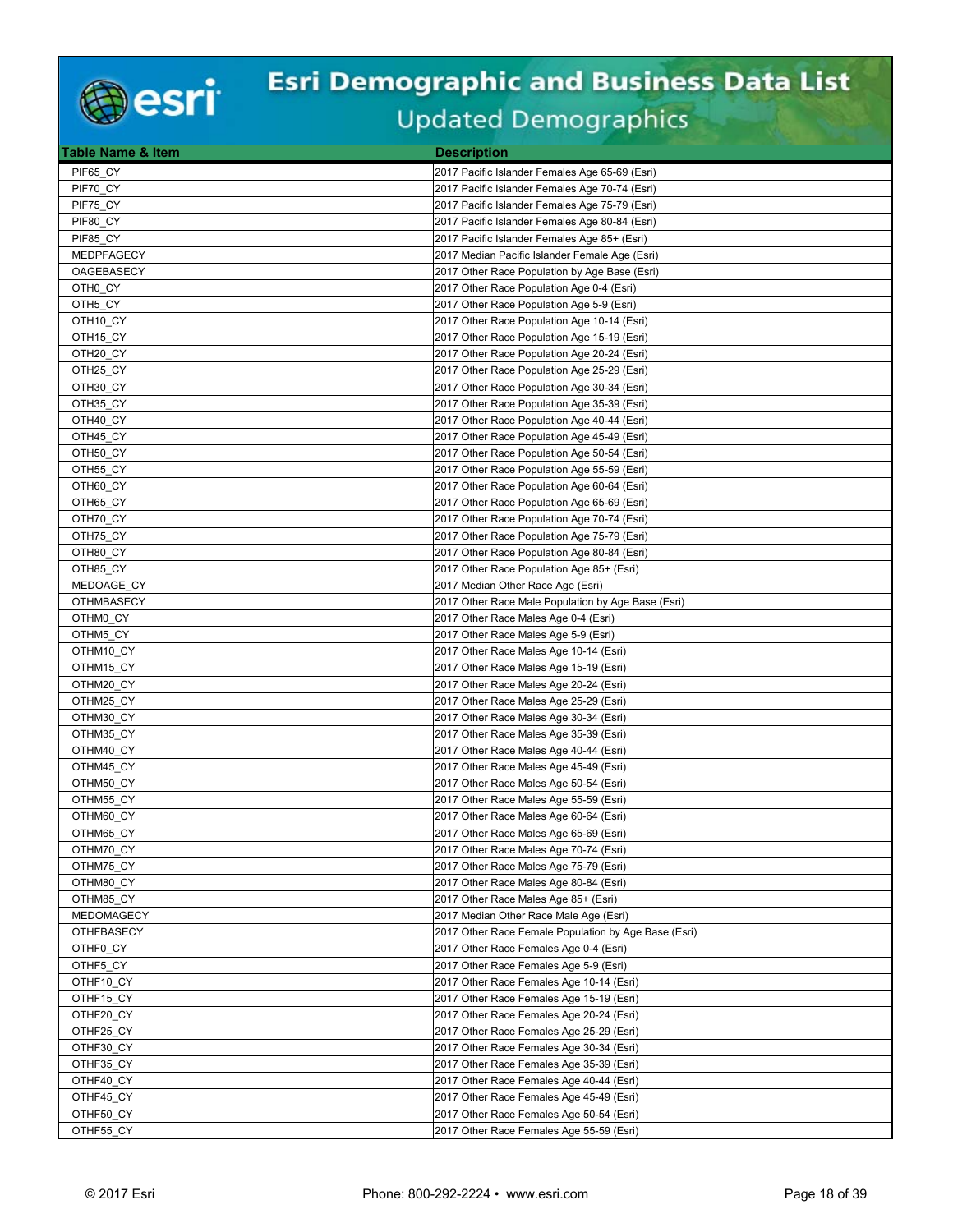

| <b>Table Name &amp; Item</b> | <b>Description</b>                                       |
|------------------------------|----------------------------------------------------------|
| OTHF60 CY                    | 2017 Other Race Females Age 60-64 (Esri)                 |
| OTHF65 CY                    | 2017 Other Race Females Age 65-69 (Esri)                 |
| OTHF70_CY                    | 2017 Other Race Females Age 70-74 (Esri)                 |
| OTHF75_CY                    | 2017 Other Race Females Age 75-79 (Esri)                 |
| OTHF80 CY                    | 2017 Other Race Females Age 80-84 (Esri)                 |
| OTHF85 CY                    | 2017 Other Race Females Age 85+ (Esri)                   |
| <b>MEDOFAGECY</b>            | 2017 Median Other Race Female Age (Esri)                 |
| MAGEBASECY                   | 2017 Multiple Races Population by Age Base (Esri)        |
| MLT0 CY                      | 2017 Multiple Races Population Age 0-4 (Esri)            |
| MLT5_CY                      | 2017 Multiple Races Population Age 5-9 (Esri)            |
| MLT10 CY                     | 2017 Multiple Races Population Age 10-14 (Esri)          |
| MLT15 CY                     | 2017 Multiple Races Population Age 15-19 (Esri)          |
| MLT20 CY                     | 2017 Multiple Races Population Age 20-24 (Esri)          |
| MLT25_CY                     | 2017 Multiple Races Population Age 25-29 (Esri)          |
| MLT30_CY                     | 2017 Multiple Races Population Age 30-34 (Esri)          |
| MLT35_CY                     | 2017 Multiple Races Population Age 35-39 (Esri)          |
| MLT40 CY                     | 2017 Multiple Races Population Age 40-44 (Esri)          |
| MLT45_CY                     | 2017 Multiple Races Population Age 45-49 (Esri)          |
| MLT50_CY                     | 2017 Multiple Races Population Age 50-54 (Esri)          |
| MLT55_CY                     | 2017 Multiple Races Population Age 55-59 (Esri)          |
| MLT60_CY                     | 2017 Multiple Races Population Age 60-64 (Esri)          |
| MLT65 CY                     | 2017 Multiple Races Population Age 65-69 (Esri)          |
| MLT70_CY                     | 2017 Multiple Races Population Age 70-74 (Esri)          |
| MLT75_CY                     | 2017 Multiple Races Population Age 75-79 (Esri)          |
| MLT80 CY                     | 2017 Multiple Races Population Age 80-84 (Esri)          |
| MLT85_CY                     | 2017 Multiple Races Population Age 85+ (Esri)            |
| MED2RAGECY                   | 2017 Median Multiple Races Age (Esri)                    |
| <b>MLTMBASECY</b>            | 2017 Multiple Races Male Population by Age Base (Esri)   |
| MLTM0 CY                     | 2017 Multiple Races Males Age 0-4 (Esri)                 |
| MLTM5 CY                     | 2017 Multiple Races Males Age 5-9 (Esri)                 |
| MLTM10_CY                    | 2017 Multiple Races Males Age 10-14 (Esri)               |
| MLTM15_CY                    | 2017 Multiple Races Males Age 15-19 (Esri)               |
| MLTM20_CY                    | 2017 Multiple Races Males Age 20-24 (Esri)               |
| MLTM25 CY                    | 2017 Multiple Races Males Age 25-29 (Esri)               |
| MLTM30 CY                    | 2017 Multiple Races Males Age 30-34 (Esri)               |
| MLTM35 CY                    | 2017 Multiple Races Males Age 35-39 (Esri)               |
| MLTM40 CY                    | 2017 Multiple Races Males Age 40-44 (Esri)               |
| MLTM45_CY                    | 2017 Multiple Races Males Age 45-49 (Esri)               |
| MLTM50 CY                    | 2017 Multiple Races Males Age 50-54 (Esri)               |
| MLTM55 CY                    | 2017 Multiple Races Males Age 55-59 (Esri)               |
| MLTM60 CY                    | 2017 Multiple Races Males Age 60-64 (Esri)               |
| MLTM65_CY                    | 2017 Multiple Races Males Age 65-69 (Esri)               |
| MLTM70_CY                    | 2017 Multiple Races Males Age 70-74 (Esri)               |
| MLTM75_CY                    | 2017 Multiple Races Males Age 75-79 (Esri)               |
| MLTM80_CY                    | 2017 Multiple Races Males Age 80-84 (Esri)               |
| MLTM85_CY                    | 2017 Multiple Races Males Age 85+ (Esri)                 |
| MEDMMAGECY                   | 2017 Median Multiple Races Male Age (Esri)               |
| <b>MLTFBASECY</b>            | 2017 Multiple Races Female Population by Age Base (Esri) |
| MLTF0_CY                     | 2017 Multiple Races Females Age 0-4 (Esri)               |
| MLTF5_CY                     | 2017 Multiple Races Females Age 5-9 (Esri)               |
| MLTF10_CY                    | 2017 Multiple Races Females Age 10-14 (Esri)             |
| MLTF15_CY                    | 2017 Multiple Races Females Age 15-19 (Esri)             |
| MLTF20_CY                    | 2017 Multiple Races Females Age 20-24 (Esri)             |
| MLTF25_CY                    | 2017 Multiple Races Females Age 25-29 (Esri)             |
| MLTF30_CY                    | 2017 Multiple Races Females Age 30-34 (Esri)             |
| MLTF35_CY                    | 2017 Multiple Races Females Age 35-39 (Esri)             |
| MLTF40_CY                    | 2017 Multiple Races Females Age 40-44 (Esri)             |
| MLTF45_CY                    | 2017 Multiple Races Females Age 45-49 (Esri)             |
| MLTF50_CY                    | 2017 Multiple Races Females Age 50-54 (Esri)             |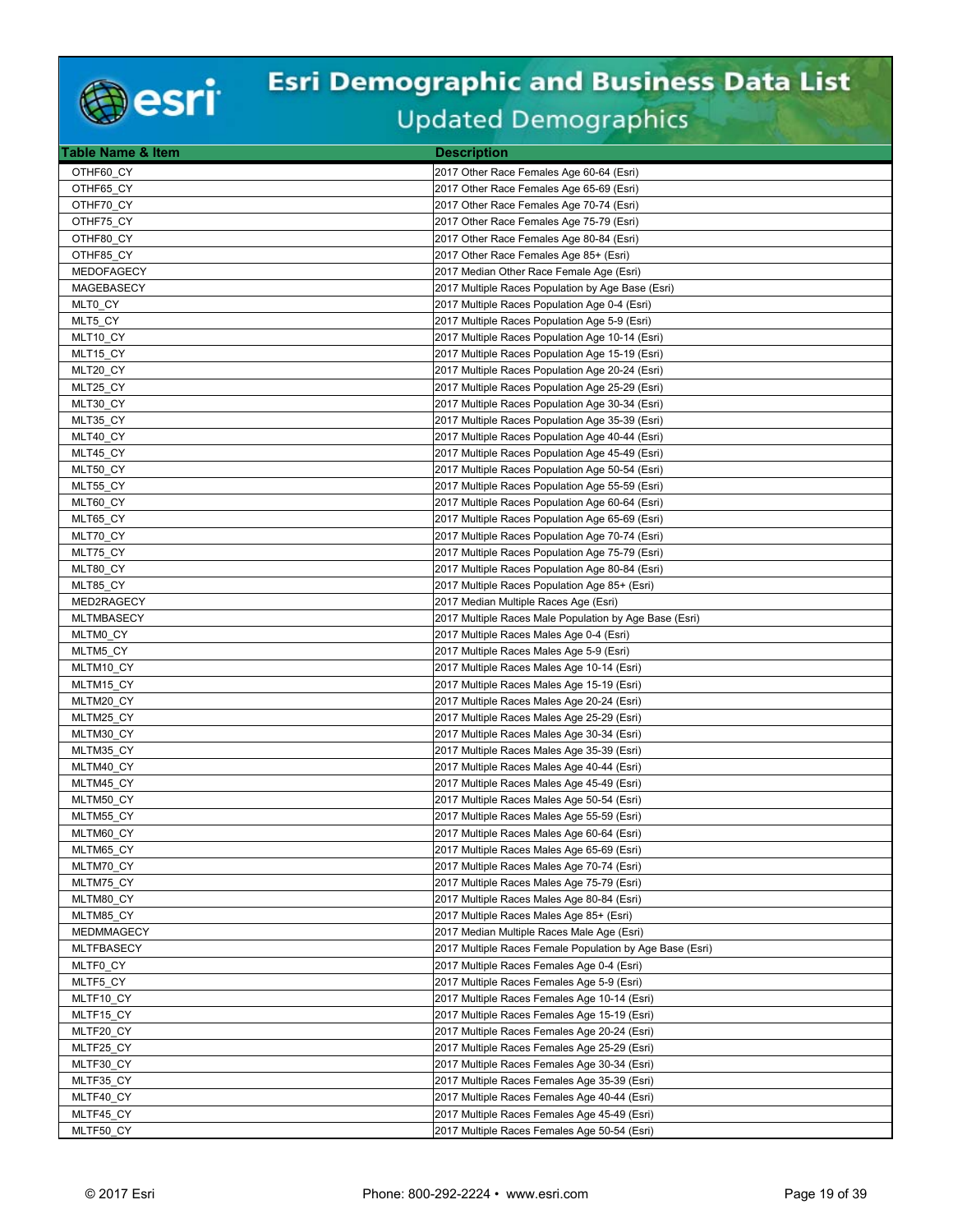

| Table Name & Item               | <b>Description</b>                                                           |
|---------------------------------|------------------------------------------------------------------------------|
| MLTF55 CY                       | 2017 Multiple Races Females Age 55-59 (Esri)                                 |
| MLTF60_CY                       | 2017 Multiple Races Females Age 60-64 (Esri)                                 |
| MLTF65_CY                       | 2017 Multiple Races Females Age 65-69 (Esri)                                 |
| MLTF70 CY                       | 2017 Multiple Races Females Age 70-74 (Esri)                                 |
| MLTF75_CY                       | 2017 Multiple Races Females Age 75-79 (Esri)                                 |
| MLTF80 CY                       | 2017 Multiple Races Females Age 80-84 (Esri)                                 |
| MLTF85 CY                       | 2017 Multiple Races Females Age 85+ (Esri)                                   |
| MEDMFAGECY                      | 2017 Median Multiple Races Female Age (Esri)                                 |
| <b>HAGEBASECY</b>               | 2017 Hispanic Population by Age Base (Esri)                                  |
| HSP0_CY                         | 2017 Hispanic Population Age 0-4 (Esri)                                      |
| HSP5_CY                         | 2017 Hispanic Population Age 5-9 (Esri)                                      |
| HSP10_CY                        | 2017 Hispanic Population Age 10-14 (Esri)                                    |
| HSP15 CY                        | 2017 Hispanic Population Age 15-19 (Esri)                                    |
| HSP20_CY                        | 2017 Hispanic Population Age 20-24 (Esri)                                    |
| HSP25 CY                        | 2017 Hispanic Population Age 25-29 (Esri)                                    |
| HSP30_CY                        | 2017 Hispanic Population Age 30-34 (Esri)                                    |
| HSP35_CY                        | 2017 Hispanic Population Age 35-39 (Esri)                                    |
| HSP40 CY                        | 2017 Hispanic Population Age 40-44 (Esri)                                    |
| HSP45 CY                        | 2017 Hispanic Population Age 45-49 (Esri)                                    |
| HSP50 CY                        | 2017 Hispanic Population Age 50-54 (Esri)                                    |
| HSP55 CY                        | 2017 Hispanic Population Age 55-59 (Esri)                                    |
| HSP60 CY                        | 2017 Hispanic Population Age 60-64 (Esri)                                    |
| HSP65_CY                        | 2017 Hispanic Population Age 65-69 (Esri)                                    |
| HSP70_CY                        | 2017 Hispanic Population Age 70-74 (Esri)                                    |
| HSP75 CY                        | 2017 Hispanic Population Age 75-79 (Esri)                                    |
| HSP80 CY                        | 2017 Hispanic Population Age 80-84 (Esri)                                    |
| HSP85_CY                        | 2017 Hispanic Population Age 85+ (Esri)                                      |
| MEDHAGE CY                      | 2017 Median Hispanic Age (Esri)                                              |
| HSPM0_CY                        | 2017 Hispanic Males Age 0-4 (Esri)                                           |
| <b>HSPMBASECY</b>               | 2017 Hispanic Male Population by Age Base (Esri)                             |
| HSPM5 CY                        | 2017 Hispanic Males Age 5-9 (Esri)                                           |
| HSPM <sub>10</sub> CY           | 2017 Hispanic Males Age 10-14 (Esri)                                         |
| HSPM15_CY                       | 2017 Hispanic Males Age 15-19 (Esri)                                         |
| HSPM20 CY                       | 2017 Hispanic Males Age 20-24 (Esri)                                         |
| HSPM25_CY                       | 2017 Hispanic Males Age 25-29 (Esri)                                         |
| HSPM30_CY                       | 2017 Hispanic Males Age 30-34 (Esri)                                         |
| HSPM35_CY                       | 2017 Hispanic Males Age 35-39 (Esri)                                         |
| HSPM40_CY                       | 2017 Hispanic Males Age 40-44 (Esri)                                         |
| HSPM45 CY                       | 2017 Hispanic Males Age 45-49 (Esri)                                         |
| HSPM50 CY                       | 2017 Hispanic Males Age 50-54 (Esri)                                         |
| HSPM55 CY                       | 2017 Hispanic Males Age 55-59 (Esri)                                         |
| HSPM60_CY                       | 2017 Hispanic Males Age 60-64 (Esri)                                         |
| HSPM65 CY                       | 2017 Hispanic Males Age 65-69 (Esri)                                         |
| HSPM70 CY                       | 2017 Hispanic Males Age 70-74 (Esri)                                         |
| HSPM75_CY                       | 2017 Hispanic Males Age 75-79 (Esri)                                         |
| HSPM80_CY<br>HSPM85_CY          | 2017 Hispanic Males Age 80-84 (Esri)                                         |
|                                 | 2017 Hispanic Males Age 85+ (Esri)                                           |
| MEDHMAGECY<br><b>HSPFBASECY</b> | 2017 Median Hispanic Male Age (Esri)                                         |
|                                 | 2017 Hispanic Female Population by Age Base (Esri)                           |
| HSPF0_CY<br>HSPF5 CY            | 2017 Hispanic Females Age 0-4 (Esri)<br>2017 Hispanic Females Age 5-9 (Esri) |
| HSPF10 CY                       |                                                                              |
|                                 | 2017 Hispanic Females Age 10-14 (Esri)                                       |
| HSPF15 CY                       | 2017 Hispanic Females Age 15-19 (Esri)                                       |
| HSPF20_CY<br>HSPF25_CY          | 2017 Hispanic Females Age 20-24 (Esri)                                       |
| HSPF30 CY                       | 2017 Hispanic Females Age 25-29 (Esri)                                       |
| HSPF35 CY                       | 2017 Hispanic Females Age 30-34 (Esri)                                       |
|                                 | 2017 Hispanic Females Age 35-39 (Esri)                                       |
| HSPF40_CY                       | 2017 Hispanic Females Age 40-44 (Esri)                                       |
| HSPF45_CY                       | 2017 Hispanic Females Age 45-49 (Esri)                                       |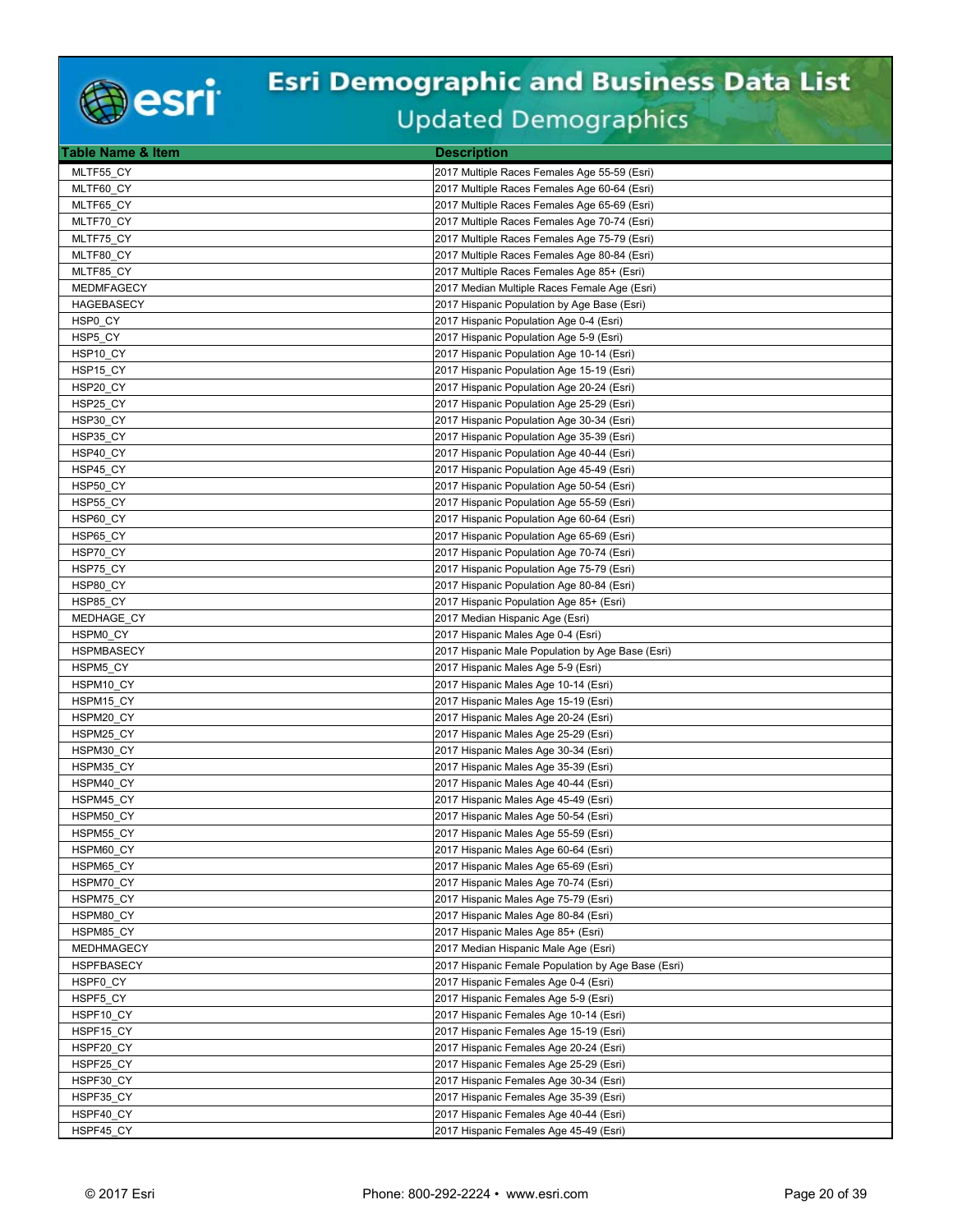

| <b>Table Name &amp; Item</b>            | <b>Description</b>                              |
|-----------------------------------------|-------------------------------------------------|
| HSPF50 CY                               | 2017 Hispanic Females Age 50-54 (Esri)          |
| HSPF55_CY                               | 2017 Hispanic Females Age 55-59 (Esri)          |
| HSPF60 CY                               | 2017 Hispanic Females Age 60-64 (Esri)          |
| HSPF65 CY                               | 2017 Hispanic Females Age 65-69 (Esri)          |
| HSPF70 CY                               | 2017 Hispanic Females Age 70-74 (Esri)          |
| HSPF75 CY                               | 2017 Hispanic Females Age 75-79 (Esri)          |
| HSPF80 CY                               | 2017 Hispanic Females Age 80-84 (Esri)          |
| HSPF85_CY                               | 2017 Hispanic Females Age 85+ (Esri)            |
| <b>MEDHFAGECY</b>                       | 2017 Median Hispanic Female Age (Esri)          |
|                                         |                                                 |
| 2022 Population by Age and Sex and Race |                                                 |
| WAGEBASECY                              | 2022 White Population by Age Base (Esri)        |
| WHT0 CY                                 | 2022 White Population Age 0-4 (Esri)            |
| WHT5_CY                                 | 2022 White Population Age 5-9 (Esri)            |
| WHT10_CY                                | 2022 White Population Age 10-14 (Esri)          |
| WHT15_CY                                | 2022 White Population Age 15-19 (Esri)          |
| WHT20_CY                                | 2022 White Population Age 20-24 (Esri)          |
| WHT25 CY                                | 2022 White Population Age 25-29 (Esri)          |
| WHT30 CY                                | 2022 White Population Age 30-34 (Esri)          |
| WHT35_CY                                | 2022 White Population Age 35-39 (Esri)          |
| WHT40_CY                                | 2022 White Population Age 40-44 (Esri)          |
| WHT45 CY                                | 2022 White Population Age 45-49 (Esri)          |
| WHT50_CY                                | 2022 White Population Age 50-54 (Esri)          |
| WHT55_CY                                | 2022 White Population Age 55-59 (Esri)          |
| WHT60 CY                                | 2022 White Population Age 60-64 (Esri)          |
| WHT65_CY                                | 2022 White Population Age 65-69 (Esri)          |
| WHT70_CY                                | 2022 White Population Age 70-74 (Esri)          |
| WHT75 CY                                | 2022 White Population Age 75-79 (Esri)          |
| WHT80_CY                                | 2022 White Population Age 80-84 (Esri)          |
| WHT85 CY                                | 2022 White Population Age 85+ (Esri)            |
| MEDWAGE CY                              | 2022 Median White Age (Esri)                    |
| WHTMBASECY                              | 2022 White Male Population by Age Base (Esri)   |
| WHTM0_CY                                | 2022 White Males Age 0-4 (Esri)                 |
| WHTM5_CY                                | 2022 White Males Age 5-9 (Esri)                 |
| WHTM10_CY                               | 2022 White Males Age 10-14 (Esri)               |
| WHTM15_CY                               | 2022 White Males Age 15-19 (Esri)               |
| WHTM20_CY                               | 2022 White Males Age 20-24 (Esri)               |
| WHTM25_CY                               | 2022 White Males Age 25-29 (Esri)               |
| WHTM30 CY                               | 2022 White Males Age 30-34 (Esri)               |
| WHTM35 CY                               | 2022 White Males Age 35-39 (Esri)               |
| WHTM40 CY                               | 2022 White Males Age 40-44 (Esri)               |
| WHTM45_CY                               | 2022 White Males Age 45-49 (Esri)               |
| WHTM50 CY                               | 2022 White Males Age 50-54 (Esri)               |
| WHTM55 CY                               | 2022 White Males Age 55-59 (Esri)               |
| WHTM60_CY                               | 2022 White Males Age 60-64 (Esri)               |
| WHTM65_CY                               | 2022 White Males Age 65-69 (Esri)               |
| WHTM70 CY                               | 2022 White Males Age 70-74 (Esri)               |
| WHTM75 CY                               | 2022 White Males Age 75-79 (Esri)               |
| WHTM80_CY                               | 2022 White Males Age 80-84 (Esri)               |
| WHTM85_CY                               | 2022 White Males Age 85+ (Esri)                 |
| MEDWMAGECY                              | 2022 Median White Male Age (Esri)               |
| WHTFBASECY                              | 2022 White Female Population by Age Base (Esri) |
| WHTF0 CY                                | 2022 White Females Age 0-4 (Esri)               |
| WHTF5_CY                                | 2022 White Females Age 5-9 (Esri)               |
| WHTF10_CY                               | 2022 White Females Age 10-14 (Esri)             |
| WHTF15_CY                               | 2022 White Females Age 15-19 (Esri)             |
| WHTF20 CY                               | 2022 White Females Age 20-24 (Esri)             |
| WHTF25_CY                               | 2022 White Females Age 25-29 (Esri)             |
| WHTF30_CY                               | 2022 White Females Age 30-34 (Esri)             |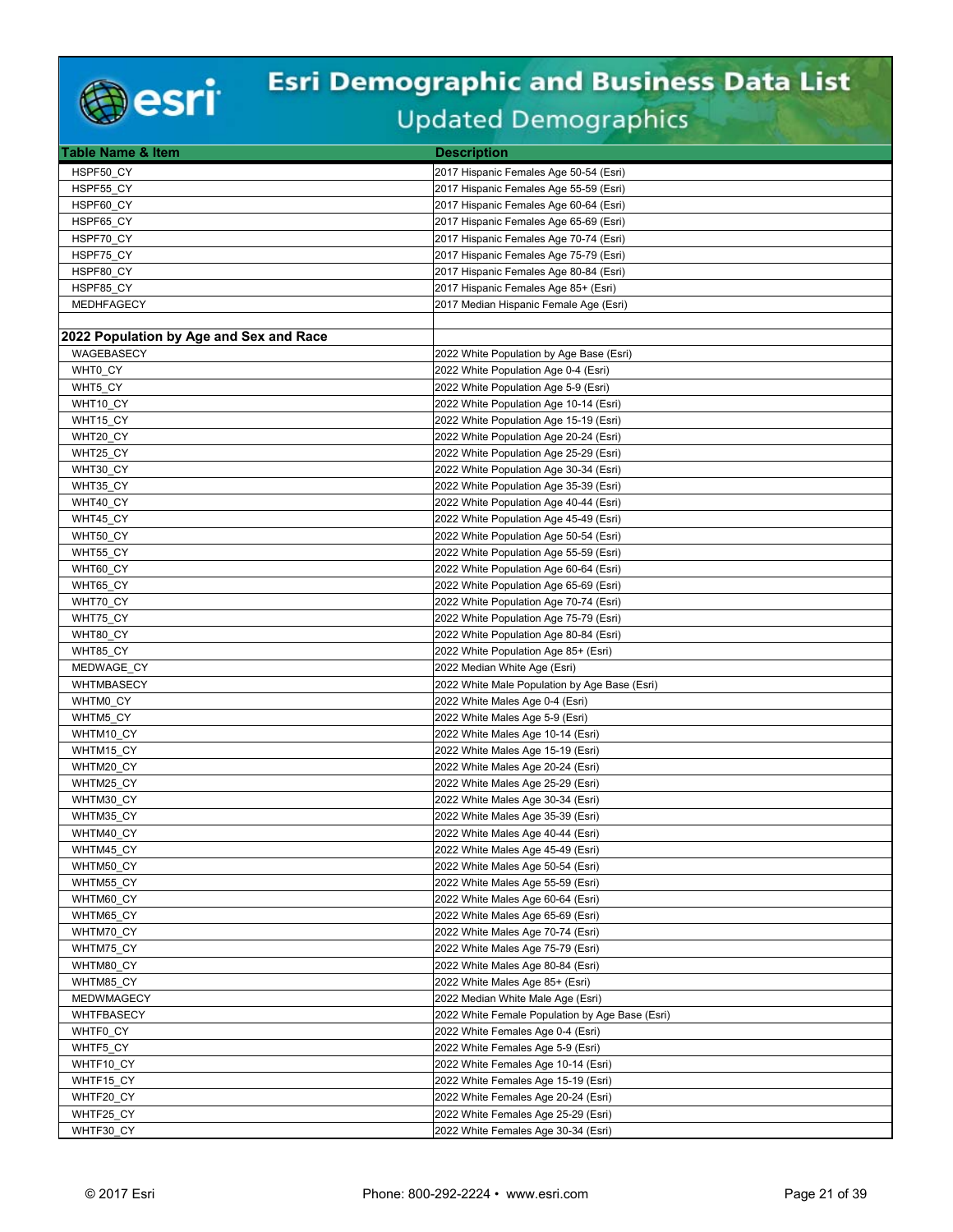

| Table Name & Item      | <b>Description</b>                                                                                       |
|------------------------|----------------------------------------------------------------------------------------------------------|
| WHTF35 CY              | 2022 White Females Age 35-39 (Esri)                                                                      |
| WHTF40_CY              | 2022 White Females Age 40-44 (Esri)                                                                      |
| WHTF45_CY              | 2022 White Females Age 45-49 (Esri)                                                                      |
| WHTF50 CY              | 2022 White Females Age 50-54 (Esri)                                                                      |
| WHTF55_CY              | 2022 White Females Age 55-59 (Esri)                                                                      |
| WHTF60_CY              | 2022 White Females Age 60-64 (Esri)                                                                      |
| WHTF65_CY              | 2022 White Females Age 65-69 (Esri)                                                                      |
| WHTF70_CY              | 2022 White Females Age 70-74 (Esri)                                                                      |
| WHTF75 CY              | 2022 White Females Age 75-79 (Esri)                                                                      |
| WHTF80_CY              | 2022 White Females Age 80-84 (Esri)                                                                      |
| WHTF85_CY              | 2022 White Females Age 85+ (Esri)                                                                        |
| <b>MEDWFAGECY</b>      | 2022 Median White Female Age (Esri)                                                                      |
| <b>BAGEBASECY</b>      | 2022 Black Population by Age Base (Esri)                                                                 |
| BLK0_CY                | 2022 Black/African American Population Age 0-4 (Esri)                                                    |
| BLK5 CY                | 2022 Black/African American Population Age 5-9 (Esri)                                                    |
| BLK10_CY               | 2022 Black/African American Population Age 10-14 (Esri)                                                  |
| BLK15_CY               | 2022 Black/African American Population Age 15-19 (Esri)                                                  |
| BLK20_CY               | 2022 Black/African American Population Age 20-24 (Esri)                                                  |
| BLK25 CY               | 2022 Black/African American Population Age 25-29 (Esri)                                                  |
| BLK30_CY               | 2022 Black/African American Population Age 30-34 (Esri)                                                  |
| BLK35_CY               | 2022 Black/African American Population Age 35-39 (Esri)                                                  |
| BLK40 CY               | 2022 Black/African American Population Age 40-44 (Esri)                                                  |
| BLK45_CY               | 2022 Black/African American Population Age 45-49 (Esri)                                                  |
| BLK50_CY               | 2022 Black/African American Population Age 50-54 (Esri)                                                  |
| BLK55 CY               | 2022 Black/African American Population Age 55-59 (Esri)                                                  |
| BLK60_CY               | 2022 Black/African American Population Age 60-64 (Esri)                                                  |
| BLK65_CY               | 2022 Black/African American Population Age 65-69 (Esri)                                                  |
| BLK70_CY               | 2022 Black/African American Population Age 70-74 (Esri)                                                  |
| BLK75_CY               | 2022 Black/African American Population Age 75-79 (Esri)                                                  |
| BLK80 CY               | 2022 Black/African American Population Age 80-84 (Esri)                                                  |
| BLK85 CY               | 2022 Black/African American Population Age 85+ (Esri)                                                    |
| MEDBAGE_CY             | 2022 Median Black Age (Esri)                                                                             |
| <b>BLKMBASECY</b>      | 2022 Black Male Population by Age Base (Esri)                                                            |
| BLKM0 CY               | 2022 Black/African American Males Age 0-4 (Esri)                                                         |
| BLKM5_CY               | 2022 Black/African American Males Age 5-9 (Esri)                                                         |
| BLKM10_CY              | 2022 Black/African American Males Age 10-14 (Esri)                                                       |
| BLKM15 CY<br>BLKM20 CY | 2022 Black/African American Males Age 15-19 (Esri)                                                       |
| BLKM25_CY              | 2022 Black/African American Males Age 20-24 (Esri)<br>2022 Black/African American Males Age 25-29 (Esri) |
| BLKM30 CY              | 2022 Black/African American Males Age 30-34 (Esri)                                                       |
| BLKM35 CY              | 2022 Black/African American Males Age 35-39 (Esri)                                                       |
| BLKM40_CY              | 2022 Black/African American Males Age 40-44 (Esri)                                                       |
| BLKM45 CY              | 2022 Black/African American Males Age 45-49 (Esri)                                                       |
| BLKM50 CY              | 2022 Black/African American Males Age 50-54 (Esri)                                                       |
| BLKM55 CY              | 2022 Black/African American Males Age 55-59 (Esri)                                                       |
| BLKM60_CY              | 2022 Black/African American Males Age 60-64 (Esri)                                                       |
| BLKM65 CY              | 2022 Black/African American Males Age 65-69 (Esri)                                                       |
| BLKM70 CY              | 2022 Black/African American Males Age 70-74 (Esri)                                                       |
| BLKM75 CY              | 2022 Black/African American Males Age 75-79 (Esri)                                                       |
| BLKM80_CY              | 2022 Black/African American Males Age 80-84 (Esri)                                                       |
| BLKM85 CY              | 2022 Black/African American Males Age 85+ (Esri)                                                         |
| MEDBMAGECY             | 2022 Median Black Male Age (Esri)                                                                        |
| <b>BLKFBASECY</b>      | 2022 Black Female Population by Age Base (Esri)                                                          |
| BLKF0 CY               | 2022 Black/African American Females Age 0-4 (Esri)                                                       |
| BLKF5_CY               | 2022 Black/African American Females Age 5-9 (Esri)                                                       |
| BLKF10_CY              | 2022 Black/African American Females Age 10-14 (Esri)                                                     |
| BLKF15_CY              | 2022 Black/African American Females Age 15-19 (Esri)                                                     |
| BLKF20_CY              | 2022 Black/African American Females Age 20-24 (Esri)                                                     |
| BLKF25_CY              | 2022 Black/African American Females Age 25-29 (Esri)                                                     |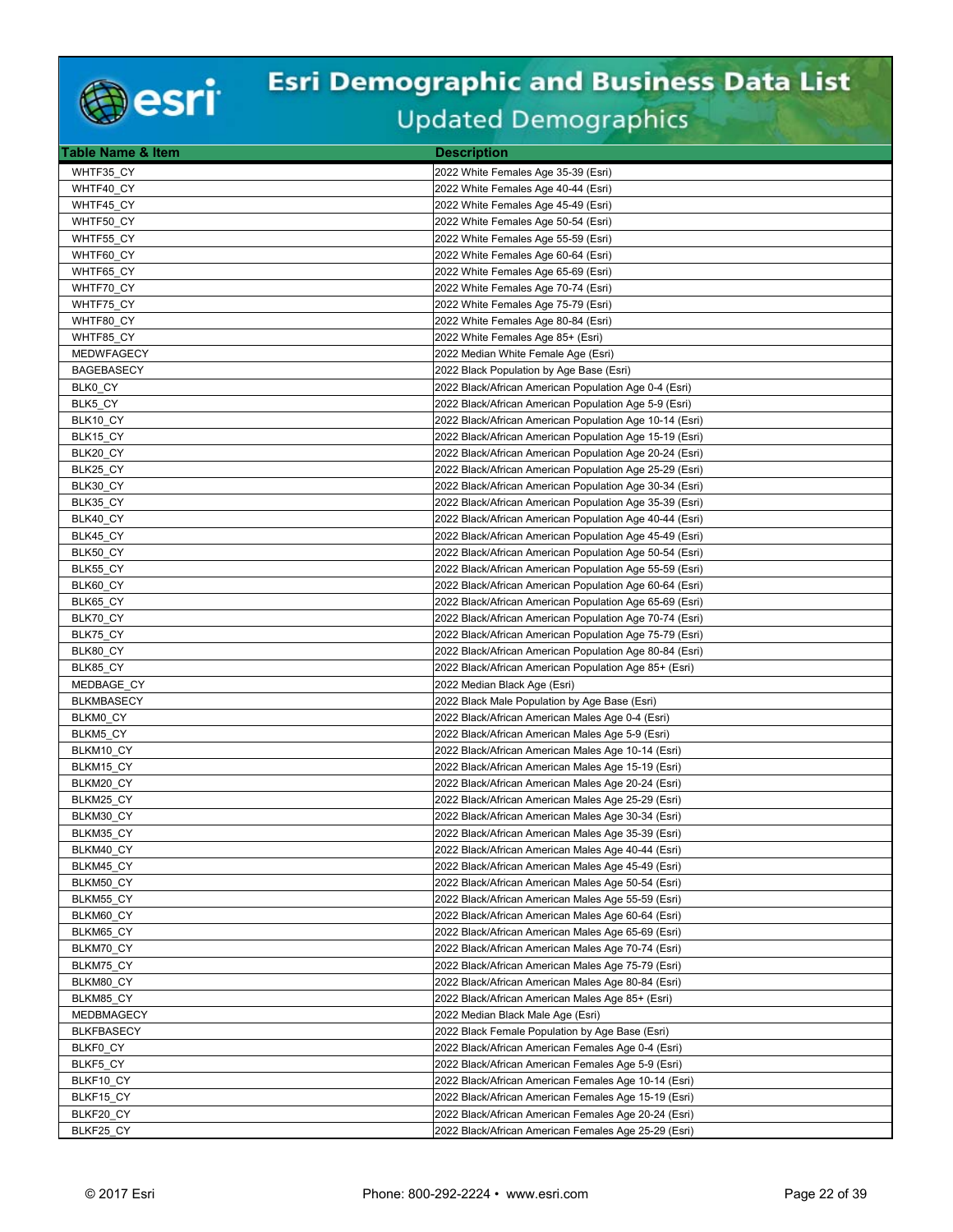

| <b>Table Name &amp; Item</b> | <b>Description</b>                                                      |
|------------------------------|-------------------------------------------------------------------------|
| BLKF30 CY                    | 2022 Black/African American Females Age 30-34 (Esri)                    |
| BLKF35 CY                    | 2022 Black/African American Females Age 35-39 (Esri)                    |
| BLKF40_CY                    | 2022 Black/African American Females Age 40-44 (Esri)                    |
| BLKF45 CY                    | 2022 Black/African American Females Age 45-49 (Esri)                    |
| BLKF50 CY                    | 2022 Black/African American Females Age 50-54 (Esri)                    |
| BLKF55 CY                    | 2022 Black/African American Females Age 55-59 (Esri)                    |
| BLKF60_CY                    | 2022 Black/African American Females Age 60-64 (Esri)                    |
| BLKF65_CY                    | 2022 Black/African American Females Age 65-69 (Esri)                    |
| BLKF70_CY                    | 2022 Black/African American Females Age 70-74 (Esri)                    |
| BLKF75_CY                    | 2022 Black/African American Females Age 75-79 (Esri)                    |
| BLKF80 CY                    | 2022 Black/African American Females Age 80-84 (Esri)                    |
| BLKF85 CY                    | 2022 Black/African American Females Age 85+ (Esri)                      |
| MEDBFAGECY                   | 2022 Median Black Female Age (Esri)                                     |
| <b>IAGEBASECY</b>            | 2022 American Indian/Alaska Native Population by Age Base (Esri)        |
| AI0 CY                       | 2022 American Indian/Alaska Native Population Age 0-4 (Esri)            |
| AI5_CY                       | 2022 American Indian/Alaska Native Population Age 5-9 (Esri)            |
| AI10 CY                      | 2022 American Indian/Alaska Native Population Age 10-14 (Esri)          |
| <b>AI15 CY</b>               | 2022 American Indian/Alaska Native Population Age 15-19 (Esri)          |
| AI20 CY                      | 2022 American Indian/Alaska Native Population Age 20-24 (Esri)          |
| AI25_CY                      | 2022 American Indian/Alaska Native Population Age 25-29 (Esri)          |
| AI30 CY                      | 2022 American Indian/Alaska Native Population Age 30-34 (Esri)          |
| AI35 CY                      | 2022 American Indian/Alaska Native Population Age 35-39 (Esri)          |
| AI40 CY                      | 2022 American Indian/Alaska Native Population Age 40-44 (Esri)          |
| AI45_CY                      | 2022 American Indian/Alaska Native Population Age 45-49 (Esri)          |
|                              | 2022 American Indian/Alaska Native Population Age 50-54 (Esri)          |
| <b>AI50 CY</b>               |                                                                         |
| <b>AI55 CY</b>               | 2022 American Indian/Alaska Native Population Age 55-59 (Esri)          |
| AI60 CY                      | 2022 American Indian/Alaska Native Population Age 60-64 (Esri)          |
| AI65 CY                      | 2022 American Indian/Alaska Native Population Age 65-69 (Esri)          |
| AI70_CY                      | 2022 American Indian/Alaska Native Population Age 70-74 (Esri)          |
| AI75 CY                      | 2022 American Indian/Alaska Native Population Age 75-79 (Esri)          |
| AI80_CY                      | 2022 American Indian/Alaska Native Population Age 80-84 (Esri)          |
| <b>AI85 CY</b>               | 2022 American Indian/Alaska Native Population Age 85+ (Esri)            |
| MEDIAGE_CY                   | 2022 Median American Indian/Alaska Native Age (Esri)                    |
| AIMBASE CY                   | 2022 American Indian/Alaska Native Male Population by Age Base (Esri)   |
| AIM0_CY                      | 2022 American Indian/Alaska Native Males Age 0-4 (Esri)                 |
| AIM5_CY                      | 2022 American Indian/Alaska Native Males Age 5-9 (Esri)                 |
| AIM <sub>10</sub> CY         | 2022 American Indian/Alaska Native Males Age 10-14 (Esri)               |
| AIM15 CY                     | 2022 American Indian/Alaska Native Males Age 15-19 (Esri)               |
| AIM20_CY                     | 2022 American Indian/Alaska Native Males Age 20-24 (Esri)               |
| AIM25 CY                     | 2022 American Indian/Alaska Native Males Age 25-29 (Esri)               |
| AIM30 CY                     | 2022 American Indian/Alaska Native Males Age 30-34 (Esri)               |
| AIM35_CY                     | 2022 American Indian/Alaska Native Males Age 35-39 (Esri)               |
| AIM40 CY                     | 2022 American Indian/Alaska Native Males Age 40-44 (Esri)               |
| AIM45 CY                     | 2022 American Indian/Alaska Native Males Age 45-49 (Esri)               |
| AIM50_CY                     | 2022 American Indian/Alaska Native Males Age 50-54 (Esri)               |
| AIM55_CY                     | 2022 American Indian/Alaska Native Males Age 55-59 (Esri)               |
| AIM60 CY                     | 2022 American Indian/Alaska Native Males Age 60-64 (Esri)               |
| AIM65_CY                     | 2022 American Indian/Alaska Native Males Age 65-69 (Esri)               |
| AIM70_CY                     | 2022 American Indian/Alaska Native Males Age 70-74 (Esri)               |
| AIM75_CY                     | 2022 American Indian/Alaska Native Males Age 75-79 (Esri)               |
| AIM80 CY                     | 2022 American Indian/Alaska Native Males Age 80-84 (Esri)               |
| AIM85_CY                     | 2022 American Indian/Alaska Native Males Age 85+ (Esri)                 |
| <b>MEDIMAGECY</b>            | 2022 Median American Indian/Alaska Native Male Age (Esri)               |
| AIFBASE CY                   | 2022 American Indian/Alaska Native Female Population by Age Base (Esri) |
| AIF0_CY                      | 2022 American Indian/Alaska Native Females Age 0-4 (Esri)               |
| AIF5 CY                      | 2022 American Indian/Alaska Native Females Age 5-9 (Esri)               |
| AIF10 CY                     | 2022 American Indian/Alaska Native Females Age 10-14 (Esri)             |
| AIF15_CY                     | 2022 American Indian/Alaska Native Females Age 15-19 (Esri)             |
| AIF20_CY                     | 2022 American Indian/Alaska Native Females Age 20-24 (Esri)             |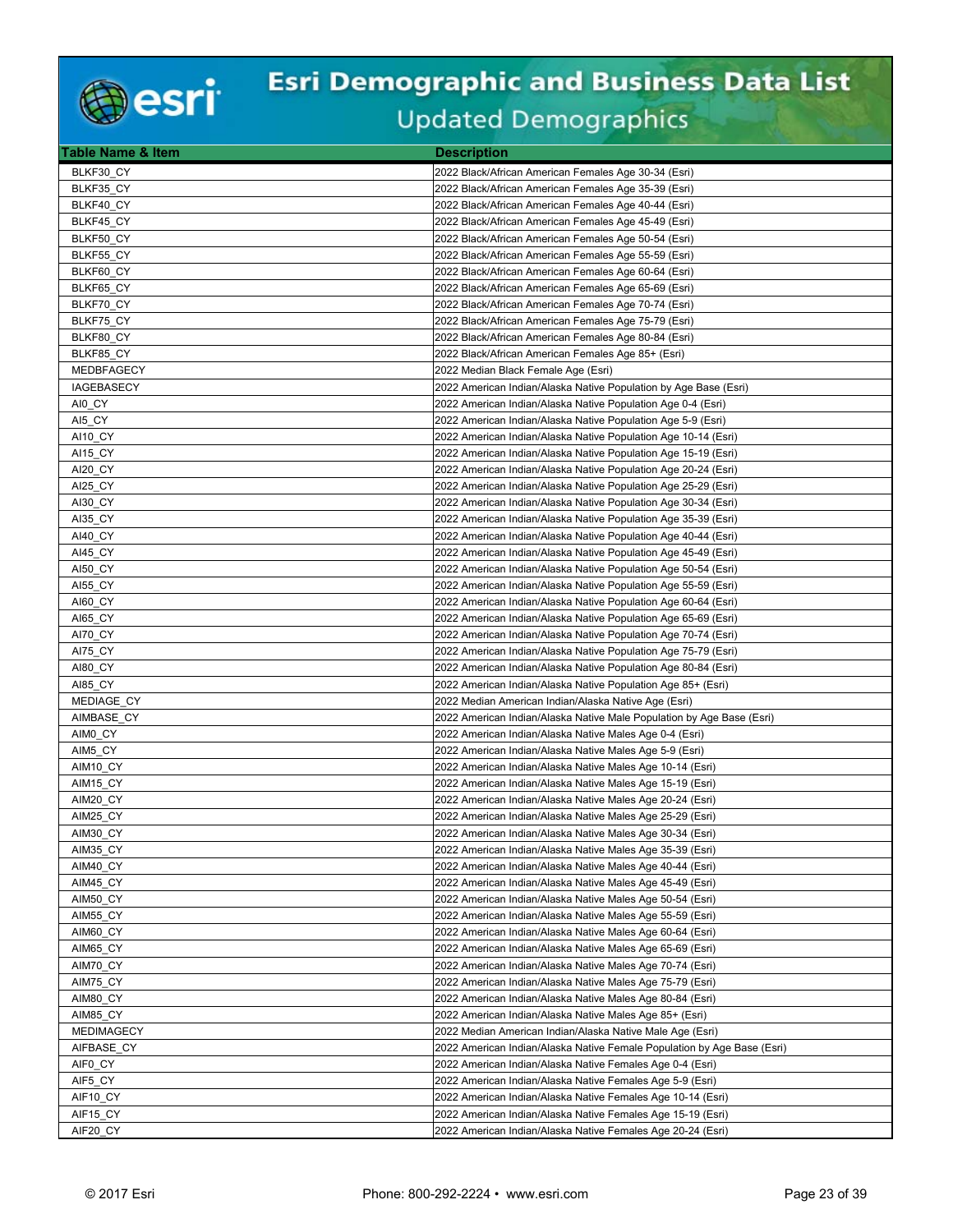

| <b>Table Name &amp; Item</b> | <b>Description</b>                                          |
|------------------------------|-------------------------------------------------------------|
| AIF25 CY                     | 2022 American Indian/Alaska Native Females Age 25-29 (Esri) |
| AIF30 CY                     | 2022 American Indian/Alaska Native Females Age 30-34 (Esri) |
| AIF35 CY                     | 2022 American Indian/Alaska Native Females Age 35-39 (Esri) |
| AIF40 CY                     | 2022 American Indian/Alaska Native Females Age 40-44 (Esri) |
| AIF45_CY                     | 2022 American Indian/Alaska Native Females Age 45-49 (Esri) |
| AIF50_CY                     | 2022 American Indian/Alaska Native Females Age 50-54 (Esri) |
| AIF55 CY                     | 2022 American Indian/Alaska Native Females Age 55-59 (Esri) |
| AIF60_CY                     | 2022 American Indian/Alaska Native Females Age 60-64 (Esri) |
|                              |                                                             |
| AIF65 CY                     | 2022 American Indian/Alaska Native Females Age 65-69 (Esri) |
| AIF70 CY                     | 2022 American Indian/Alaska Native Females Age 70-74 (Esri) |
| AIF75 CY                     | 2022 American Indian/Alaska Native Females Age 75-79 (Esri) |
| AIF80_CY                     | 2022 American Indian/Alaska Native Females Age 80-84 (Esri) |
| AIF85 CY                     | 2022 American Indian/Alaska Native Females Age 85+ (Esri)   |
| <b>MEDIFAGECY</b>            | 2022 Median American Indian/Alaska Native Female Age (Esri) |
| AAGEBASECY                   | 2022 Asian Population by Age Base (Esri)                    |
| ASN0 CY                      | 2022 Asian Population Age 0-4 (Esri)                        |
| ASN5_CY                      | 2022 Asian Population Age 5-9 (Esri)                        |
| ASN <sub>10_CY</sub>         | 2022 Asian Population Age 10-14 (Esri)                      |
| ASN <sub>15_CY</sub>         | 2022 Asian Population Age 15-19 (Esri)                      |
| ASN20 CY                     | 2022 Asian Population Age 20-24 (Esri)                      |
| ASN25_CY                     | 2022 Asian Population Age 25-29 (Esri)                      |
| ASN30 CY                     | 2022 Asian Population Age 30-34 (Esri)                      |
| ASN35_CY                     | 2022 Asian Population Age 35-39 (Esri)                      |
| ASN40 CY                     | 2022 Asian Population Age 40-44 (Esri)                      |
| ASN45 CY                     | 2022 Asian Population Age 45-49 (Esri)                      |
| ASN50_CY                     | 2022 Asian Population Age 50-54 (Esri)                      |
| ASN55 CY                     | 2022 Asian Population Age 55-59 (Esri)                      |
| ASN60 CY                     | 2022 Asian Population Age 60-64 (Esri)                      |
| ASN65 CY                     | 2022 Asian Population Age 65-69 (Esri)                      |
| ASN70_CY                     | 2022 Asian Population Age 70-74 (Esri)                      |
| ASN75 CY                     | 2022 Asian Population Age 75-79 (Esri)                      |
| ASN80_CY                     | 2022 Asian Population Age 80-84 (Esri)                      |
| ASN85_CY                     | 2022 Asian Population Age 85+ (Esri)                        |
| MEDAAGE CY                   | 2022 Median Asian Age (Esri)                                |
| ASNMBASECY                   | 2022 Asian Male Population by Age Base (Esri)               |
| ASNM0 CY                     | 2022 Asian Males Age 0-4 (Esri)                             |
| ASNM5 CY                     | 2022 Asian Males Age 5-9 (Esri)                             |
| ASNM10_CY                    | 2022 Asian Males Age 10-14 (Esri)                           |
| ASNM15_CY                    | 2022 Asian Males Age 15-19 (Esri)                           |
| ASNM20_CY                    | 2022 Asian Males Age 20-24 (Esri)                           |
| ASNM25 CY                    | 2022 Asian Males Age 25-29 (Esri)                           |
|                              |                                                             |
| ASNM30_CY                    | 2022 Asian Males Age 30-34 (Esri)                           |
| ASNM35 CY                    | 2022 Asian Males Age 35-39 (Esri)                           |
| ASNM40 CY                    | 2022 Asian Males Age 40-44 (Esri)                           |
| ASNM45_CY                    | 2022 Asian Males Age 45-49 (Esri)                           |
| ASNM50 CY                    | 2022 Asian Males Age 50-54 (Esri)                           |
| ASNM55 CY                    | 2022 Asian Males Age 55-59 (Esri)                           |
| ASNM60 CY                    | 2022 Asian Males Age 60-64 (Esri)                           |
| ASNM65_CY                    | 2022 Asian Males Age 65-69 (Esri)                           |
| ASNM70 CY                    | 2022 Asian Males Age 70-74 (Esri)                           |
| ASNM75_CY                    | 2022 Asian Males Age 75-79 (Esri)                           |
| ASNM80_CY                    | 2022 Asian Males Age 80-84 (Esri)                           |
| ASNM85_CY                    | 2022 Asian Males Age 85+ (Esri)                             |
| MEDAMAGECY                   | 2022 Median Asian Male Age (Esri)                           |
| ASNFBASECY                   | 2022 Asian Female Population by Age Base (Esri)             |
| ASNF0 CY                     | 2022 Asian Females Age 0-4 (Esri)                           |
| ASNF5_CY                     | 2022 Asian Females Age 5-9 (Esri)                           |
| ASNF10_CY                    | 2022 Asian Females Age 10-14 (Esri)                         |
| ASNF15 CY                    | 2022 Asian Females Age 15-19 (Esri)                         |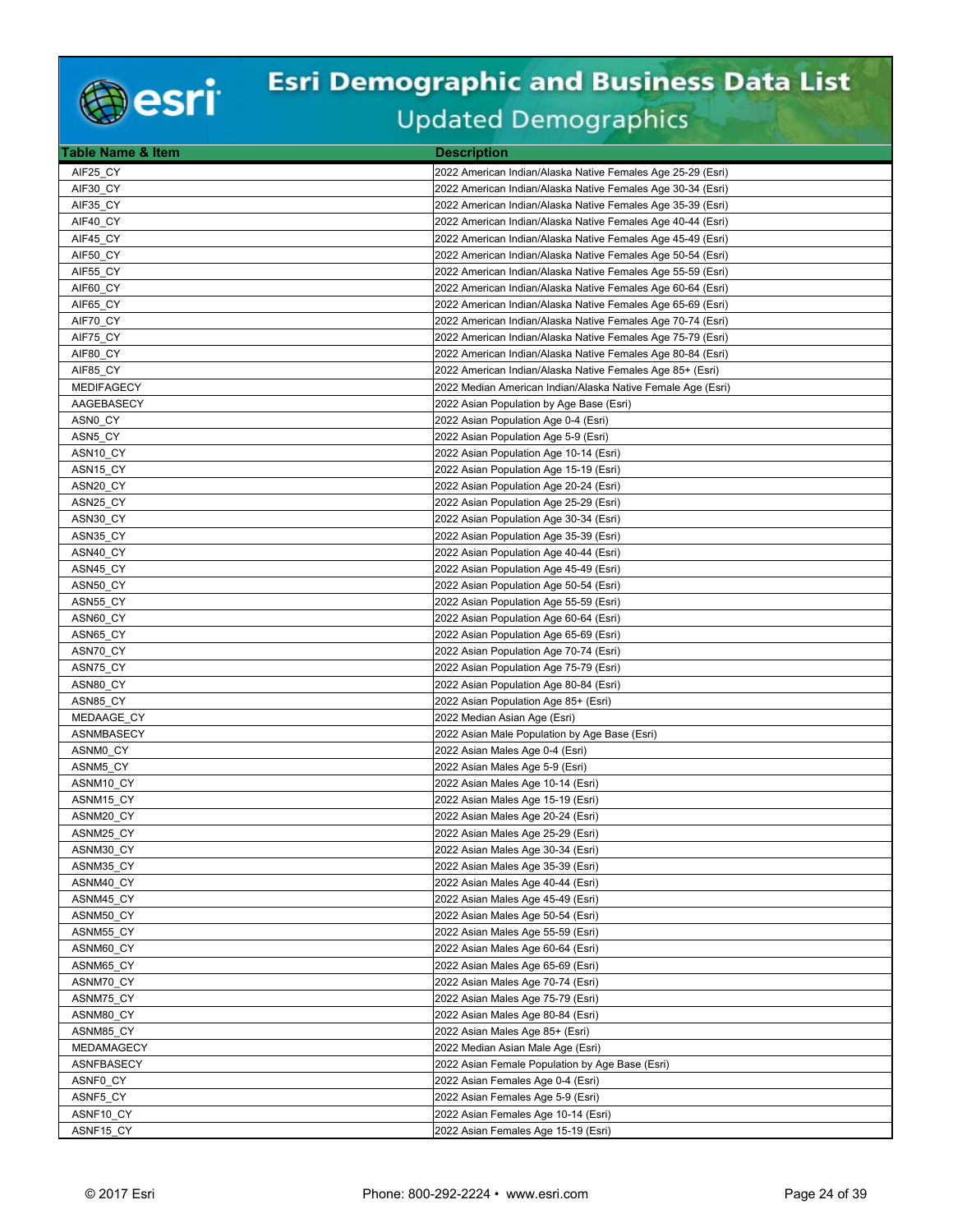

| Table Name & Item | <b>Description</b>                                         |
|-------------------|------------------------------------------------------------|
| ASNF20 CY         | 2022 Asian Females Age 20-24 (Esri)                        |
| ASNF25_CY         | 2022 Asian Females Age 25-29 (Esri)                        |
| ASNF30_CY         | 2022 Asian Females Age 30-34 (Esri)                        |
| ASNF35 CY         | 2022 Asian Females Age 35-39 (Esri)                        |
| ASNF40 CY         | 2022 Asian Females Age 40-44 (Esri)                        |
| ASNF45 CY         | 2022 Asian Females Age 45-49 (Esri)                        |
| ASNF50 CY         | 2022 Asian Females Age 50-54 (Esri)                        |
| ASNF55 CY         | 2022 Asian Females Age 55-59 (Esri)                        |
| ASNF60 CY         | 2022 Asian Females Age 60-64 (Esri)                        |
| ASNF65 CY         | 2022 Asian Females Age 65-69 (Esri)                        |
| ASNF70_CY         | 2022 Asian Females Age 70-74 (Esri)                        |
| ASNF75_CY         | 2022 Asian Females Age 75-79 (Esri)                        |
| ASNF80 CY         | 2022 Asian Females Age 80-84 (Esri)                        |
| ASNF85 CY         | 2022 Asian Females Age 85+ (Esri)                          |
| MEDAFAGECY        | 2022 Median Asian Female Age (Esri)                        |
| PAGEBASECY        | 2022 Pacific Islander Population by Age Base (Esri)        |
| PIO CY            | 2022 Pacific Islander Population Age 0-4 (Esri)            |
| PI5 CY            | 2022 Pacific Islander Population Age 5-9 (Esri)            |
| <b>PI10 CY</b>    | 2022 Pacific Islander Population Age 10-14 (Esri)          |
| <b>PI15 CY</b>    | 2022 Pacific Islander Population Age 15-19 (Esri)          |
| <b>PI20 CY</b>    | 2022 Pacific Islander Population Age 20-24 (Esri)          |
| <b>PI25 CY</b>    | 2022 Pacific Islander Population Age 25-29 (Esri)          |
| <b>PI30_CY</b>    | 2022 Pacific Islander Population Age 30-34 (Esri)          |
| <b>PI35 CY</b>    | 2022 Pacific Islander Population Age 35-39 (Esri)          |
| <b>PI40 CY</b>    | 2022 Pacific Islander Population Age 40-44 (Esri)          |
| <b>PI45 CY</b>    | 2022 Pacific Islander Population Age 45-49 (Esri)          |
| <b>PI50 CY</b>    | 2022 Pacific Islander Population Age 50-54 (Esri)          |
| <b>PI55 CY</b>    | 2022 Pacific Islander Population Age 55-59 (Esri)          |
| <b>PI60_CY</b>    | 2022 Pacific Islander Population Age 60-64 (Esri)          |
| <b>PI65 CY</b>    | 2022 Pacific Islander Population Age 65-69 (Esri)          |
| PI70 CY           | 2022 Pacific Islander Population Age 70-74 (Esri)          |
| <b>PI75_CY</b>    | 2022 Pacific Islander Population Age 75-79 (Esri)          |
| <b>PI80_CY</b>    | 2022 Pacific Islander Population Age 80-84 (Esri)          |
| <b>PI85 CY</b>    | 2022 Pacific Islander Population Age 85+ (Esri)            |
| MEDPAGE CY        | 2022 Median Pacific Islander Age (Esri)                    |
| PIMBASE CY        | 2022 Pacific Islander Male Population by Age Base (Esri)   |
| PIMO CY           | 2022 Pacific Islander Males Age 0-4 (Esri)                 |
| PIM5_CY           | 2022 Pacific Islander Males Age 5-9 (Esri)                 |
| PIM10 CY          | 2022 Pacific Islander Males Age 10-14 (Esri)               |
| PIM15 CY          | 2022 Pacific Islander Males Age 15-19 (Esri)               |
| PIM20 CY          | 2022 Pacific Islander Males Age 20-24 (Esri)               |
| PIM25_CY          | 2022 Pacific Islander Males Age 25-29 (Esri)               |
| PIM30 CY          | 2022 Pacific Islander Males Age 30-34 (Esri)               |
| PIM35 CY          | 2022 Pacific Islander Males Age 35-39 (Esri)               |
| PIM40_CY          | 2022 Pacific Islander Males Age 40-44 (Esri)               |
| PIM45_CY          | 2022 Pacific Islander Males Age 45-49 (Esri)               |
| PIM50 CY          | 2022 Pacific Islander Males Age 50-54 (Esri)               |
| <b>PIM55_CY</b>   | 2022 Pacific Islander Males Age 55-59 (Esri)               |
| PIM60_CY          | 2022 Pacific Islander Males Age 60-64 (Esri)               |
| PIM65_CY          | 2022 Pacific Islander Males Age 65-69 (Esri)               |
| PIM70_CY          | 2022 Pacific Islander Males Age 70-74 (Esri)               |
| PIM75_CY          | 2022 Pacific Islander Males Age 75-79 (Esri)               |
| PIM80 CY          | 2022 Pacific Islander Males Age 80-84 (Esri)               |
| PIM85_CY          | 2022 Pacific Islander Males Age 85+ (Esri)                 |
| MEDPMAGECY        | 2022 Median Pacific Islander Male Age (Esri)               |
| PIFBASE CY        | 2022 Pacific Islander Female Population by Age Base (Esri) |
| PIF0 CY           | 2022 Pacific Islander Females Age 0-4 (Esri)               |
| PIF5 CY           | 2022 Pacific Islander Females Age 5-9 (Esri)               |
| PIF10_CY          | 2022 Pacific Islander Females Age 10-14 (Esri)             |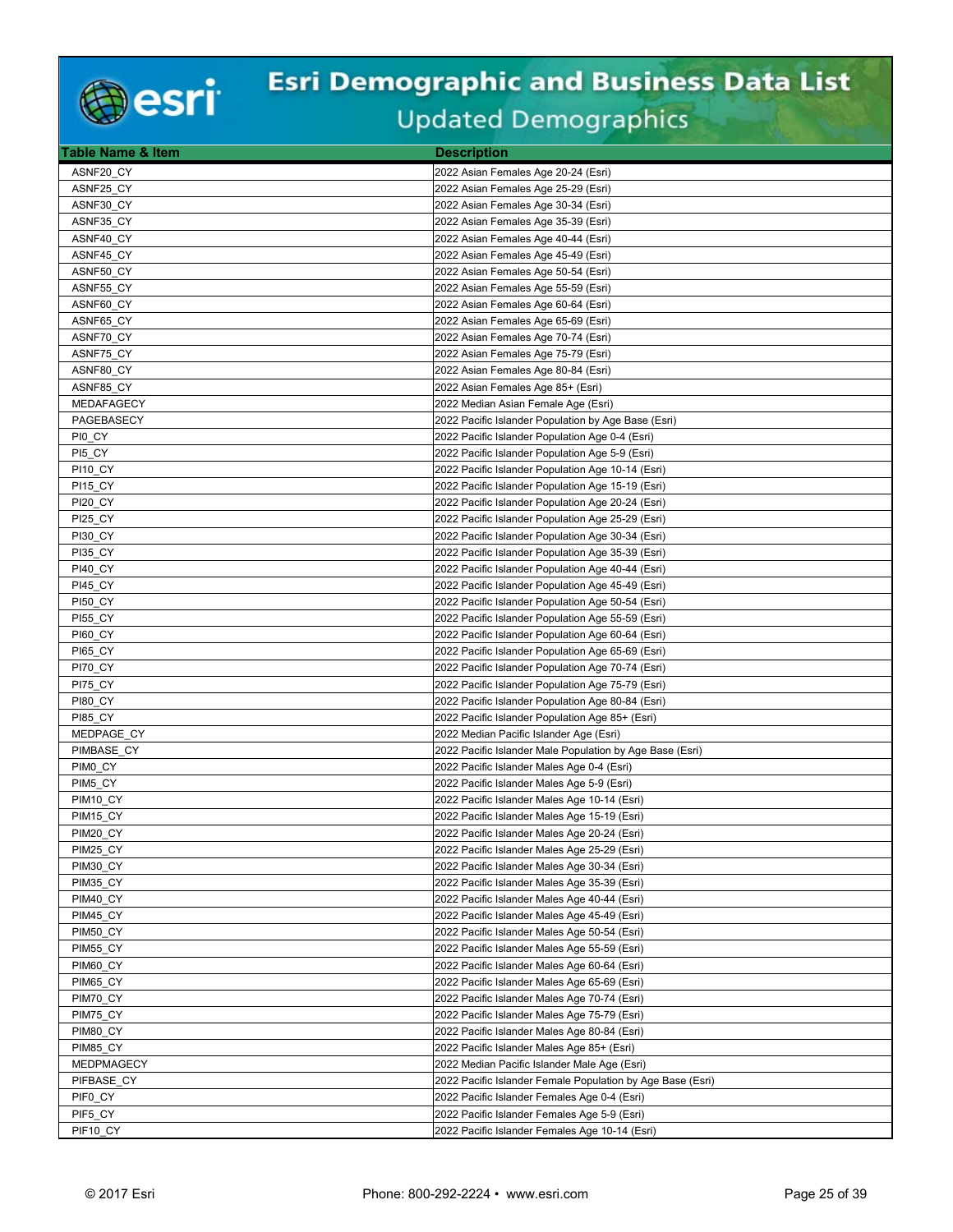

| Table Name & Item      | <b>Description</b>                                                             |
|------------------------|--------------------------------------------------------------------------------|
| PIF15 CY               | 2022 Pacific Islander Females Age 15-19 (Esri)                                 |
| PIF20 CY               | 2022 Pacific Islander Females Age 20-24 (Esri)                                 |
| PIF25_CY               | 2022 Pacific Islander Females Age 25-29 (Esri)                                 |
| PIF30 CY               | 2022 Pacific Islander Females Age 30-34 (Esri)                                 |
| PIF35_CY               | 2022 Pacific Islander Females Age 35-39 (Esri)                                 |
| PIF40 CY               | 2022 Pacific Islander Females Age 40-44 (Esri)                                 |
| PIF45 CY               | 2022 Pacific Islander Females Age 45-49 (Esri)                                 |
| PIF50 CY               | 2022 Pacific Islander Females Age 50-54 (Esri)                                 |
| PIF55_CY               | 2022 Pacific Islander Females Age 55-59 (Esri)                                 |
| PIF60 CY               | 2022 Pacific Islander Females Age 60-64 (Esri)                                 |
| PIF65_CY               | 2022 Pacific Islander Females Age 65-69 (Esri)                                 |
| PIF70 CY               | 2022 Pacific Islander Females Age 70-74 (Esri)                                 |
| PIF75 CY               | 2022 Pacific Islander Females Age 75-79 (Esri)                                 |
| PIF80 CY               | 2022 Pacific Islander Females Age 80-84 (Esri)                                 |
| PIF85 CY               | 2022 Pacific Islander Females Age 85+ (Esri)                                   |
| <b>MEDPFAGECY</b>      | 2022 Median Pacific Islander Female Age (Esri)                                 |
| OAGEBASECY             | 2022 Other Race Population by Age Base (Esri)                                  |
| OTH0 CY                | 2022 Other Race Population Age 0-4 (Esri)                                      |
| OTH5 CY                | 2022 Other Race Population Age 5-9 (Esri)                                      |
| OTH <sub>10</sub> CY   | 2022 Other Race Population Age 10-14 (Esri)                                    |
| OTH15_CY               | 2022 Other Race Population Age 15-19 (Esri)                                    |
| OTH20 CY               | 2022 Other Race Population Age 20-24 (Esri)                                    |
| OTH25_CY               | 2022 Other Race Population Age 25-29 (Esri)                                    |
| OTH30_CY               | 2022 Other Race Population Age 30-34 (Esri)                                    |
| OTH35 CY               | 2022 Other Race Population Age 35-39 (Esri)                                    |
| OTH40 CY               | 2022 Other Race Population Age 40-44 (Esri)                                    |
| OTH45_CY               | 2022 Other Race Population Age 45-49 (Esri)                                    |
| OTH50 CY               | 2022 Other Race Population Age 50-54 (Esri)                                    |
| OTH55_CY               | 2022 Other Race Population Age 55-59 (Esri)                                    |
| OTH60 CY               | 2022 Other Race Population Age 60-64 (Esri)                                    |
| OTH65 CY               | 2022 Other Race Population Age 65-69 (Esri)                                    |
| OTH70 CY               | 2022 Other Race Population Age 70-74 (Esri)                                    |
| OTH75_CY               | 2022 Other Race Population Age 75-79 (Esri)                                    |
| OTH80 CY               | 2022 Other Race Population Age 80-84 (Esri)                                    |
| OTH85_CY<br>MEDOAGE_CY | 2022 Other Race Population Age 85+ (Esri)<br>2022 Median Other Race Age (Esri) |
| <b>OTHMBASECY</b>      | 2022 Other Race Male Population by Age Base (Esri)                             |
| OTHM0 CY               | 2022 Other Race Males Age 0-4 (Esri)                                           |
| OTHM5 CY               | 2022 Other Race Males Age 5-9 (Esri)                                           |
| OTHM10 CY              | 2022 Other Race Males Age 10-14 (Esri)                                         |
| OTHM15 CY              | 2022 Other Race Males Age 15-19 (Esri)                                         |
| OTHM20_CY              | 2022 Other Race Males Age 20-24 (Esri)                                         |
| OTHM25_CY              | 2022 Other Race Males Age 25-29 (Esri)                                         |
| OTHM30 CY              | 2022 Other Race Males Age 30-34 (Esri)                                         |
| OTHM35_CY              | 2022 Other Race Males Age 35-39 (Esri)                                         |
| OTHM40_CY              | 2022 Other Race Males Age 40-44 (Esri)                                         |
| OTHM45 CY              | 2022 Other Race Males Age 45-49 (Esri)                                         |
| OTHM50_CY              | 2022 Other Race Males Age 50-54 (Esri)                                         |
| OTHM55_CY              | 2022 Other Race Males Age 55-59 (Esri)                                         |
| OTHM60_CY              | 2022 Other Race Males Age 60-64 (Esri)                                         |
| OTHM65_CY              | 2022 Other Race Males Age 65-69 (Esri)                                         |
| OTHM70_CY              | 2022 Other Race Males Age 70-74 (Esri)                                         |
| OTHM75 CY              | 2022 Other Race Males Age 75-79 (Esri)                                         |
| OTHM80_CY              | 2022 Other Race Males Age 80-84 (Esri)                                         |
| OTHM85_CY              | 2022 Other Race Males Age 85+ (Esri)                                           |
| MEDOMAGECY             | 2022 Median Other Race Male Age (Esri)                                         |
| <b>OTHFBASECY</b>      | 2022 Other Race Female Population by Age Base (Esri)                           |
| OTHF0_CY               | 2022 Other Race Females Age 0-4 (Esri)                                         |
| OTHF5_CY               | 2022 Other Race Females Age 5-9 (Esri)                                         |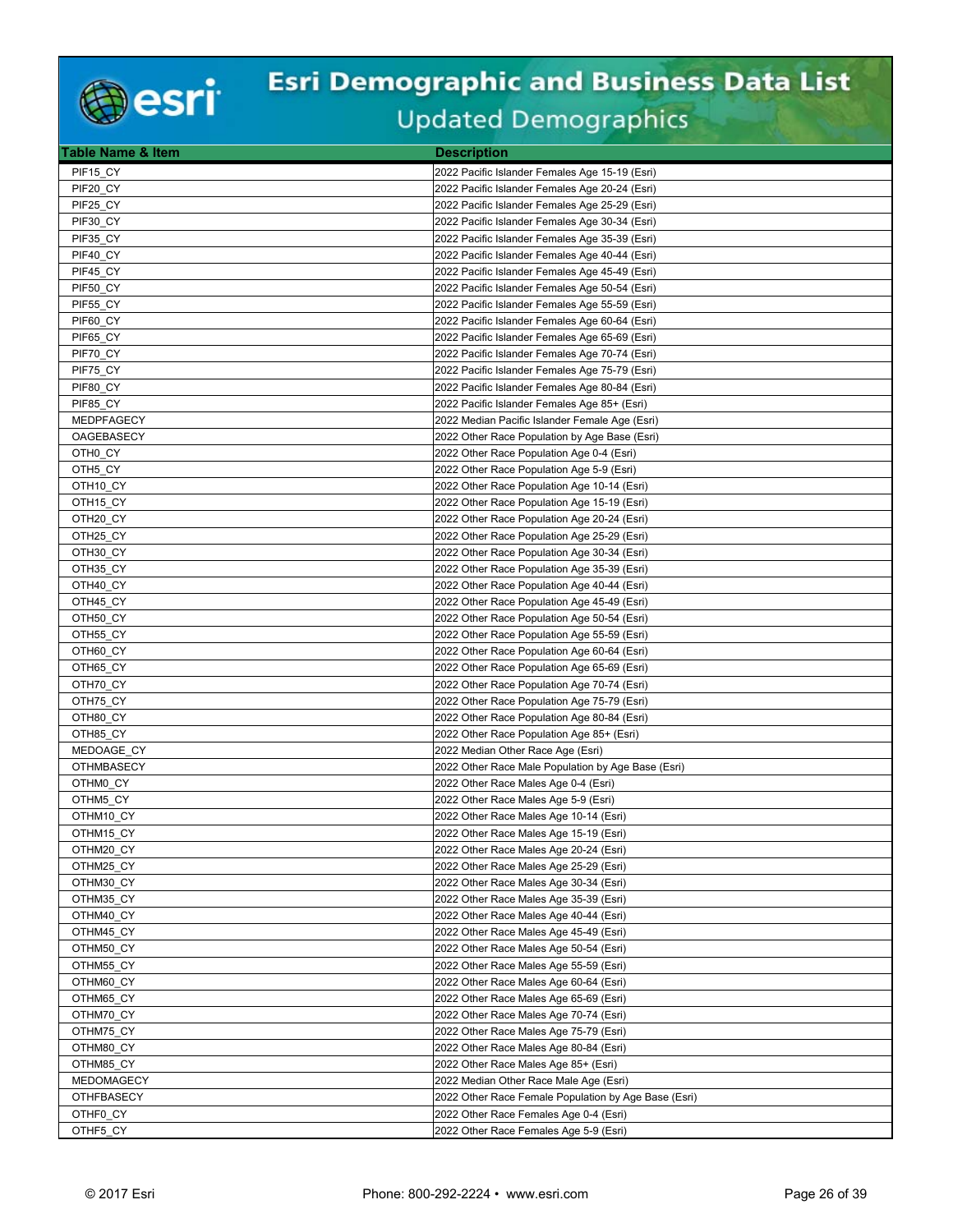

| <b>Table Name &amp; Item</b> | <b>Description</b>                                                                               |
|------------------------------|--------------------------------------------------------------------------------------------------|
| OTHF10 CY                    | 2022 Other Race Females Age 10-14 (Esri)                                                         |
| OTHF15 CY                    | 2022 Other Race Females Age 15-19 (Esri)                                                         |
| OTHF20 CY                    | 2022 Other Race Females Age 20-24 (Esri)                                                         |
| OTHF25_CY                    | 2022 Other Race Females Age 25-29 (Esri)                                                         |
| OTHF30 CY                    | 2022 Other Race Females Age 30-34 (Esri)                                                         |
| OTHF35_CY                    | 2022 Other Race Females Age 35-39 (Esri)                                                         |
| OTHF40_CY                    | 2022 Other Race Females Age 40-44 (Esri)                                                         |
| OTHF45_CY                    | 2022 Other Race Females Age 45-49 (Esri)                                                         |
| OTHF50 CY                    | 2022 Other Race Females Age 50-54 (Esri)                                                         |
| OTHF55 CY                    | 2022 Other Race Females Age 55-59 (Esri)                                                         |
| OTHF60_CY                    | 2022 Other Race Females Age 60-64 (Esri)                                                         |
| OTHF65_CY                    | 2022 Other Race Females Age 65-69 (Esri)                                                         |
| OTHF70 CY                    | 2022 Other Race Females Age 70-74 (Esri)                                                         |
| OTHF75_CY                    | 2022 Other Race Females Age 75-79 (Esri)                                                         |
| OTHF80 CY                    | 2022 Other Race Females Age 80-84 (Esri)                                                         |
| OTHF85 CY                    | 2022 Other Race Females Age 85+ (Esri)                                                           |
| MEDOFAGECY                   | 2022 Median Other Race Female Age (Esri)                                                         |
| MAGEBASECY                   | 2022 Multiple Races Population by Age Base (Esri)                                                |
| MLT0 CY                      | 2022 Multiple Races Population Age 0-4 (Esri)                                                    |
| MLT5_CY                      | 2022 Multiple Races Population Age 5-9 (Esri)                                                    |
| MLT10 CY                     | 2022 Multiple Races Population Age 10-14 (Esri)                                                  |
| MLT15_CY                     | 2022 Multiple Races Population Age 15-19 (Esri)                                                  |
| MLT20_CY                     | 2022 Multiple Races Population Age 20-24 (Esri)                                                  |
| MLT25 CY                     | 2022 Multiple Races Population Age 25-29 (Esri)                                                  |
| MLT30_CY                     | 2022 Multiple Races Population Age 30-34 (Esri)                                                  |
| MLT35 CY                     | 2022 Multiple Races Population Age 35-39 (Esri)                                                  |
| MLT40_CY                     | 2022 Multiple Races Population Age 40-44 (Esri)                                                  |
| MLT45 CY                     | 2022 Multiple Races Population Age 45-49 (Esri)                                                  |
| MLT50 CY                     | 2022 Multiple Races Population Age 50-54 (Esri)                                                  |
| MLT55 CY                     | 2022 Multiple Races Population Age 55-59 (Esri)                                                  |
| MLT60 CY                     | 2022 Multiple Races Population Age 60-64 (Esri)                                                  |
| MLT65_CY                     | 2022 Multiple Races Population Age 65-69 (Esri)                                                  |
| MLT70_CY                     | 2022 Multiple Races Population Age 70-74 (Esri)                                                  |
| MLT75_CY                     | 2022 Multiple Races Population Age 75-79 (Esri)                                                  |
| MLT80_CY                     | 2022 Multiple Races Population Age 80-84 (Esri)<br>2022 Multiple Races Population Age 85+ (Esri) |
| MLT85_CY<br>MED2RAGECY       |                                                                                                  |
| <b>MLTMBASECY</b>            | 2022 Median Multiple Races Age (Esri)<br>2022 Multiple Races Male Population by Age Base (Esri)  |
| MLTM0 CY                     | 2022 Multiple Races Males Age 0-4 (Esri)                                                         |
| MLTM5 CY                     | 2022 Multiple Races Males Age 5-9 (Esri)                                                         |
| MLTM10 CY                    | 2022 Multiple Races Males Age 10-14 (Esri)                                                       |
| MLTM15_CY                    | 2022 Multiple Races Males Age 15-19 (Esri)                                                       |
| MLTM20 CY                    | 2022 Multiple Races Males Age 20-24 (Esri)                                                       |
| MLTM25 CY                    | 2022 Multiple Races Males Age 25-29 (Esri)                                                       |
| MLTM30_CY                    | 2022 Multiple Races Males Age 30-34 (Esri)                                                       |
| MLTM35_CY                    | 2022 Multiple Races Males Age 35-39 (Esri)                                                       |
| MLTM40 CY                    | 2022 Multiple Races Males Age 40-44 (Esri)                                                       |
| MLTM45 CY                    | 2022 Multiple Races Males Age 45-49 (Esri)                                                       |
| MLTM50_CY                    | 2022 Multiple Races Males Age 50-54 (Esri)                                                       |
| MLTM55_CY                    | 2022 Multiple Races Males Age 55-59 (Esri)                                                       |
| MLTM60_CY                    | 2022 Multiple Races Males Age 60-64 (Esri)                                                       |
| MLTM65_CY                    | 2022 Multiple Races Males Age 65-69 (Esri)                                                       |
| MLTM70 CY                    | 2022 Multiple Races Males Age 70-74 (Esri)                                                       |
| MLTM75_CY                    | 2022 Multiple Races Males Age 75-79 (Esri)                                                       |
| MLTM80_CY                    | 2022 Multiple Races Males Age 80-84 (Esri)                                                       |
| MLTM85 CY                    | 2022 Multiple Races Males Age 85+ (Esri)                                                         |
| MEDMMAGECY                   | 2022 Median Multiple Races Male Age (Esri)                                                       |
| <b>MLTFBASECY</b>            | 2022 Multiple Races Female Population by Age Base (Esri)                                         |
| MLTF0 CY                     | 2022 Multiple Races Females Age 0-4 (Esri)                                                       |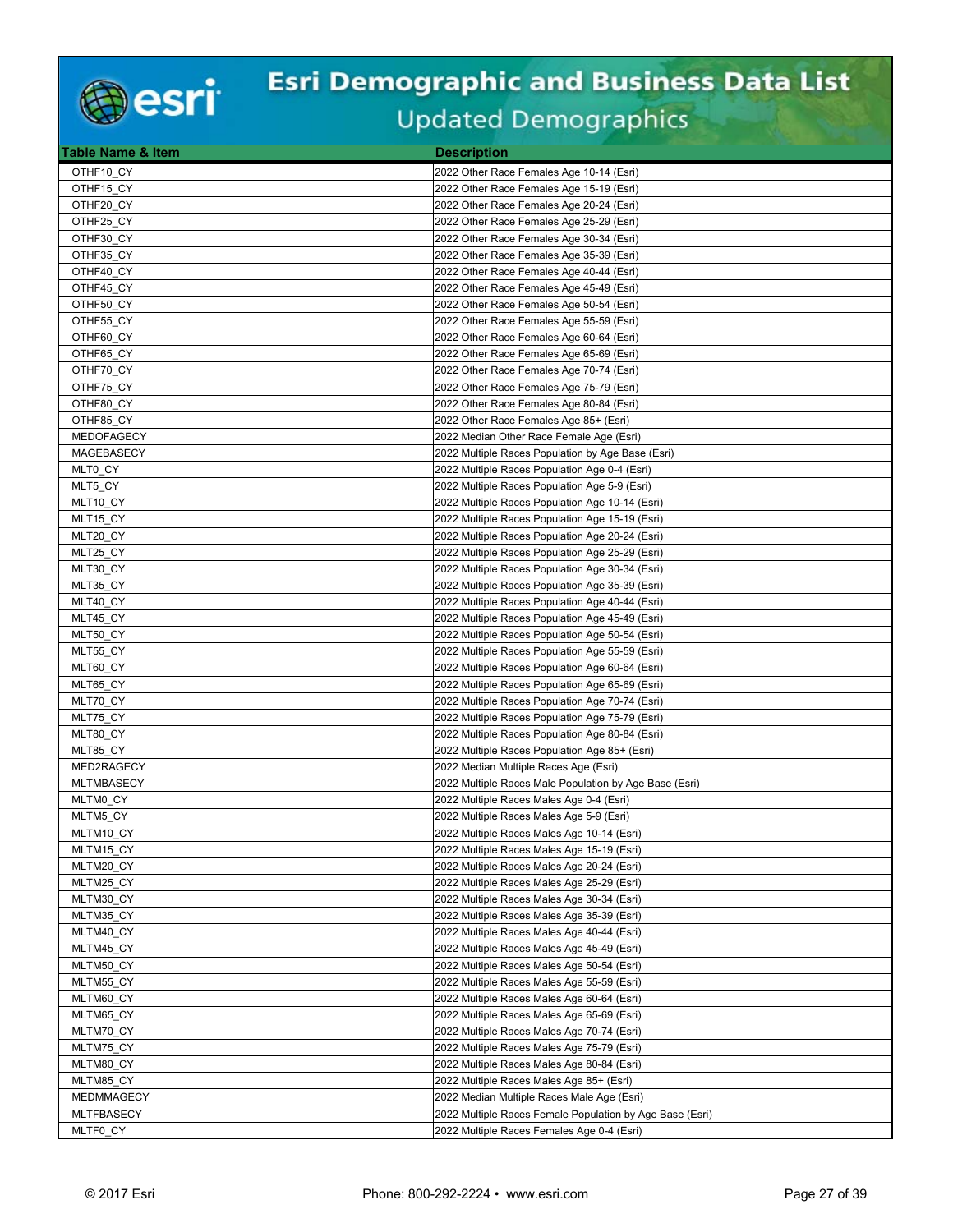

| <b>Table Name &amp; Item</b> | <b>Description</b>                                                         |
|------------------------------|----------------------------------------------------------------------------|
| MLTF5 CY                     | 2022 Multiple Races Females Age 5-9 (Esri)                                 |
| MLTF10_CY                    | 2022 Multiple Races Females Age 10-14 (Esri)                               |
| MLTF15_CY                    | 2022 Multiple Races Females Age 15-19 (Esri)                               |
| MLTF20 CY                    | 2022 Multiple Races Females Age 20-24 (Esri)                               |
| MLTF25 CY                    | 2022 Multiple Races Females Age 25-29 (Esri)                               |
| MLTF30 CY                    | 2022 Multiple Races Females Age 30-34 (Esri)                               |
| MLTF35_CY                    | 2022 Multiple Races Females Age 35-39 (Esri)                               |
| MLTF40 CY                    | 2022 Multiple Races Females Age 40-44 (Esri)                               |
| MLTF45_CY                    | 2022 Multiple Races Females Age 45-49 (Esri)                               |
| MLTF50_CY                    | 2022 Multiple Races Females Age 50-54 (Esri)                               |
| MLTF55_CY                    | 2022 Multiple Races Females Age 55-59 (Esri)                               |
| MLTF60 CY                    | 2022 Multiple Races Females Age 60-64 (Esri)                               |
| MLTF65 CY                    | 2022 Multiple Races Females Age 65-69 (Esri)                               |
| MLTF70_CY                    | 2022 Multiple Races Females Age 70-74 (Esri)                               |
| MLTF75 CY                    | 2022 Multiple Races Females Age 75-79 (Esri)                               |
| MLTF80_CY                    | 2022 Multiple Races Females Age 80-84 (Esri)                               |
| MLTF85_CY                    | 2022 Multiple Races Females Age 85+ (Esri)                                 |
| <b>MEDMFAGECY</b>            | 2022 Median Multiple Races Female Age (Esri)                               |
| <b>HAGEBASECY</b>            | 2022 Hispanic Population by Age Base (Esri)                                |
| HSP0_CY                      | 2022 Hispanic Population Age 0-4 (Esri)                                    |
| HSP5 CY                      | 2022 Hispanic Population Age 5-9 (Esri)                                    |
| HSP10 CY                     | 2022 Hispanic Population Age 10-14 (Esri)                                  |
| HSP15_CY                     | 2022 Hispanic Population Age 15-19 (Esri)                                  |
| HSP20_CY                     | 2022 Hispanic Population Age 20-24 (Esri)                                  |
| HSP25 CY                     | 2022 Hispanic Population Age 25-29 (Esri)                                  |
| HSP30_CY                     | 2022 Hispanic Population Age 30-34 (Esri)                                  |
| HSP35_CY                     | 2022 Hispanic Population Age 35-39 (Esri)                                  |
| HSP40 CY                     | 2022 Hispanic Population Age 40-44 (Esri)                                  |
| HSP45_CY                     | 2022 Hispanic Population Age 45-49 (Esri)                                  |
| HSP50 CY                     | 2022 Hispanic Population Age 50-54 (Esri)                                  |
| HSP55 CY                     | 2022 Hispanic Population Age 55-59 (Esri)                                  |
| HSP60_CY                     | 2022 Hispanic Population Age 60-64 (Esri)                                  |
| HSP65_CY                     | 2022 Hispanic Population Age 65-69 (Esri)                                  |
| HSP70 CY                     | 2022 Hispanic Population Age 70-74 (Esri)                                  |
| HSP75_CY                     | 2022 Hispanic Population Age 75-79 (Esri)                                  |
| HSP80_CY                     | 2022 Hispanic Population Age 80-84 (Esri)                                  |
| HSP85 CY<br>MEDHAGE_CY       | 2022 Hispanic Population Age 85+ (Esri)<br>2022 Median Hispanic Age (Esri) |
| HSPM0 CY                     | 2022 Hispanic Males Age 0-4 (Esri)                                         |
| <b>HSPMBASECY</b>            | 2022 Hispanic Male Population by Age Base (Esri)                           |
| HSPM5 CY                     | 2022 Hispanic Males Age 5-9 (Esri)                                         |
| HSPM10 CY                    | 2022 Hispanic Males Age 10-14 (Esri)                                       |
| HSPM15 CY                    | 2022 Hispanic Males Age 15-19 (Esri)                                       |
| HSPM20 CY                    | 2022 Hispanic Males Age 20-24 (Esri)                                       |
| HSPM25_CY                    | 2022 Hispanic Males Age 25-29 (Esri)                                       |
| HSPM30_CY                    | 2022 Hispanic Males Age 30-34 (Esri)                                       |
| HSPM35 CY                    | 2022 Hispanic Males Age 35-39 (Esri)                                       |
| HSPM40_CY                    | 2022 Hispanic Males Age 40-44 (Esri)                                       |
| HSPM45_CY                    | 2022 Hispanic Males Age 45-49 (Esri)                                       |
| HSPM50_CY                    | 2022 Hispanic Males Age 50-54 (Esri)                                       |
| HSPM55 CY                    | 2022 Hispanic Males Age 55-59 (Esri)                                       |
| HSPM60 CY                    | 2022 Hispanic Males Age 60-64 (Esri)                                       |
| HSPM65 CY                    | 2022 Hispanic Males Age 65-69 (Esri)                                       |
| HSPM70_CY                    | 2022 Hispanic Males Age 70-74 (Esri)                                       |
| HSPM75_CY                    | 2022 Hispanic Males Age 75-79 (Esri)                                       |
| HSPM80 CY                    | 2022 Hispanic Males Age 80-84 (Esri)                                       |
| HSPM85 CY                    | 2022 Hispanic Males Age 85+ (Esri)                                         |
| MEDHMAGECY                   | 2022 Median Hispanic Male Age (Esri)                                       |
| <b>HSPFBASECY</b>            | 2022 Hispanic Female Population by Age Base (Esri)                         |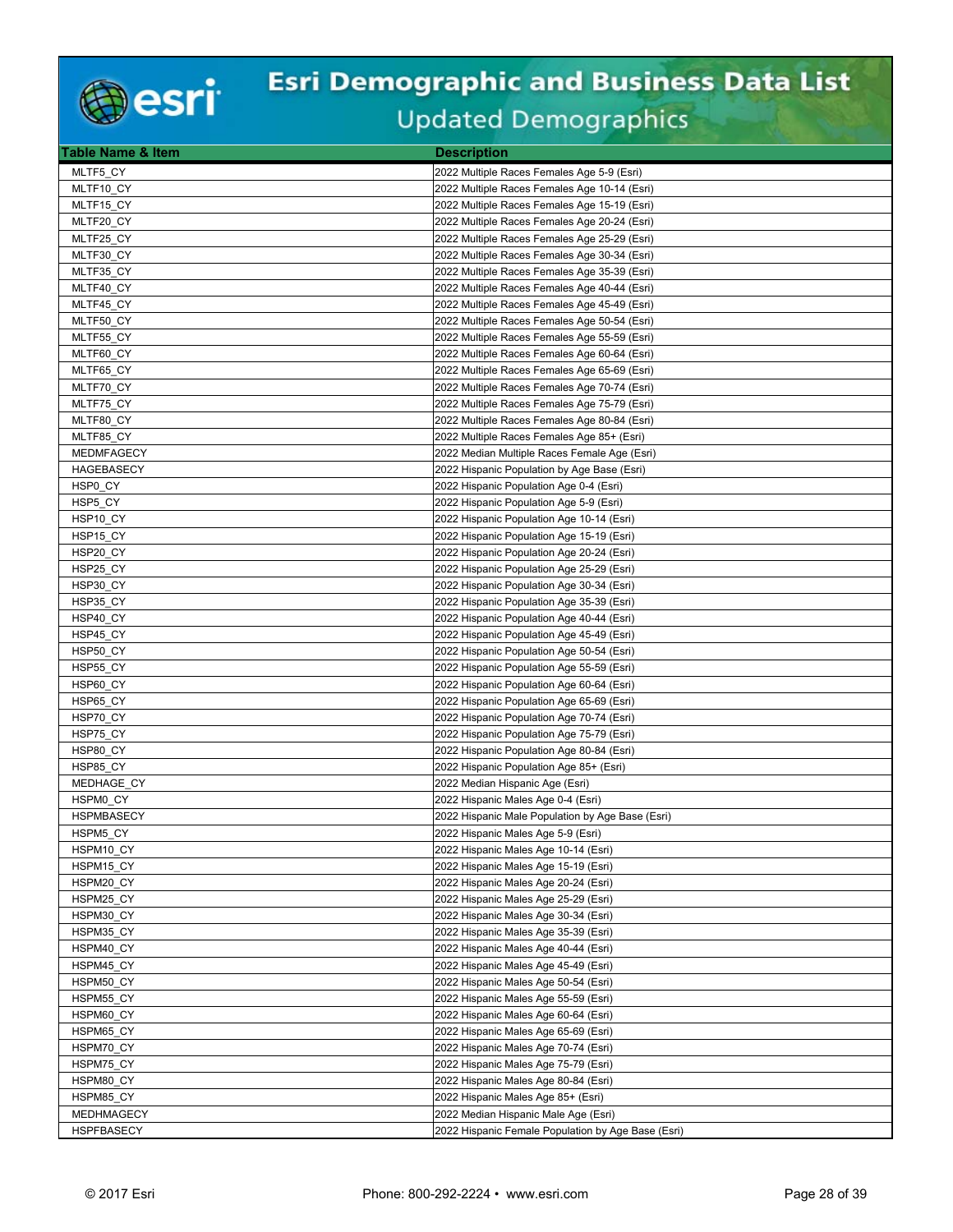

| <b>Table Name &amp; Item</b>               | <b>Description</b>                                                                  |
|--------------------------------------------|-------------------------------------------------------------------------------------|
| HSPF0 CY                                   | 2022 Hispanic Females Age 0-4 (Esri)                                                |
| HSPF5 CY                                   | 2022 Hispanic Females Age 5-9 (Esri)                                                |
| HSPF10 CY                                  | 2022 Hispanic Females Age 10-14 (Esri)                                              |
| HSPF15 CY                                  | 2022 Hispanic Females Age 15-19 (Esri)                                              |
| HSPF20 CY                                  | 2022 Hispanic Females Age 20-24 (Esri)                                              |
| HSPF25_CY                                  | 2022 Hispanic Females Age 25-29 (Esri)                                              |
| HSPF30_CY                                  | 2022 Hispanic Females Age 30-34 (Esri)                                              |
| HSPF35_CY                                  | 2022 Hispanic Females Age 35-39 (Esri)                                              |
| HSPF40 CY                                  | 2022 Hispanic Females Age 40-44 (Esri)                                              |
| HSPF45 CY                                  | 2022 Hispanic Females Age 45-49 (Esri)                                              |
| HSPF50_CY                                  | 2022 Hispanic Females Age 50-54 (Esri)                                              |
| HSPF55 CY                                  | 2022 Hispanic Females Age 55-59 (Esri)                                              |
| HSPF60 CY                                  | 2022 Hispanic Females Age 60-64 (Esri)                                              |
| HSPF65_CY                                  | 2022 Hispanic Females Age 65-69 (Esri)                                              |
| HSPF70 CY                                  | 2022 Hispanic Females Age 70-74 (Esri)                                              |
| HSPF75 CY                                  | 2022 Hispanic Females Age 75-79 (Esri)                                              |
| HSPF80 CY                                  | 2022 Hispanic Females Age 80-84 (Esri)                                              |
| HSPF85_CY                                  | 2022 Hispanic Females Age 85+ (Esri)                                                |
| MEDHFAGECY                                 | 2022 Median Hispanic Female Age (Esri)                                              |
|                                            |                                                                                     |
| 2017 Population by Industry and Occupation |                                                                                     |
| <b>CIVLBFR CY</b>                          | 2017 Civilian Population Age 16+ in Labor Force (Esri)                              |
| EMP_CY                                     | 2017 Employed Civilian Population Age 16+ (Esri)                                    |
| INDBASE CY                                 | 2017 Employed Civilian Population Age 16+ by Industry Base (Esri)                   |
| <b>INDAGRI CY</b>                          | 2017 Industry: Agriculture/Forestry/Fishing/Hunting (Esri)                          |
| INDMIN_CY                                  | 2017 Industry: Mining/Quarrying/Oil & Gas Extraction (Esri)                         |
| INDCONS_CY                                 | 2017 Industry: Construction (Esri)                                                  |
| INDMANU CY                                 | 2017 Industry: Manufacturing (Esri)                                                 |
| <b>INDWHTR CY</b>                          | 2017 Industry: Wholesale Trade (Esri)                                               |
| INDRTTR_CY                                 | 2017 Industry: Retail Trade (Esri)                                                  |
| INDTRAN CY                                 | 2017 Industry: Transportation/Warehousing (Esri)                                    |
| INDUTIL_CY                                 | 2017 Industry: Utilities (Esri)                                                     |
| INDINFO_CY                                 | 2017 Industry: Information (Esri)                                                   |
| <b>INDFIN CY</b>                           | 2017 Industry: Finance/Insurance (Esri)                                             |
| INDRE_CY                                   | 2017 Industry: Real Estate/Rental/Leasing (Esri)                                    |
| INDTECH_CY                                 | 2017 Industry: Professional/Scientific/Tech Services (Esri)                         |
| <b>INDMGMT CY</b>                          | 2017 Industry: Management of Companies/Enterprises (Esri)                           |
| INDADMN_CY                                 | 2017 Industry: Admin/Support/Waste Management Services (Esri)                       |
| INDEDUC CY                                 | 2017 Industry: Educational Services (Esri)                                          |
| INDHLTH_CY                                 | 2017 Industry: Health Care/Social Assistance (Esri)                                 |
| <b>INDARTS CY</b>                          | 2017 Industry: Arts/Entertainment/Recreation (Esri)                                 |
| INDFOOD CY                                 | 2017 Industry: Accommodation/Food Services (Esri)                                   |
| INDOTSV CY                                 | 2017 Industry: Other Services (excl Public Administration) (Esri)                   |
| INDPUBL_CY                                 | 2017 Industry: Public Administration (Esri)                                         |
| OCCBASE_CY                                 | 2017 Employed Civilian Population Age 16+ by Occupation Base (Esri)                 |
| OCCMGMT_CY                                 | 2017 Occupation: Management (Esri)                                                  |
| OCCBUS CY                                  | 2017 Occupation: Business/Financial (Esri)                                          |
| OCCCOMP_CY                                 | 2017 Occupation: Computer/Mathematical (Esri)                                       |
| OCCARCH_CY                                 | 2017 Occupation: Architecture/Engineering (Esri)                                    |
| OCCSSCI CY                                 | 2017 Occupation: Life/Physical/Social Science (Esri)                                |
| OCCSSRV_CY                                 | 2017 Occupation: Community/Social Service (Esri)                                    |
| OCCLEGL_CY<br>OCCEDUC_CY                   | 2017 Occupation: Legal (Esri)<br>2017 Occupation: Education/Training/Library (Esri) |
|                                            |                                                                                     |
| OCCENT_CY                                  | 2017 Occupation: Arts/Design/Entertainment/Sports/Media (Esri)                      |
| OCCHTCH_CY                                 | 2017 Occupation: Healthcare Practitioner/Technician (Esri)                          |
| OCCHLTH_CY                                 | 2017 Occupation: Healthcare Support (Esri)                                          |
| OCCPROT_CY                                 | 2017 Occupation: Protective Service (Esri)                                          |
| OCCFOOD_CY                                 | 2017 Occupation: Food Preparation/Serving Related (Esri)                            |
| OCCBLDG CY                                 | 2017 Occupation: Building/Grounds Cleaning/Maintenance (Esri)                       |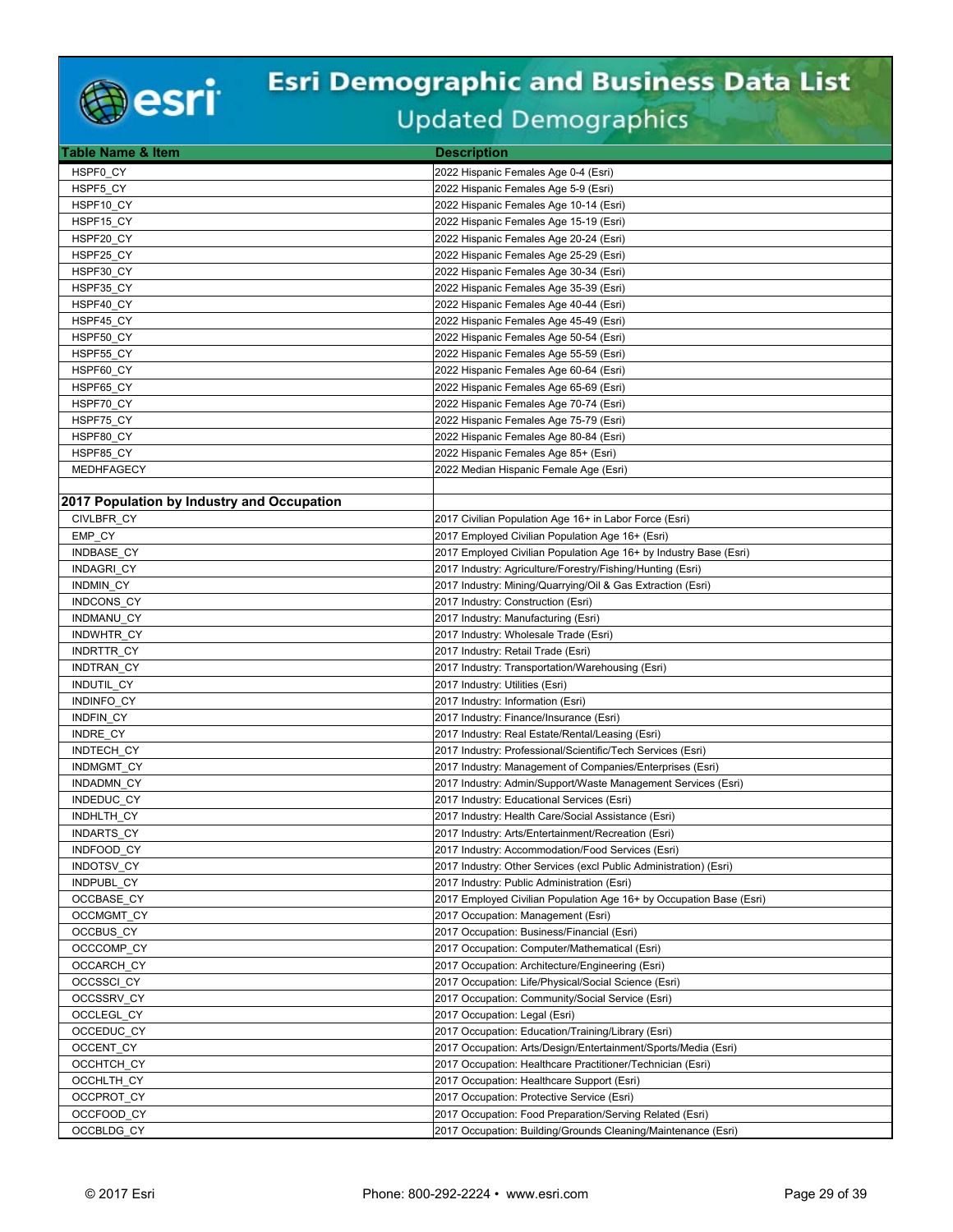

| <b>Table Name &amp; Item</b>                | <b>Description</b>                                                                                 |
|---------------------------------------------|----------------------------------------------------------------------------------------------------|
| OCCPERS CY                                  | 2017 Occupation: Personal Care/Service (Esri)                                                      |
| OCCSALE CY                                  | 2017 Occupation: Sales and Sales Related (Esri)                                                    |
| <b>OCCADMN CY</b>                           | 2017 Occupation: Office/Administrative Support (Esri)                                              |
| <b>OCCFARM CY</b>                           | 2017 Occupation: Farming/Fishing/Forestry (Esri)                                                   |
| OCCCONS CY                                  | 2017 Occupation: Construction/Extraction (Esri)                                                    |
| <b>OCCMAIN CY</b>                           | 2017 Occupation: Installation/Maintenance/Repair (Esri)                                            |
| OCCPROD CY                                  | 2017 Occupation: Production (Esri)                                                                 |
| OCCTRAN CY                                  | 2017 Occupation: Transportation/Material Moving (Esri)                                             |
| UNEMP CY                                    | 2017 Unemployed Population Age 16+ (Esri)                                                          |
| UNEMPRT CY                                  | 2017 Unemployment Rate (Esri)                                                                      |
|                                             |                                                                                                    |
| 2017 Population by Race and Hispanic Origin |                                                                                                    |
| <b>RACEBASECY</b>                           | 2017 Population by Race Base (Esri)                                                                |
| WHITE_CY                                    | 2017 White Population (Esri)                                                                       |
| <b>BLACK CY</b>                             | 2017 Black/African American Population (Esri)                                                      |
| AMERIND CY                                  | 2017 American Indian/Alaska Native Population (Esri)                                               |
| <b>ASIAN CY</b>                             | 2017 Asian Population (Esri)                                                                       |
| PACIFIC CY                                  | 2017 Pacific Islander Population (Esri)                                                            |
| OTHRACE CY                                  | 2017 Other Race Population (Esri)                                                                  |
| RACE2UP CY                                  | 2017 Population of Two or More Races (Esri)                                                        |
| HISPPOP CY                                  | 2017 Hispanic Population (Esri)                                                                    |
| HISPWHT CY                                  | 2017 Hispanic White Population (Esri)                                                              |
| HISPBLK CY                                  | 2017 Hispanic Black/African American Population (Esri)                                             |
| HISPAI CY                                   | 2017 Hispanic American Indian/Alaska Native Population (Esri)                                      |
| <b>HISPASN CY</b>                           | 2017 Hispanic Asian Population (Esri)                                                              |
| HISPPI CY<br>HISPOTH CY                     | 2017 Hispanic Pacific Islander Population (Esri)                                                   |
|                                             | 2017 Hispanic Other Race Population (Esri)<br>2017 Hispanic Population of Two or More Races (Esri) |
| HISPMLT CY<br>NONHISP CY                    | 2017 Non-Hispanic Population (Esri)                                                                |
| NHSPWHT CY                                  | 2017 White Non-Hispanic Population (Esri)                                                          |
| NHSPBLK CY                                  | 2017 Black/African American Non-Hispanic Population (Esri)                                         |
| NHSPAI CY                                   | 2017 American Indian/Alaska Native Non-Hispanic Population (Esri)                                  |
| NHSPASN_CY                                  | 2017 Asian Non-Hispanic Population (Esri)                                                          |
| NHSPPI CY                                   | 2017 Pacific Islander Non-Hispanic Population (Esri)                                               |
| NHSPOTH CY                                  | 2017 Other Race Non-Hispanic Population (Esri)                                                     |
| NHSPMLT CY                                  | 2017 Multiple Races Non-Hispanic Population (Esri)                                                 |
| <b>MINORITYCY</b>                           | 2017 Minority Population (Esri)                                                                    |
| DIVINDX_CY                                  | 2017 Diversity Index (Esri)                                                                        |
|                                             |                                                                                                    |
| 2022 Population by Race and Hispanic Origin |                                                                                                    |
| <b>RACEBASEFY</b>                           | 2022 Population by Race Base (Esri)                                                                |
| WHITE_FY                                    | 2022 White Population (Esri)                                                                       |
| <b>BLACK FY</b>                             | 2022 Black/African American Population (Esri)                                                      |
| AMERIND FY                                  | 2022 American Indian/Alaska Native Population (Esri)                                               |
| <b>ASIAN FY</b>                             | 2022 Asian Population (Esri)                                                                       |
| PACIFIC_FY                                  | 2022 Pacific Islander Population (Esri)                                                            |
| OTHRACE FY                                  | 2022 Other Race Population (Esri)                                                                  |
| RACE2UP FY                                  | 2022 Population of Two or More Races (Esri)                                                        |
| HISPPOP_FY                                  | 2022 Hispanic Population (Esri)                                                                    |
| HISPWHT_FY                                  | 2022 Hispanic White Population (Esri)                                                              |
| <b>HISPBLK FY</b>                           | 2022 Hispanic Black/African American Population (Esri)                                             |
| <b>HISPAI FY</b>                            | 2022 Hispanic American Indian/Alaska Native Population (Esri)                                      |
| <b>HISPASN FY</b>                           | 2022 Hispanic Asian Population (Esri)                                                              |
| HISPPI FY                                   | 2022 Hispanic Pacific Islander Population (Esri)                                                   |
| HISPOTH_FY                                  | 2022 Hispanic Other Race Population (Esri)                                                         |
| HISPMLT FY<br>NONHISP_FY                    | 2022 Hispanic Population of Two or More Races (Esri)<br>2022 Non-Hispanic Population (Esri)        |
| NHSPWHT_FY                                  | 2022 White Non-Hispanic Population (Esri)                                                          |
| NHSPBLK_FY                                  | 2022 Black/African American Non-Hispanic Population (Esri)                                         |
|                                             |                                                                                                    |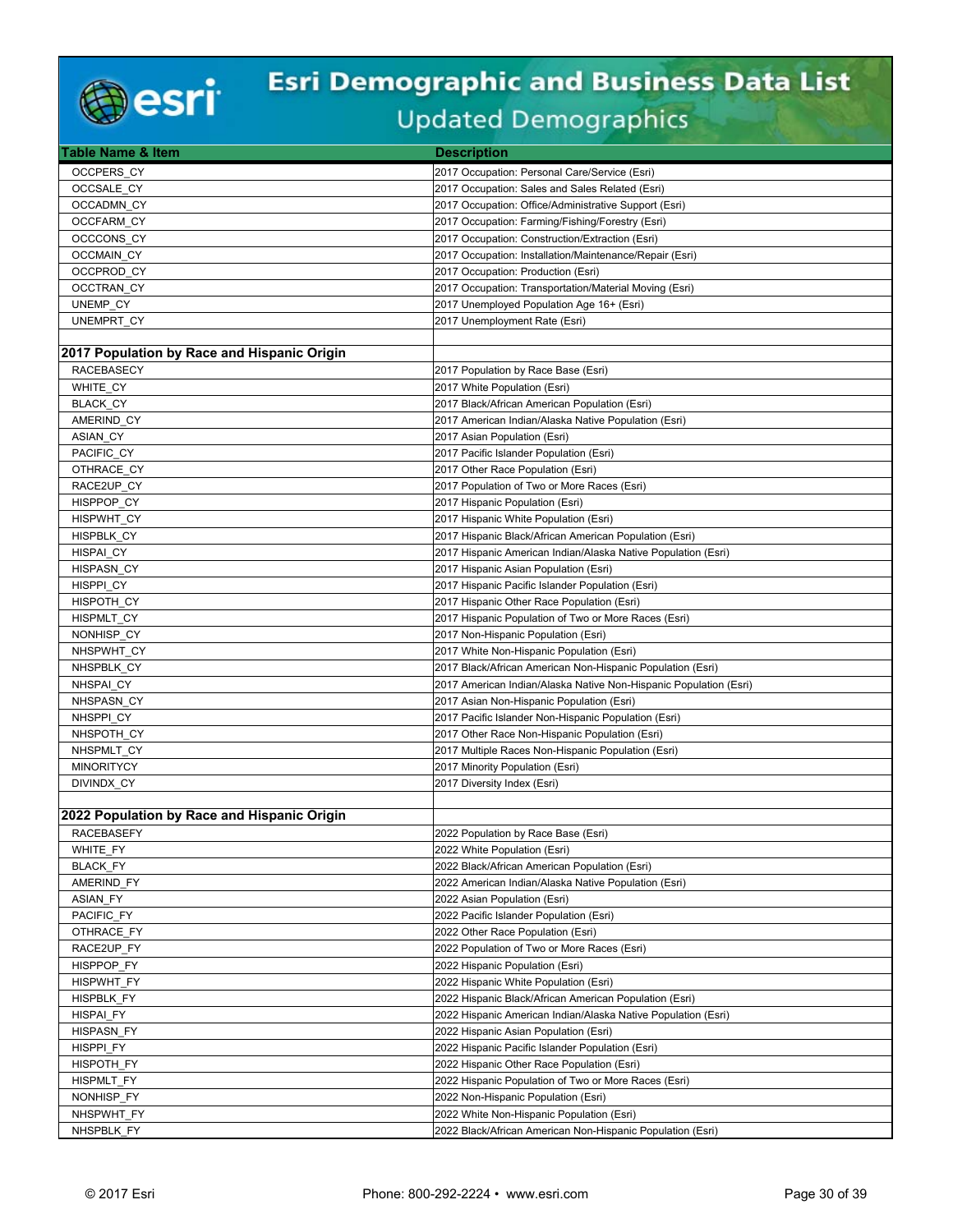

| Table Name & Item                             | <b>Description</b>                                                |
|-----------------------------------------------|-------------------------------------------------------------------|
| NHSPAI FY                                     | 2022 American Indian/Alaska Native Non-Hispanic Population (Esri) |
| NHSPASN_FY                                    | 2022 Asian Non-Hispanic Population (Esri)                         |
| NHSPPI FY                                     | 2022 Pacific Islander Non-Hispanic Population (Esri)              |
| NHSPOTH FY                                    | 2022 Other Race Non-Hispanic Population (Esri)                    |
| NHSPMLT FY                                    | 2022 Multiple Races Non-Hispanic Population (Esri)                |
| <b>MINORITYFY</b>                             | 2022 Minority Population (Esri)                                   |
| DIVINDX_FY                                    | 2022 Diversity Index (Esri)                                       |
|                                               |                                                                   |
| 2017 Population 25+ by Educational Attainment |                                                                   |
| <b>EDUCBASECY</b>                             | 2017 Educational Attainment Base (Esri)                           |
| NOHS CY                                       | 2017 Education: Less than 9th Grade (Esri)                        |
| SOMEHS CY                                     | 2017 Education: 9-12th Grade/No Diploma (Esri)                    |
| <b>HSGRAD CY</b>                              | 2017 Education: High School Diploma (Esri)                        |
| GED CY                                        | 2017 Education: GED/Alternative Credential (Esri)                 |
| SMCOLL CY                                     | 2017 Education: Some College/No Degree (Esri)                     |
| ASSCDEG CY                                    | 2017 Education: Associate's Degree (Esri)                         |
| BACHDEG_CY                                    | 2017 Education: Bachelor's Degree (Esri)                          |
| <b>GRADDEG CY</b>                             | 2017 Education: Graduate/Professional Degree (Esri)               |
|                                               |                                                                   |
| 2017 Population 15+ by Marital Status         |                                                                   |
| MARBASE CY                                    | 2017 Marital Status Base (Esri)                                   |
| NEVMARR_CY                                    | 2017 Population Age 15+: Never Married (Esri)                     |
| MARRIED_CY                                    | 2017 Population Age 15+: Married (Esri)                           |
| WIDOWED CY                                    | 2017 Population Age 15+: Widowed (Esri)                           |
| DIVORCD CY                                    | 2017 Population Age 15+: Divorced (Esri)                          |
|                                               |                                                                   |
| 2017 Income                                   |                                                                   |
| <b>HINCBASECY</b>                             | 2017 Households by Income Base (Esri)                             |
| HINCO CY                                      | 2017 Household Income less than \$15,000 (Esri)                   |
| HINC15 CY                                     | 2017 Household Income \$15,000-\$24,999 (Esri)                    |
| HINC25 CY                                     | 2017 Household Income \$25,000-\$34,999 (Esri)                    |
| HINC35_CY                                     | 2017 Household Income \$35,000-\$49,999 (Esri)                    |
| HINC50_CY                                     | 2017 Household Income \$50,000-\$74,999 (Esri)                    |
| HINC75 CY                                     | 2017 Household Income \$75,000-\$99,999 (Esri)                    |
| HINC100_CY                                    | 2017 Household Income \$100,000-\$149,999 (Esri)                  |
| HINC150_CY                                    | 2017 Household Income \$150,000-\$199,999 (Esri)                  |
| HINC200_CY                                    | 2017 Household Income \$200,000 or greater (Esri)                 |
| MEDHINC CY                                    | 2017 Median Household Income (Esri)                               |
| <b>AVGHINC CY</b>                             | 2017 Average Household Income (Esri)                              |
| PCI CY                                        | 2017 Per Capita Income (Esri)                                     |
| AGGINC CY                                     | 2017 Aggregate Income (Esri)                                      |
| AGGHINC_CY                                    | 2017 Aggregate Household Income (Esri)                            |
|                                               |                                                                   |
| 2022 Income                                   |                                                                   |
| <b>HINCBASEFY</b>                             | 2022 Households by Income Base (Esri)                             |
| HINCO_FY                                      | 2022 Household Income less than \$15,000 (Esri)                   |
| HINC15 FY                                     | 2022 Household Income \$15,000-\$24,999 (Esri)                    |
| HINC25_FY                                     | 2022 Household Income \$25,000-\$34,999 (Esri)                    |
| HINC35_FY                                     | 2022 Household Income \$35,000-\$49,999 (Esri)                    |
| HINC50_FY                                     | 2022 Household Income \$50,000-\$74,999 (Esri)                    |
| HINC75_FY                                     | 2022 Household Income \$75,000-\$99,999 (Esri)                    |
| HINC100 FY                                    | 2022 Household Income \$100,000-\$149,999 (Esri)                  |
| HINC150 FY                                    | 2022 Household Income \$150,000-\$199,999 (Esri)                  |
| HINC200_FY                                    | 2022 Household Income \$200,000 or greater (Esri)                 |
| MEDHINC_FY                                    | 2022 Median Household Income (Esri)                               |
| <b>AVGHINC FY</b>                             | 2022 Average Household Income (Esri)                              |
| PCI FY                                        | 2022 Per Capita Income (Esri)                                     |
| <b>AGGINC FY</b>                              | 2022 Aggregate Income (Esri)                                      |
| AGGHINC_FY                                    | 2022 Aggregate Household Income (Esri)                            |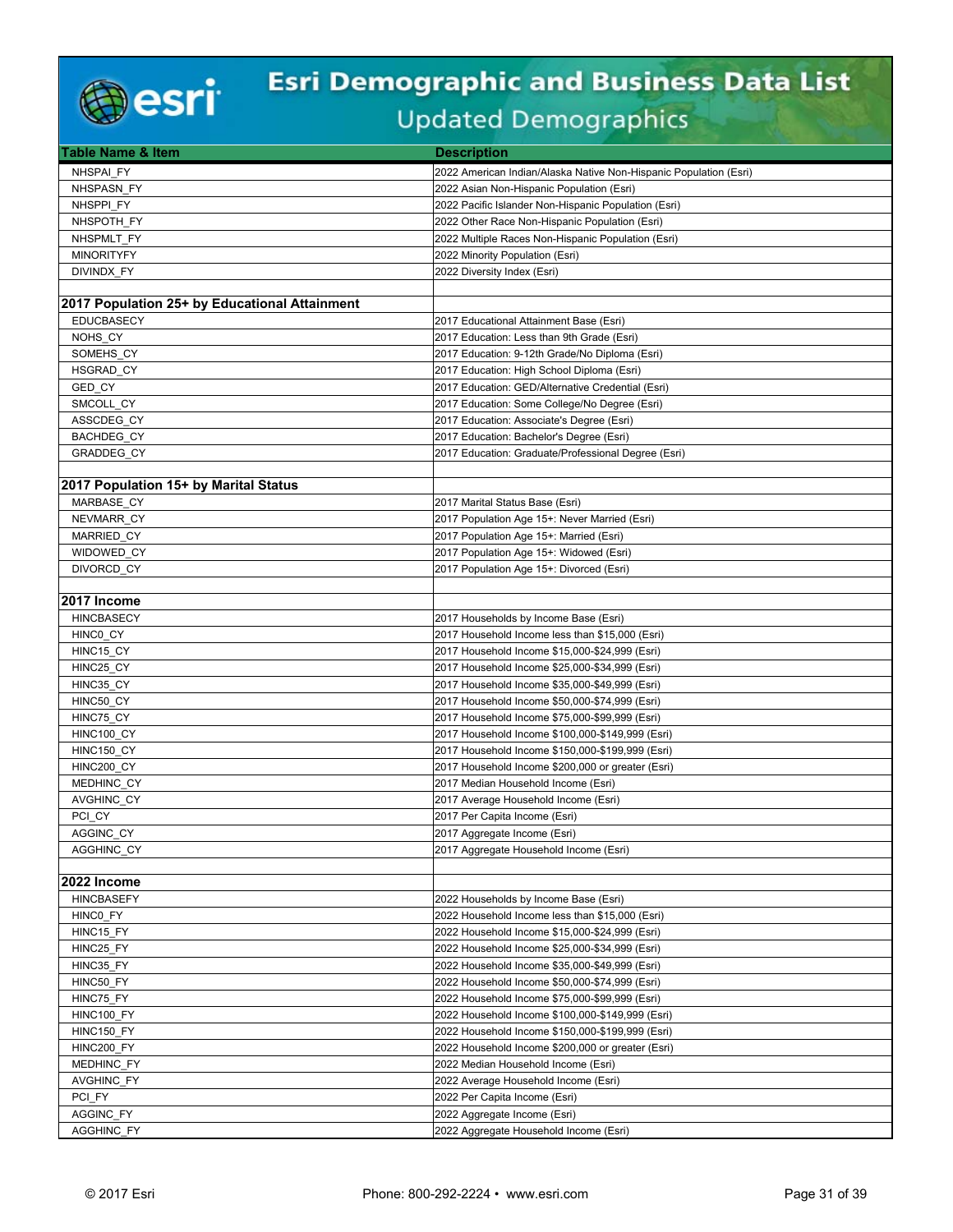

| <b>Table Name &amp; Item</b>      | <b>Description</b>                                                         |
|-----------------------------------|----------------------------------------------------------------------------|
|                                   |                                                                            |
| 2017 Income by Age of Householder |                                                                            |
| IA15BASECY                        | 2017 Households by Income Base and Householder Age 15-24 (Esri)            |
| A15I0 CY                          | 2017 Household Income less than \$15,000 and Householder Age 15-24 (Esri)  |
| A15I15_CY                         | 2017 Household Income \$15,000-\$24,999 and Householder Age 15-24 (Esri)   |
| A15I25 CY                         | 2017 Household Income \$25,000-\$34,999 and Householder Age 15-24 (Esri)   |
|                                   |                                                                            |
| A15I35 CY                         | 2017 Household Income \$35,000-\$49,999 and Householder Age 15-24 (Esri)   |
| A15150_CY                         | 2017 Household Income \$50,000-\$74,999 and Householder Age 15-24 (Esri)   |
| A15175 CY                         | 2017 Household Income \$75,000-\$99,999 and Householder Age 15-24 (Esri)   |
| A151100 CY                        | 2017 Household Income \$100,000-\$149,999 and Householder Age 15-24 (Esri) |
| A151150 CY                        | 2017 Household Income \$150,000-\$199,999 and Householder Age 15-24 (Esri) |
| A15I200 CY                        | 2017 Household Income \$200,000+ and Householder Age 15-24 (Esri)          |
| MEDIA15_CY                        | 2017 Median Household Income and Householder Age 15-24 (Esri)              |
| AVGIA15 CY                        | 2017 Average Household Income and Householder Age 15-24 (Esri)             |
| AGGIA15 CY                        | 2017 Aggregate Household Income and Householder Age 15-24 (Esri)           |
| IA25BASECY                        | 2017 Households by Income Base and Householder Age 25-34 (Esri)            |
| A25I0 CY                          | 2017 Household Income less than \$15,000 and Householder Age 25-34 (Esri)  |
| A25115 CY                         | 2017 Household Income \$15,000-\$24,999 and Householder Age 25-34 (Esri)   |
| A25I25 CY                         | 2017 Household Income \$25,000-\$34,999 and Householder Age 25-34 (Esri)   |
| A25I35 CY                         | 2017 Household Income \$35,000-\$49,999 and Householder Age 25-34 (Esri)   |
| A25150_CY                         | 2017 Household Income \$50,000-\$74,999 and Householder Age 25-34 (Esri)   |
| A25175 CY                         | 2017 Household Income \$75,000-\$99,999 and Householder Age 25-34 (Esri)   |
| A251100 CY                        | 2017 Household Income \$100,000-\$149,999 and Householder Age 25-34 (Esri) |
| A251150 CY                        | 2017 Household Income \$150,000-\$199,999 and Householder Age 25-34 (Esri) |
| A25I200 CY                        | 2017 Household Income \$200,000+ and Householder Age 25-34 (Esri)          |
| MEDIA25 CY                        | 2017 Median Household Income and Householder Age 25-34 (Esri)              |
| AVGIA25_CY                        | 2017 Average Household Income and Householder Age 25-34 (Esri)             |
|                                   |                                                                            |
| AGGIA25 CY                        | 2017 Aggregate Household Income and Householder Age 25-34 (Esri)           |
| IA35BASECY                        | 2017 Households by Income Base and Householder Age 35-44 (Esri)            |
| A3510 CY                          | 2017 Household Income less than \$15,000 and Householder Age 35-44 (Esri)  |
| A35115 CY                         | 2017 Household Income \$15,000-\$24,999 and Householder Age 35-44 (Esri)   |
| A35I25 CY                         | 2017 Household Income \$25,000-\$34,999 and Householder Age 35-44 (Esri)   |
| A35I35 CY                         | 2017 Household Income \$35,000-\$49,999 and Householder Age 35-44 (Esri)   |
| A35150 CY                         | 2017 Household Income \$50,000-\$74,999 and Householder Age 35-44 (Esri)   |
| A35175_CY                         | 2017 Household Income \$75,000-\$99,999 and Householder Age 35-44 (Esri)   |
| A351100 CY                        | 2017 Household Income \$100,000-\$149,999 and Householder Age 35-44 (Esri) |
| A351150 CY                        | 2017 Household Income \$150,000-\$199,999 and Householder Age 35-44 (Esri) |
| A35I200 CY                        | 2017 Household Income \$200,000+ and Householder Age 35-44 (Esri)          |
| MEDIA35_CY                        | 2017 Median Household Income and Householder Age 35-44 (Esri)              |
| AVGIA35 CY                        | 2017 Average Household Income and Householder Age 35-44 (Esri)             |
| AGGIA35_CY                        | 2017 Aggregate Household Income and Householder Age 35-44 (Esri)           |
| IA45BASECY                        | 2017 Households by Income Base and Householder Age 45-54 (Esri)            |
| A4510 CY                          | 2017 Household Income less than \$15,000 and Householder Age 45-54 (Esri)  |
| A45115 CY                         | 2017 Household Income \$15,000-\$24,999 and Householder Age 45-54 (Esri)   |
| A45I25 CY                         | 2017 Household Income \$25,000-\$34,999 and Householder Age 45-54 (Esri)   |
| A45135 CY                         | 2017 Household Income \$35,000-\$49,999 and Householder Age 45-54 (Esri)   |
| A45150 CY                         | 2017 Household Income \$50,000-\$74,999 and Householder Age 45-54 (Esri)   |
| A45175_CY                         | 2017 Household Income \$75,000-\$99,999 and Householder Age 45-54 (Esri)   |
| A451100_CY                        | 2017 Household Income \$100,000-\$149,999 and Householder Age 45-54 (Esri) |
|                                   | 2017 Household Income \$150,000-\$199,999 and Householder Age 45-54 (Esri) |
| A451150 CY                        |                                                                            |
| A45I200 CY                        | 2017 Household Income \$200,000+ and Householder Age 45-54 (Esri)          |
| MEDIA45_CY                        | 2017 Median Household Income and Householder Age 45-54 (Esri)              |
| AVGIA45 CY                        | 2017 Average Household Income and Householder Age 45-54 (Esri)             |
| AGGIA45 CY                        | 2017 Aggregate Household Income and Householder Age 45-54 (Esri)           |
| IA55BASECY                        | 2017 Households by Income Base and Householder Age 55-64 (Esri)            |
| A5510 CY                          | 2017 Household Income less than \$15,000 and Householder Age 55-64 (Esri)  |
| A55115 CY                         | 2017 Household Income \$15,000-\$24,999 and Householder Age 55-64 (Esri)   |
| A55I25_CY                         | 2017 Household Income \$25,000-\$34,999 and Householder Age 55-64 (Esri)   |
| A55135_CY                         | 2017 Household Income \$35,000-\$49,999 and Householder Age 55-64 (Esri)   |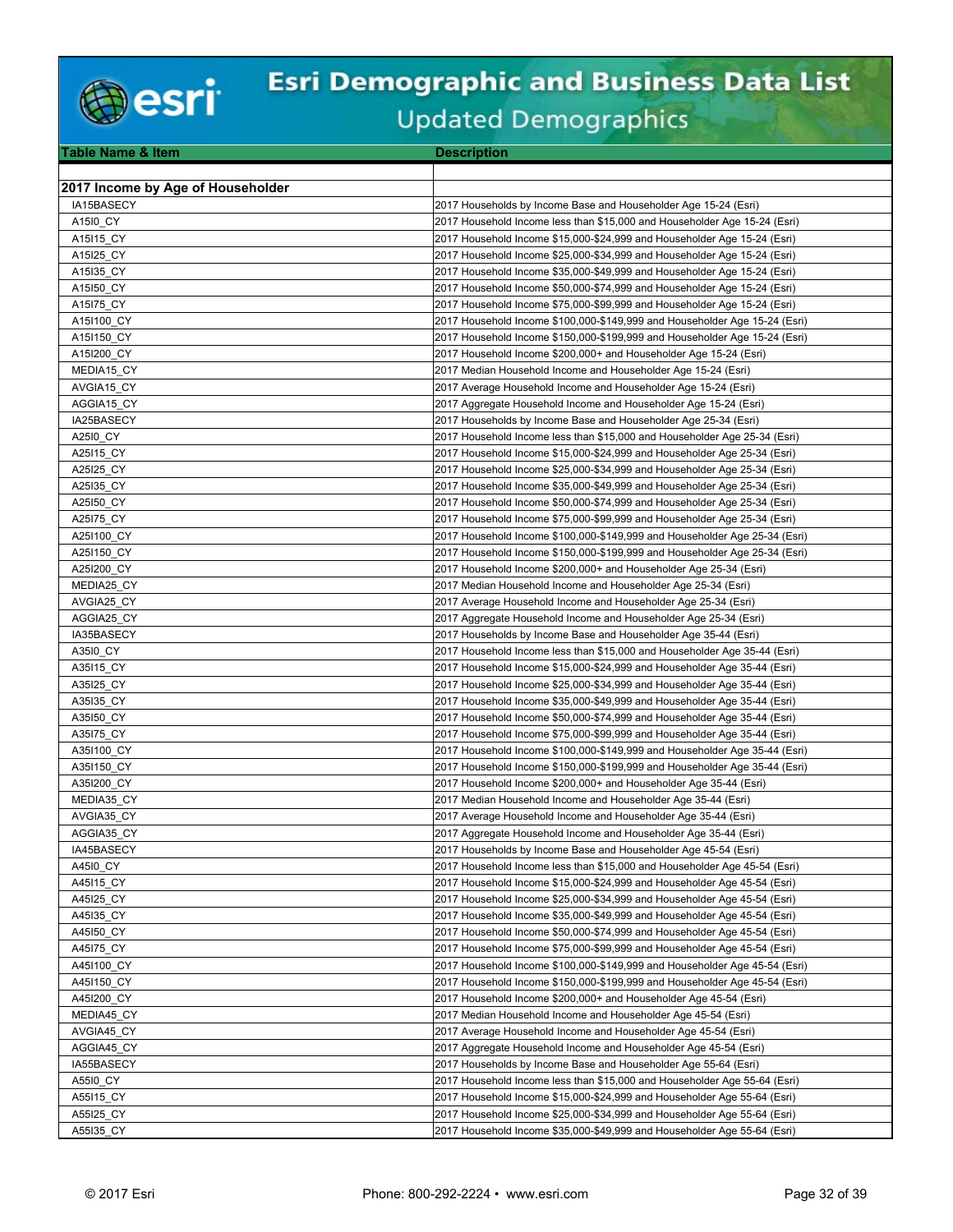

| Table Name & Item                 | <b>Description</b>                                                                                                             |
|-----------------------------------|--------------------------------------------------------------------------------------------------------------------------------|
| A55150 CY                         | 2017 Household Income \$50,000-\$74,999 and Householder Age 55-64 (Esri)                                                       |
| A55I75_CY                         | 2017 Household Income \$75,000-\$99,999 and Householder Age 55-64 (Esri)                                                       |
| A551100 CY                        | 2017 Household Income \$100,000-\$149,999 and Householder Age 55-64 (Esri)                                                     |
| A551150 CY                        | 2017 Household Income \$150,000-\$199,999 and Householder Age 55-64 (Esri)                                                     |
| A55I200_CY                        | 2017 Household Income \$200,000+ and Householder Age 55-64 (Esri)                                                              |
| MEDIA55_CY                        | 2017 Median Household Income and Householder Age 55-64 (Esri)                                                                  |
| AVGIA55_CY                        | 2017 Average Household Income and Householder Age 55-64 (Esri)                                                                 |
| AGGIA55 CY                        | 2017 Aggregate Household Income and Householder Age 55-64 (Esri)                                                               |
| IA65BASECY                        | 2017 Households by Income Base and Householder Age 65-74 (Esri)                                                                |
| A65I0_CY                          | 2017 Household Income less than \$15,000 and Householder Age 65-74 (Esri)                                                      |
| A65115_CY                         | 2017 Household Income \$15,000-\$24,999 and Householder Age 65-74 (Esri)                                                       |
| A65I25 CY                         | 2017 Household Income \$25,000-\$34,999 and Householder Age 65-74 (Esri)                                                       |
| A65I35 CY                         | 2017 Household Income \$35,000-\$49,999 and Householder Age 65-74 (Esri)                                                       |
| A65I50_CY                         | 2017 Household Income \$50,000-\$74,999 and Householder Age 65-74 (Esri)                                                       |
| A65I75 CY                         | 2017 Household Income \$75,000-\$99,999 and Householder Age 65-74 (Esri)                                                       |
| A65I100 CY                        | 2017 Household Income \$100,000-\$149,999 and Householder Age 65-74 (Esri)                                                     |
| A65I150 CY                        | 2017 Household Income \$150,000-\$199,999 and Householder Age 65-74 (Esri)                                                     |
| A65I200 CY                        | 2017 Household Income \$200,000+ and Householder Age 65-74 (Esri)                                                              |
| MEDIA65_CY                        | 2017 Median Household Income and Householder Age 65-74 (Esri)                                                                  |
| AVGIA65 CY                        | 2017 Average Household Income and Householder Age 65-74 (Esri)                                                                 |
|                                   | 2017 Aggregate Household Income and Householder Age 65-74 (Esri)                                                               |
| AGGIA65 CY<br>IA75BASECY          | 2017 Households by Income Base and Householder Age 75+ (Esri)                                                                  |
|                                   | 2017 Household Income less than \$15,000 and Householder Age 75+ (Esri)                                                        |
| A7510_CY                          | 2017 Household Income \$15,000-\$24,999 and Householder Age 75+ (Esri)                                                         |
| A75115 CY                         |                                                                                                                                |
| A75125_CY<br>A75135 CY            | 2017 Household Income \$25,000-\$34,999 and Householder Age 75+ (Esri)                                                         |
|                                   | 2017 Household Income \$35,000-\$49,999 and Householder Age 75+ (Esri)                                                         |
| A75150 CY                         | 2017 Household Income \$50,000-\$74,999 and Householder Age 75+ (Esri)                                                         |
| A75175_CY                         | 2017 Household Income \$75,000-\$99,999 and Householder Age 75+ (Esri)                                                         |
| A751100_CY                        | 2017 Household Income \$100,000-\$149,999 and Householder Age 75+ (Esri)                                                       |
| A751150 CY                        | 2017 Household Income \$150,000-\$199,999 and Householder Age 75+ (Esri)                                                       |
| A75I200 CY<br>MEDIA75_CY          | 2017 Household Income \$200,000+ and Householder Age 75+ (Esri)<br>2017 Median Household Income and Householder Age 75+ (Esri) |
|                                   |                                                                                                                                |
| AVGIA75_CY                        | 2017 Average Household Income and Householder Age 75+ (Esri)                                                                   |
| AGGIA75_CY                        | 2017 Aggregate Household Income and Householder Age 75+ (Esri)                                                                 |
|                                   |                                                                                                                                |
| 2022 Income by Age of Householder |                                                                                                                                |
| IA15BASEFY                        | 2022 Households by Income Base and Householder Age 15-24 (Esri)                                                                |
| A15I0_FY                          | 2022 Household Income less than \$15,000 and Householder Age 15-24 (Esri)                                                      |
| A15I15_FY                         | 2022 Household Income \$15,000-\$24,999 and Householder Age 15-24 (Esri)                                                       |
| A15I25 FY                         | 2022 Household Income \$25,000-\$34,999 and Householder Age 15-24 (Esri)                                                       |
| A15135_FY                         | 2022 Household Income \$35,000-\$49,999 and Householder Age 15-24 (Esri)                                                       |
| A15150 FY                         | 2022 Household Income \$50,000-\$74,999 and Householder Age 15-24 (Esri)                                                       |
| A15175 FY                         | 2022 Household Income \$75,000-\$99,999 and Householder Age 15-24 (Esri)                                                       |
| A151100 FY                        | 2022 Household Income \$100,000-\$149,999 and Householder Age 15-24 (Esri)                                                     |
| A15I150_FY                        | 2022 Household Income \$150,000-\$199,999 and Householder Age 15-24 (Esri)                                                     |
| A15I200 FY                        | 2022 Household Income \$200,000+ and Householder Age 15-24 (Esri)                                                              |
| MEDIA15 FY                        | 2022 Median Household Income and Householder Age 15-24 (Esri)                                                                  |
| AVGIA15 FY                        | 2022 Average Household Income and Householder Age 15-24 (Esri)                                                                 |
| AGGIA15 FY                        | 2022 Aggregate Household Income and Householder Age 15-24 (Esri)                                                               |
| IA25BASEFY                        | 2022 Households by Income Base and Householder Age 25-34 (Esri)                                                                |
| A25I0_FY                          | 2022 Household Income less than \$15,000 and Householder Age 25-34 (Esri)                                                      |
| A25115 FY                         | 2022 Household Income \$15,000-\$24,999 and Householder Age 25-34 (Esri)                                                       |
| A25I25_FY                         | 2022 Household Income \$25,000-\$34,999 and Householder Age 25-34 (Esri)                                                       |
| A25135_FY                         | 2022 Household Income \$35,000-\$49,999 and Householder Age 25-34 (Esri)                                                       |
| A25150 FY                         | 2022 Household Income \$50,000-\$74,999 and Householder Age 25-34 (Esri)                                                       |
| A25175 FY                         | 2022 Household Income \$75,000-\$99,999 and Householder Age 25-34 (Esri)                                                       |
| A25I100_FY                        | 2022 Household Income \$100,000-\$149,999 and Householder Age 25-34 (Esri)                                                     |
| A251150 FY                        | 2022 Household Income \$150,000-\$199,999 and Householder Age 25-34 (Esri)                                                     |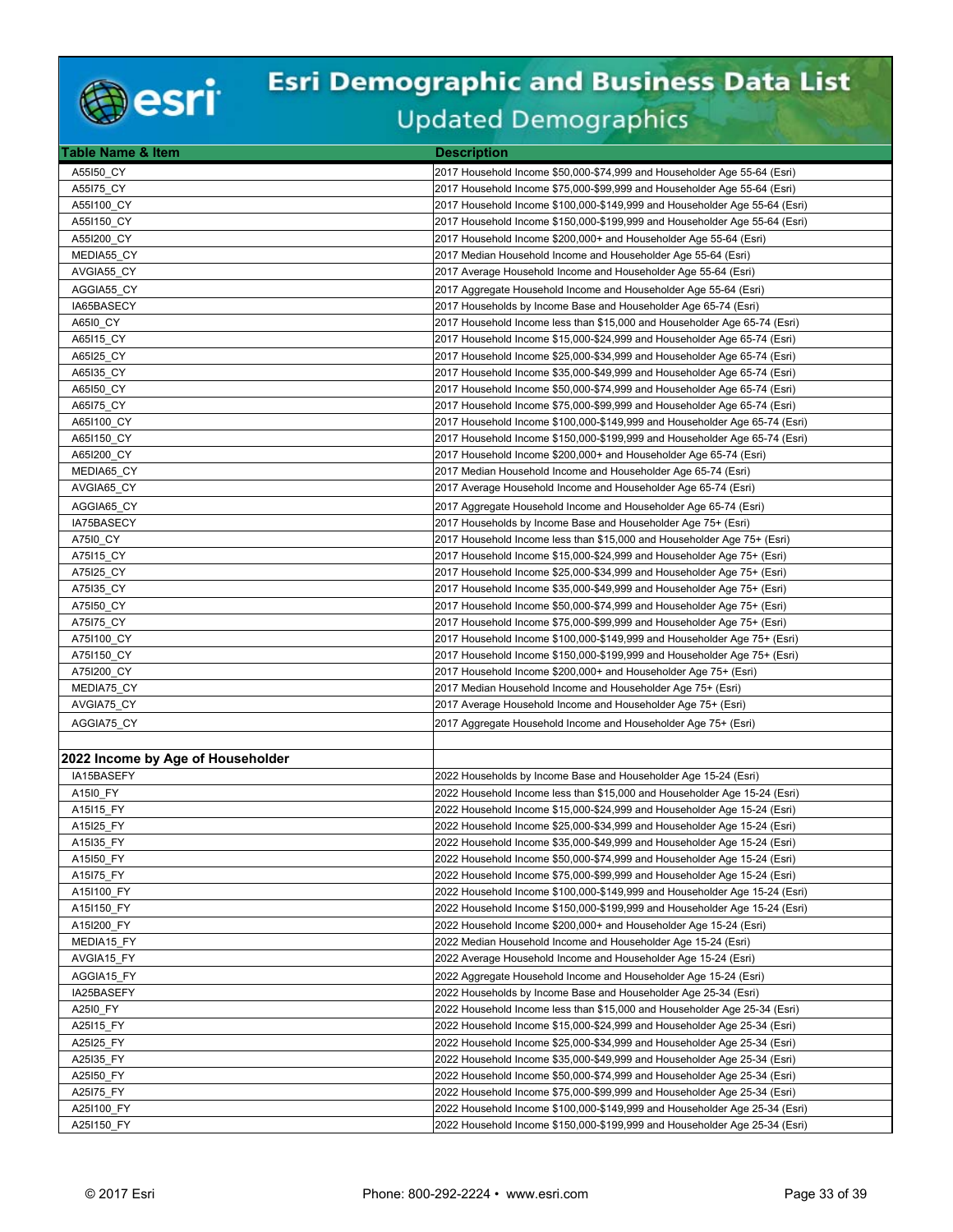

| Table Name & Item        | <b>Description</b>                                                         |
|--------------------------|----------------------------------------------------------------------------|
| A25I200 FY               | 2022 Household Income \$200,000+ and Householder Age 25-34 (Esri)          |
| MEDIA25 FY               | 2022 Median Household Income and Householder Age 25-34 (Esri)              |
| AVGIA25 FY               | 2022 Average Household Income and Householder Age 25-34 (Esri)             |
| AGGIA25 FY               | 2022 Aggregate Household Income and Householder Age 25-34 (Esri)           |
| IA35BASEFY               | 2022 Households by Income Base and Householder Age 35-44 (Esri)            |
| A35I0 FY                 | 2022 Household Income less than \$15,000 and Householder Age 35-44 (Esri)  |
| A35115 FY                | 2022 Household Income \$15,000-\$24,999 and Householder Age 35-44 (Esri)   |
| A35I25 FY                | 2022 Household Income \$25,000-\$34,999 and Householder Age 35-44 (Esri)   |
| A35I35_FY                | 2022 Household Income \$35,000-\$49,999 and Householder Age 35-44 (Esri)   |
| A35150_FY                | 2022 Household Income \$50,000-\$74,999 and Householder Age 35-44 (Esri)   |
| A35175_FY                | 2022 Household Income \$75,000-\$99,999 and Householder Age 35-44 (Esri)   |
| A35I100 FY               | 2022 Household Income \$100,000-\$149,999 and Householder Age 35-44 (Esri) |
| A351150 FY               | 2022 Household Income \$150,000-\$199,999 and Householder Age 35-44 (Esri) |
| A35I200_FY               | 2022 Household Income \$200,000+ and Householder Age 35-44 (Esri)          |
| MEDIA35 FY               | 2022 Median Household Income and Householder Age 35-44 (Esri)              |
| AVGIA35 FY               | 2022 Average Household Income and Householder Age 35-44 (Esri)             |
| AGGIA35 FY               | 2022 Aggregate Household Income and Householder Age 35-44 (Esri)           |
|                          |                                                                            |
| IA45BASEFY               | 2022 Households by Income Base and Householder Age 45-54 (Esri)            |
| A4510 FY                 | 2022 Household Income less than \$15,000 and Householder Age 45-54 (Esri)  |
| A45115 FY                | 2022 Household Income \$15,000-\$24,999 and Householder Age 45-54 (Esri)   |
| A45I25 FY                | 2022 Household Income \$25,000-\$34,999 and Householder Age 45-54 (Esri)   |
| A45135 FY                | 2022 Household Income \$35,000-\$49,999 and Householder Age 45-54 (Esri)   |
| A45150 FY                | 2022 Household Income \$50,000-\$74,999 and Householder Age 45-54 (Esri)   |
| A45175 FY                | 2022 Household Income \$75,000-\$99,999 and Householder Age 45-54 (Esri)   |
| A451100 FY<br>A451150 FY | 2022 Household Income \$100,000-\$149,999 and Householder Age 45-54 (Esri) |
|                          | 2022 Household Income \$150,000-\$199,999 and Householder Age 45-54 (Esri) |
| A45I200 FY               | 2022 Household Income \$200,000+ and Householder Age 45-54 (Esri)          |
| MEDIA45_FY               | 2022 Median Household Income and Householder Age 45-54 (Esri)              |
| AVGIA45 FY               | 2022 Average Household Income and Householder Age 45-54 (Esri)             |
| AGGIA45 FY               | 2022 Aggregate Household Income and Householder Age 45-54 (Esri)           |
| IA55BASEFY               | 2022 Households by Income Base and Householder Age 55-64 (Esri)            |
| A5510 FY                 | 2022 Household Income less than \$15,000 and Householder Age 55-64 (Esri)  |
| A55115_FY                | 2022 Household Income \$15,000-\$24,999 and Householder Age 55-64 (Esri)   |
| A55I25_FY                | 2022 Household Income \$25,000-\$34,999 and Householder Age 55-64 (Esri)   |
| A55I35 FY                | 2022 Household Income \$35,000-\$49,999 and Householder Age 55-64 (Esri)   |
| A55150 FY                | 2022 Household Income \$50,000-\$74,999 and Householder Age 55-64 (Esri)   |
| A55175_FY                | 2022 Household Income \$75,000-\$99,999 and Householder Age 55-64 (Esri)   |
| A551100_FY               | 2022 Household Income \$100,000-\$149,999 and Householder Age 55-64 (Esri) |
| A55I150 FY               | 2022 Household Income \$150,000-\$199,999 and Householder Age 55-64 (Esri) |
| A55I200 FY               | 2022 Household Income \$200,000+ and Householder Age 55-64 (Esri)          |
| MEDIA55 FY               | 2022 Median Household Income and Householder Age 55-64 (Esri)              |
| AVGIA55_FY               | 2022 Average Household Income and Householder Age 55-64 (Esri)             |
| AGGIA55 FY               | 2022 Aggregate Household Income and Householder Age 55-64 (Esri)           |
| IA65BASEFY               | 2022 Households by Income Base and Householder Age 65-74 (Esri)            |
| A65I0_FY                 | 2022 Household Income less than \$15,000 and Householder Age 65-74 (Esri)  |
| A65I15_FY                | 2022 Household Income \$15,000-\$24,999 and Householder Age 65-74 (Esri)   |
| A65I25_FY                | 2022 Household Income \$25,000-\$34,999 and Householder Age 65-74 (Esri)   |
| A65I35_FY                | 2022 Household Income \$35,000-\$49,999 and Householder Age 65-74 (Esri)   |
| A65I50_FY                | 2022 Household Income \$50,000-\$74,999 and Householder Age 65-74 (Esri)   |
| A65175 FY                | 2022 Household Income \$75,000-\$99,999 and Householder Age 65-74 (Esri)   |
| A65I100_FY               | 2022 Household Income \$100,000-\$149,999 and Householder Age 65-74 (Esri) |
| A651150 FY               | 2022 Household Income \$150,000-\$199,999 and Householder Age 65-74 (Esri) |
| A65I200 FY               | 2022 Household Income \$200,000+ and Householder Age 65-74 (Esri)          |
| MEDIA65_FY               | 2022 Median Household Income and Householder Age 65-74 (Esri)              |
| AVGIA65_FY               | 2022 Average Household Income and Householder Age 65-74 (Esri)             |
| AGGIA65 FY               | 2022 Aggregate Household Income and Householder Age 65-74 (Esri)           |
| IA75BASEFY               | 2022 Households by Income Base and Householder Age 75+ (Esri)              |
| A7510_FY                 | 2022 Household Income less than \$15,000 and Householder Age 75+ (Esri)    |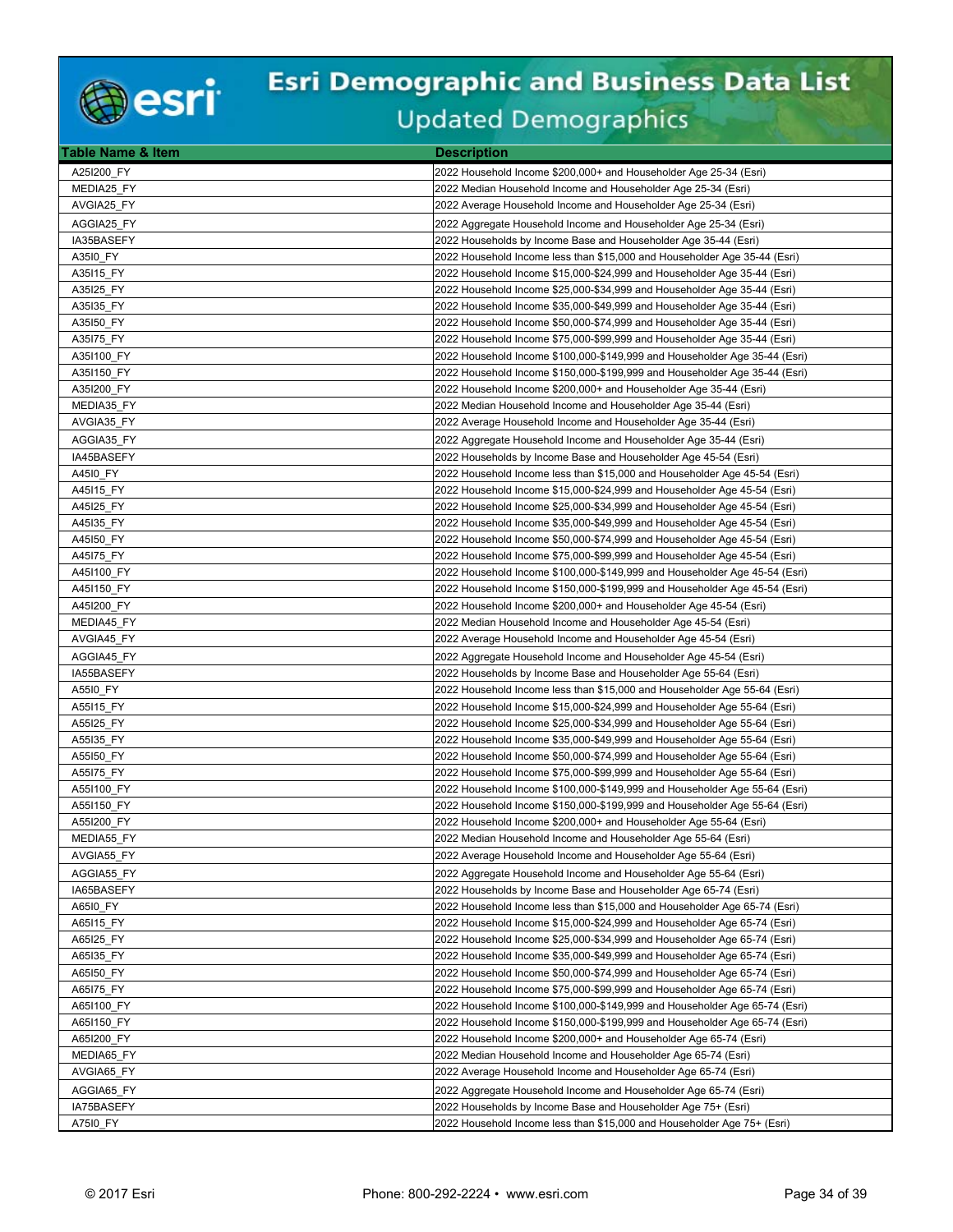

| Table Name & Item                            | <b>Description</b>                                                          |
|----------------------------------------------|-----------------------------------------------------------------------------|
| A75115 FY                                    | 2022 Household Income \$15,000-\$24,999 and Householder Age 75+ (Esri)      |
| A75I25 FY                                    | 2022 Household Income \$25,000-\$34,999 and Householder Age 75+ (Esri)      |
| A75135 FY                                    | 2022 Household Income \$35,000-\$49,999 and Householder Age 75+ (Esri)      |
| A75150 FY                                    | 2022 Household Income \$50,000-\$74,999 and Householder Age 75+ (Esri)      |
| A75175_FY                                    | 2022 Household Income \$75,000-\$99,999 and Householder Age 75+ (Esri)      |
| A751100 FY                                   | 2022 Household Income \$100,000-\$149,999 and Householder Age 75+ (Esri)    |
| A751150 FY                                   | 2022 Household Income \$150,000-\$199,999 and Householder Age 75+ (Esri)    |
| A75I200 FY                                   | 2022 Household Income \$200,000+ and Householder Age 75+ (Esri)             |
| MEDIA75_FY                                   | 2022 Median Household Income and Householder Age 75+ (Esri)                 |
| AVGIA75_FY                                   | 2022 Average Household Income and Householder Age 75+ (Esri)                |
| AGGIA75 FY                                   | 2022 Aggregate Household Income and Householder Age 75+ (Esri)              |
|                                              |                                                                             |
| 2017 Disposable Income                       |                                                                             |
| DIBASE CY                                    | 2017 Households by Disposable Income Base (Esri)                            |
| DIO_CY                                       | 2017 Disposable Income less than \$15,000 (Esri)                            |
| <b>DI15_CY</b>                               | 2017 Disposable Income \$15,000-\$24,999 (Esri)                             |
| DI25 CY                                      | 2017 Disposable Income \$25,000-\$34,999 (Esri)                             |
| <b>DI35 CY</b>                               | 2017 Disposable Income \$35,000-\$49,999 (Esri)                             |
| <b>DI50 CY</b>                               | 2017 Disposable Income \$50,000-\$74,999 (Esri)                             |
| DI75 CY                                      | 2017 Disposable Income \$75,000-\$99,999 (Esri)                             |
| <b>DI100 CY</b>                              | 2017 Disposable Income \$100,000-\$149,999 (Esri)                           |
| DI150_CY                                     | 2017 Disposable Income \$150,000-\$199,999 (Esri)                           |
| <b>DI200 CY</b>                              | 2017 Disposable Income \$200,000 or greater (Esri)                          |
| AGGDI CY                                     | 2017 Aggregate Disposable Income                                            |
| MEDDI_CY                                     | 2017 Median Disposable Income (Esri)                                        |
| AVGDI CY                                     | 2017 Average Disposable Income (Esri)                                       |
|                                              |                                                                             |
| 2017 Disposable Income by Age of Householder |                                                                             |
| DIA15BASCY                                   | 2017 HHs by Disposable Income Base and Householder Age 15-24 (Esri)         |
| A15DI0_CY                                    | 2017 Disposable Income less than \$15,000 and Householder Age 15-24 (Esri)  |
| A15DI15 CY                                   | 2017 Disposable Income \$15,000-\$24,999 and Householder Age 15-24 (Esri)   |
| A15DI25 CY                                   | 2017 Disposable Income \$25,000-\$34,999 and Householder Age 15-24 (Esri)   |
| A15DI35 CY                                   | 2017 Disposable Income \$35,000-\$49,999 and Householder Age 15-24 (Esri)   |
| A15DI50_CY                                   | 2017 Disposable Income \$50,000-\$74,999 and Householder Age 15-24 (Esri)   |
| A15DI75 CY                                   | 2017 Disposable Income \$75,000-\$99,999 and Householder Age 15-24 (Esri)   |
| A15DI100CY                                   | 2017 Disposable Income \$100,000-\$149,999 and Householder Age 15-24 (Esri) |
| A15DI150CY                                   | 2017 Disposable Income \$150,000-\$199,999 and Householder Age 15-24 (Esri) |
| A15DI200CY                                   | 2017 Disposable Income \$200,000+ and Householder Age 15-24 (Esri)          |
| A15DI200CY                                   | 2017 Disposable Income \$200,000+ and Householder Age 15-24 (Esri)          |
| AGGDIA15CY                                   | 2017 Aggregate Disposable Income: Householder 15-24                         |
| MEDDIA15CY                                   | 2017 Median Disposable Income and Householder Age 15-24 (Esri)              |
| AVGDIA15CY                                   | 2017 Average Disposable Income and Householder Age 15-24 (Esri)             |
| DIA25BASCY                                   | 2017 HHs by Disposable Income Base and Householder Age 25-34 (Esri)         |
| A25DI0 CY                                    | 2017 Disposable Income less than \$15,000 and Householder Age 25-34 (Esri)  |
| A25DI15 CY                                   | 2017 Disposable Income \$15,000-\$24,999 and Householder Age 25-34 (Esri)   |
| A25DI25 CY                                   | 2017 Disposable Income \$25,000-\$34,999 and Householder Age 25-34 (Esri)   |
| A25DI35_CY                                   | 2017 Disposable Income \$35,000-\$49,999 and Householder Age 25-34 (Esri)   |
| A25DI50 CY                                   | 2017 Disposable Income \$50,000-\$74,999 and Householder Age 25-34 (Esri)   |
| A25DI75_CY                                   | 2017 Disposable Income \$75,000-\$99,999 and Householder Age 25-34 (Esri)   |
| A25DI100CY                                   | 2017 Disposable Income \$100,000-\$149,999 and Householder Age 25-34 (Esri) |
| A25DI150CY                                   | 2017 Disposable Income \$150,000-\$199,999 and Householder Age 25-34 (Esri) |
| A25DI200CY                                   | 2017 Disposable Income \$200,000+ and Householder Age 25-34 (Esri)          |
| AGGDIA25CY                                   | 2017 Aggregate Disposable Income: Householder 25-34                         |
| MEDDIA25CY                                   | 2017 Median Disposable Income and Householder Age 25-34 (Esri)              |
| AVGDIA25CY                                   | 2017 Average Disposable Income and Householder Age 25-34 (Esri)             |
| DIA35BASCY                                   | 2017 HHs by Disposable Income Base and Householder Age 35-44 (Esri)         |
| A35DI0_CY                                    | 2017 Disposable Income less than \$15,000 and Householder Age 35-44 (Esri)  |
| A35DI15_CY                                   | 2017 Disposable Income \$15,000-\$24,999 and Householder Age 35-44 (Esri)   |
| A35DI25 CY                                   | 2017 Disposable Income \$25,000-\$34,999 and Householder Age 35-44 (Esri)   |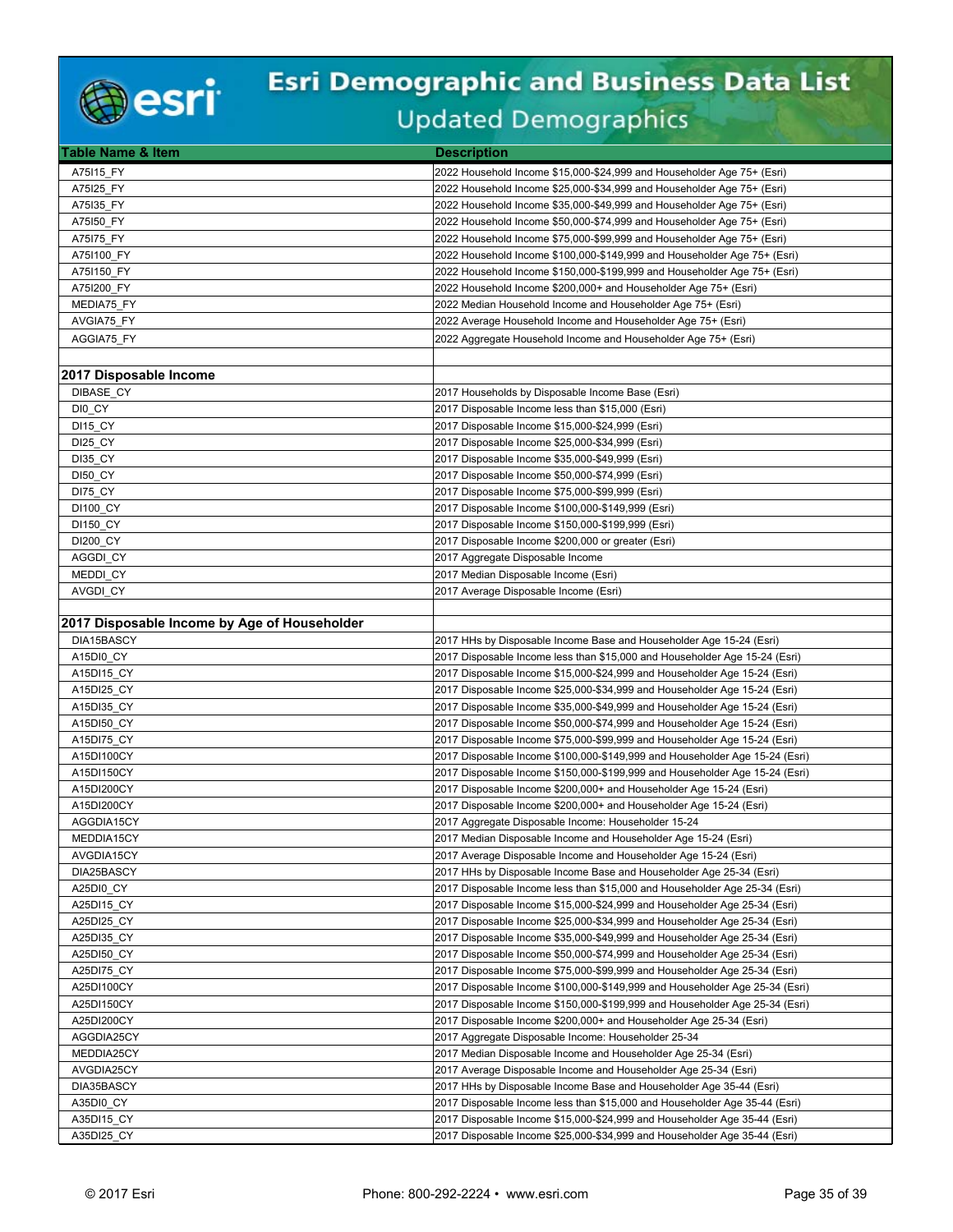

| Table Name & Item | <b>Description</b>                                                          |
|-------------------|-----------------------------------------------------------------------------|
| A35DI35 CY        | 2017 Disposable Income \$35,000-\$49,999 and Householder Age 35-44 (Esri)   |
| A35DI50 CY        | 2017 Disposable Income \$50,000-\$74,999 and Householder Age 35-44 (Esri)   |
| A35DI75_CY        | 2017 Disposable Income \$75,000-\$99,999 and Householder Age 35-44 (Esri)   |
| A35DI100CY        | 2017 Disposable Income \$100,000-\$149,999 and Householder Age 35-44 (Esri) |
| A35DI150CY        | 2017 Disposable Income \$150,000-\$199,999 and Householder Age 35-44 (Esri) |
| A35DI200CY        | 2017 Disposable Income \$200,000+ and Householder Age 35-44 (Esri)          |
| AGGDIA35CY        | 2017 Aggregate Disposable Income: Householder 35-44                         |
| MEDDIA35CY        | 2017 Median Disposable Income and Householder Age 35-44 (Esri)              |
| AVGDIA35CY        | 2017 Average Disposable Income and Householder Age 35-44 (Esri)             |
| DIA45BASCY        | 2017 HHs by Disposable Income Base and Householder Age 45-54 (Esri)         |
| A45DI0 CY         | 2017 Disposable Income less than \$15,000 and Householder Age 45-54 (Esri)  |
| A45DI15 CY        | 2017 Disposable Income \$15,000-\$24,999 and Householder Age 45-54 (Esri)   |
| A45DI25 CY        | 2017 Disposable Income \$25,000-\$34,999 and Householder Age 45-54 (Esri)   |
| A45DI35 CY        |                                                                             |
|                   | 2017 Disposable Income \$35,000-\$49,999 and Householder Age 45-54 (Esri)   |
| A45DI50 CY        | 2017 Disposable Income \$50,000-\$74,999 and Householder Age 45-54 (Esri)   |
| A45DI75_CY        | 2017 Disposable Income \$75,000-\$99,999 and Householder Age 45-54 (Esri)   |
| A45DI100CY        | 2017 Disposable Income \$100,000-\$149,999 and Householder Age 45-54 (Esri) |
| A45DI150CY        | 2017 Disposable Income \$150,000-\$199,999 and Householder Age 45-54 (Esri) |
| A45DI200CY        | 2017 Disposable Income \$200,000+ and Householder Age 45-54 (Esri)          |
| AGGDIA45CY        | 2017 Aggregate Disposable Income: Householder 45-54                         |
| MEDDIA45CY        | 2017 Median Disposable Income and Householder Age 45-54 (Esri)              |
| AVGDIA45CY        | 2017 Average Disposable Income and Householder Age 45-54 (Esri)             |
| DIA55BASCY        | 2017 HHs by Disposable Income Base and Householder Age 55-64 (Esri)         |
| A55DI0 CY         | 2017 Disposable Income less than \$15,000 and Householder Age 55-64 (Esri)  |
| A55DI15 CY        | 2017 Disposable Income \$15,000-\$24,999 and Householder Age 55-64 (Esri)   |
| A55DI25 CY        | 2017 Disposable Income \$25,000-\$34,999 and Householder Age 55-64 (Esri)   |
| A55DI35_CY        | 2017 Disposable Income \$35,000-\$49,999 and Householder Age 55-64 (Esri)   |
| A55DI50 CY        | 2017 Disposable Income \$50,000-\$74,999 and Householder Age 55-64 (Esri)   |
| A55DI75 CY        | 2017 Disposable Income \$75,000-\$99,999 and Householder Age 55-64 (Esri)   |
| A55DI100CY        | 2017 Disposable Income \$100,000-\$149,999 and Householder Age 55-64 (Esri) |
| A55DI150CY        | 2017 Disposable Income \$150,000-\$199,999 and Householder Age 55-64 (Esri) |
| A55DI200CY        | 2017 Disposable Income \$200,000+ and Householder Age 55-64 (Esri)          |
| AGGDIA55CY        | 2017 Aggregate Disposable Income: Householder 55-64                         |
| MEDDIA55CY        | 2017 Median Disposable Income and Householder Age 55-64 (Esri)              |
| AVGDIA55CY        | 2017 Average Disposable Income and Householder Age 55-64 (Esri)             |
| DIA65BASCY        | 2017 HHs by Disposable Income Base and Householder Age 65-74 (Esri)         |
| A65DI0 CY         | 2017 Disposable Income less than \$15,000 and Householder Age 65-74 (Esri)  |
| A65DI15 CY        | 2017 Disposable Income \$15,000-\$24,999 and Householder Age 65-74 (Esri)   |
| A65DI25 CY        | 2017 Disposable Income \$25,000-\$34,999 and Householder Age 65-74 (Esri)   |
| A65DI35 CY        | 2017 Disposable Income \$35,000-\$49,999 and Householder Age 65-74 (Esri)   |
| A65DI50 CY        | 2017 Disposable Income \$50,000-\$74,999 and Householder Age 65-74 (Esri)   |
| A65DI75_CY        | 2017 Disposable Income \$75,000-\$99,999 and Householder Age 65-74 (Esri)   |
| A65DI100CY        | 2017 Disposable Income \$100,000-\$149,999 and Householder Age 65-74 (Esri) |
| A65DI150CY        | 2017 Disposable Income \$150,000-\$199,999 and Householder Age 65-74 (Esri) |
| A65DI200CY        | 2017 Disposable Income \$200,000+ and Householder Age 65-74 (Esri)          |
| AGGDIA65CY        | 2017 Aggregate Disposable Income: Householder 65-74                         |
| MEDDIA65CY        | 2017 Median Disposable Income and Householder Age 65-74 (Esri)              |
| AVGDIA65CY        | 2017 Average Disposable Income and Householder Age 65-74 (Esri)             |
| DIA75BASCY        | 2017 Households by Disposable Income Base and Householder Age 75+ (Esri)    |
| A75DI0 CY         | 2017 Disposable Income less than \$15,000 and Householder Age 75+ (Esri)    |
| A75DI15 CY        | 2017 Disposable Income \$15,000-\$24,999 and Householder Age 75+ (Esri)     |
| A75DI25_CY        | 2017 Disposable Income \$25,000-\$34,999 and Householder Age 75+ (Esri)     |
| A75DI35_CY        | 2017 Disposable Income \$35,000-\$49,999 and Householder Age 75+ (Esri)     |
| A75DI50 CY        | 2017 Disposable Income \$50,000-\$74,999 and Householder Age 75+ (Esri)     |
| A75DI75_CY        | 2017 Disposable Income \$75,000-\$99,999 and Householder Age 75+ (Esri)     |
| A75DI100CY        | 2017 Disposable Income \$100,000-\$149,999 and Householder Age 75+ (Esri)   |
| A75DI150CY        | 2017 Disposable Income \$150,000-\$199,999 and Householder Age 75+ (Esri)   |
| A75DI200CY        |                                                                             |
|                   | 2017 Disposable Income \$200,000 or greater and Householder Age 75+ (Esri)  |
| AGGDIA75CY        | 2017 Aggregate Disposable Income: Householder 75+                           |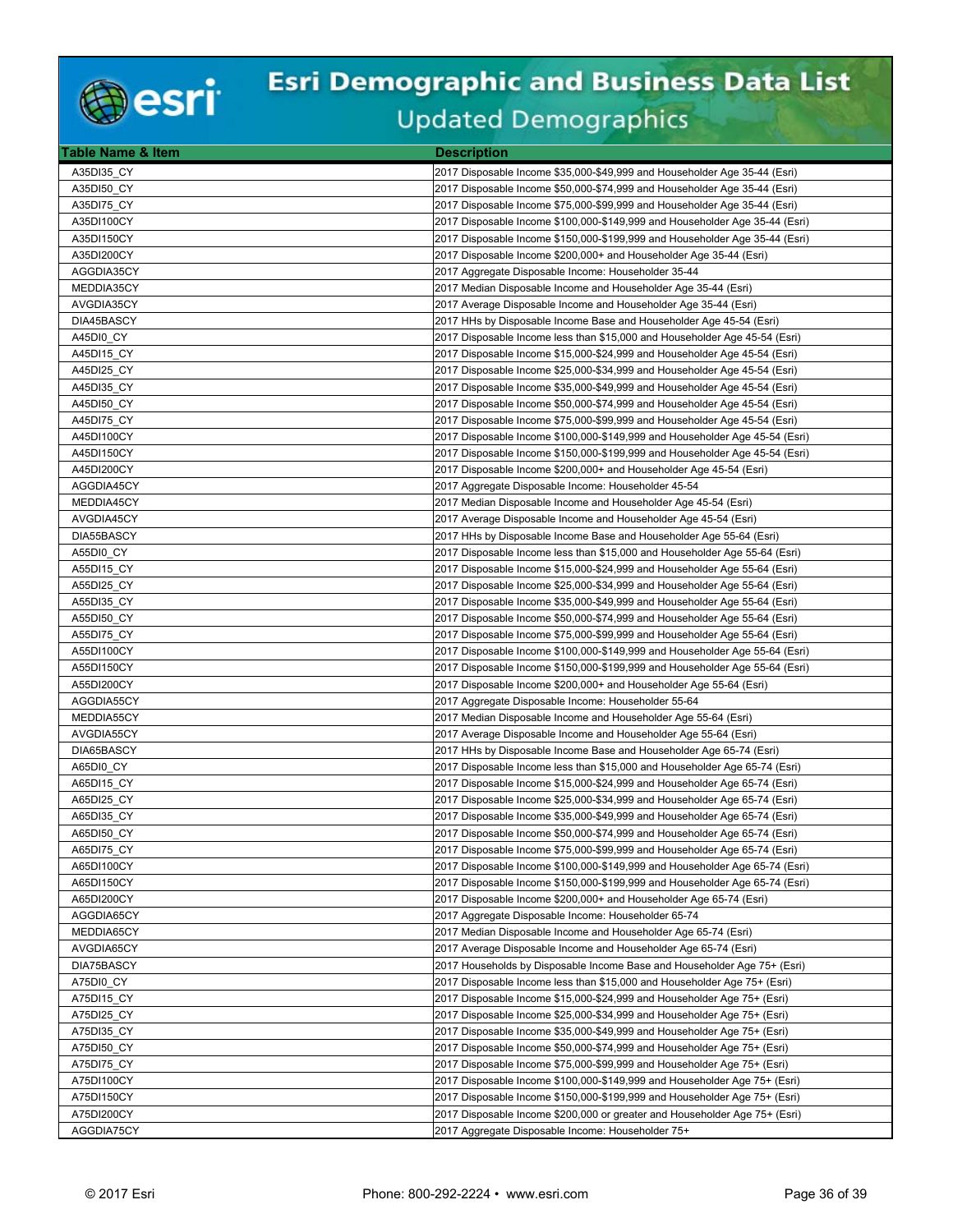

| <b>Table Name &amp; Item</b>         | <b>Description</b>                                                   |
|--------------------------------------|----------------------------------------------------------------------|
| MEDDIA75CY                           | 2017 Median Disposable Income and Householder Age 75+ (Esri)         |
| AVGDIA75CY                           | 2017 Average Disposable Income and Householder Age 75+ (Esri)        |
|                                      |                                                                      |
| 2017 Net Worth                       |                                                                      |
| NWBASE CY                            | 2017 Households by Net Worth Base (Esri)                             |
| NW0 CY                               | 2017 Net Worth less than \$15,000 (Esri)                             |
| NW15 CY                              | 2017 Net Worth \$15,000-\$34,999 (Esri)                              |
| <b>NW35 CY</b>                       | 2017 Net Worth \$35,000-\$49,999 (Esri)                              |
| <b>NW50 CY</b>                       | 2017 Net Worth \$50,000-\$74,999 (Esri)                              |
| NW75 CY                              | 2017 Net Worth \$75,000-\$99,999 (Esri)                              |
| <b>NW100 CY</b>                      | 2017 Net Worth \$100,000-\$149,999 (Esri)                            |
| <b>NW150 CY</b>                      | 2017 Net Worth \$150,000-\$249,999 (Esri)                            |
| <b>NW250 CY</b>                      | 2017 Net Worth \$250,000-\$499,999 (Esri)                            |
| <b>NW500 CY</b>                      | 2017 Net Worth \$500,000 or greater (Esri)                           |
| AGGNW CY                             | 2017 Aggregate Net Worth                                             |
| MEDNW CY                             | 2017 Median Net Worth (Esri)                                         |
| AVGNW_CY                             | 2017 Average Net Worth (Esri)                                        |
|                                      |                                                                      |
| 2017 Net Worth by Age of Householder |                                                                      |
| NWA15BASCY                           | 2017 Households by Net Worth Base and Householder Age 15-24 (Esri)   |
| A15NW0 CY                            | 2017 Net Worth less than \$15,000 and Householder Age 15-24 (Esri)   |
| A15NW15 CY                           | 2017 Net Worth \$15,000-\$34,999 and Householder Age 15-24 (Esri)    |
| A15NW35 CY                           | 2017 Net Worth \$35,000-\$49,999 and Householder Age 15-24 (Esri)    |
| A15NW50 CY                           | 2017 Net Worth \$50,000-\$99,999 and Householder Age 15-24 (Esri)    |
| A15NW100CY                           | 2017 Net Worth \$100,000-\$149,999 and Householder Age 15-24 (Esri)  |
| A15NW150CY                           | 2017 Net Worth \$150,000-\$249,999 and Householder Age 15-24 (Esri)  |
| A15NW250CY                           | 2017 Net Worth \$250,000 or greater and Householder Age 15-24 (Esri) |
| AGGNWA15CY                           | 2017 Aggregate Net Worth: Householder 15-24                          |
| MEDNWA15CY                           | 2017 Median Net Worth and Householder Age 15-24 (Esri)               |
| AVGNWA15CY                           | 2017 Average Net Worth and Householder Age 15-24 (Esri)              |
| NWA25BASCY                           | 2017 Households by Net Worth Base and Householder Age 25-34 (Esri)   |
| A25NW0 CY                            | 2017 Net Worth less than \$15,000 and Householder Age 25-34 (Esri)   |
| A25NW15 CY                           | 2017 Net Worth \$15,000-\$34,999 and Householder Age 25-34 (Esri)    |
| A25NW35 CY                           | 2017 Net Worth \$35,000-\$49,999 and Householder Age 25-34 (Esri)    |
| A25NW50 CY                           | 2017 Net Worth \$50,000-\$99,999 and Householder Age 25-34 (Esri)    |
| A25NW100CY                           | 2017 Net Worth \$100,000-\$149,999 and Householder Age 25-34 (Esri)  |
| A25NW150CY                           | 2017 Net Worth \$150,000-\$249,999 and Householder Age 25-34 (Esri)  |
| A25NW250CY                           | 2017 Net Worth \$250,000 or greater and Householder Age 25-34 (Esri) |
| AGGNWA25CY                           | 2017 Aggregate Net Worth: Householder 25-34                          |
| MEDNWA25CY                           | 2017 Median Net Worth and Householder Age 25-34 (Esri)               |
| AVGNWA25CY                           | 2017 Average Net Worth and Householder Age 25-34 (Esri)              |
| NWA35BASCY                           | 2017 Households by Net Worth Base and Householder Age 35-44 (Esri)   |
| A35NW0 CY                            | 2017 Net Worth less than \$15,000 and Householder Age 35-44 (Esri)   |
| A35NW15 CY                           | 2017 Net Worth \$15,000-\$34,999 and Householder Age 35-44 (Esri)    |
| A35NW35_CY                           | 2017 Net Worth \$35,000-\$49,999 and Householder Age 35-44 (Esri)    |
| A35NW50 CY                           | 2017 Net Worth \$50,000-\$99,999 and Householder Age 35-44 (Esri)    |
| A35NW100CY                           | 2017 Net Worth \$100,000-\$149,999 and Householder Age 35-44 (Esri)  |
| A35NW150CY                           | 2017 Net Worth \$150,000-\$249,999 and Householder Age 35-44 (Esri)  |
| A35NW250CY                           | 2017 Net Worth \$250,000 or greater and Householder Age 35-44 (Esri) |
| AGGNWA35CY                           | 2017 Aggregate Net Worth: Householder 35-44                          |
| MEDNWA35CY                           | 2017 Median Net Worth and Householder Age 35-44 (Esri)               |
| AVGNWA35CY                           | 2017 Average Net Worth and Householder Age 35-44 (Esri)              |
| NWA45BASCY                           | 2017 Households by Net Worth Base and Householder Age 45-54 (Esri)   |
| A45NW0 CY                            | 2017 Net Worth less than \$15,000 and Householder Age 45-54 (Esri)   |
| A45NW15 CY                           | 2017 Net Worth \$15,000-\$34,999 and Householder Age 45-54 (Esri)    |
| A45NW35 CY                           | 2017 Net Worth \$35,000-\$49,999 and Householder Age 45-54 (Esri)    |
| A45NW50 CY                           | 2017 Net Worth \$50,000-\$99,999 and Householder Age 45-54 (Esri)    |
| A45NW100CY                           | 2017 Net Worth \$100,000-\$149,999 and Householder Age 45-54 (Esri)  |
| A45NW150CY                           | 2017 Net Worth \$150,000-\$249,999 and Householder Age 45-54 (Esri)  |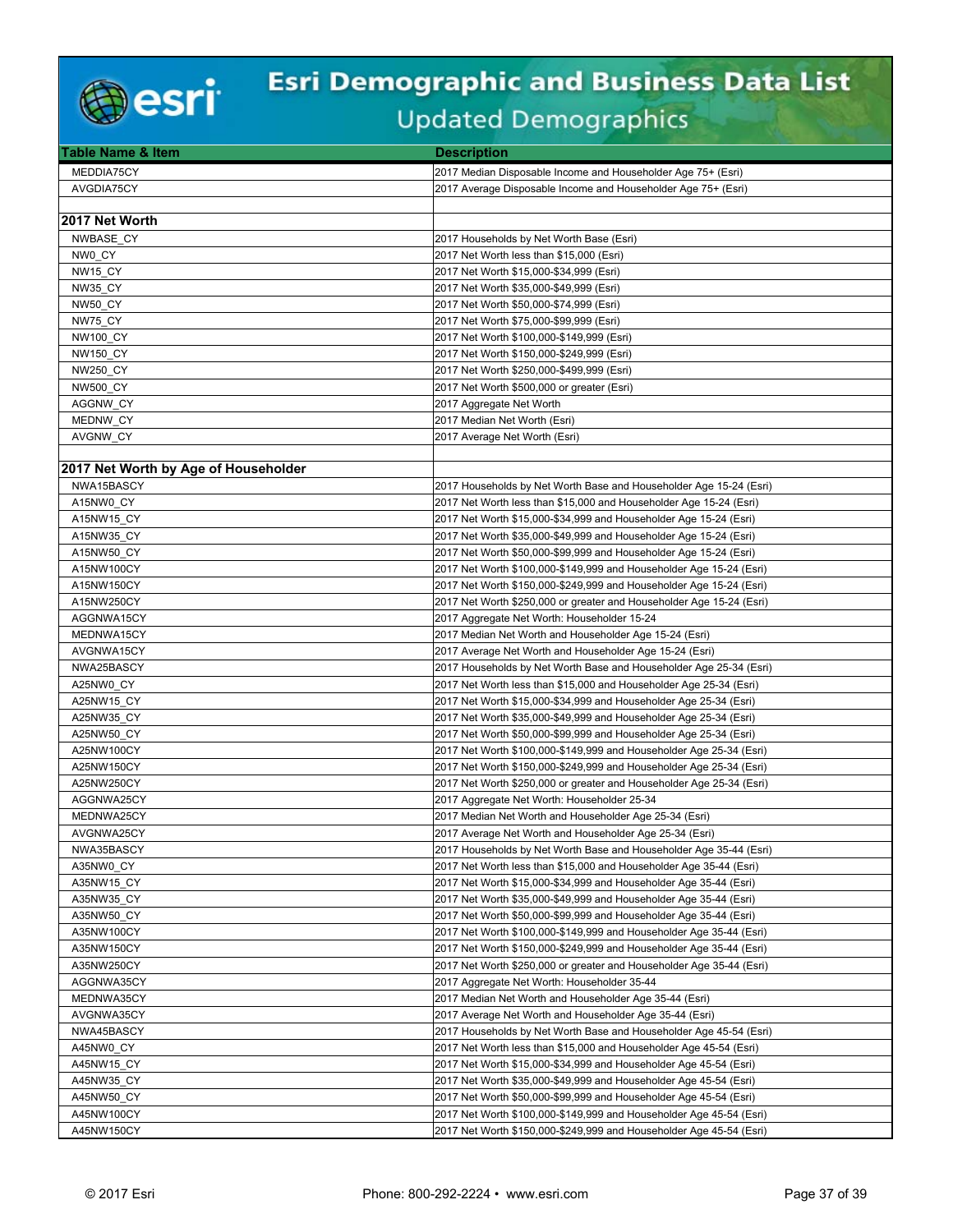

| Table Name & Item        | <b>Description</b>                                                                       |
|--------------------------|------------------------------------------------------------------------------------------|
| A45NW250CY               | 2017 Net Worth \$250,000 or greater and Householder Age 45-54 (Esri)                     |
| AGGNWA45CY               | 2017 Aggregate Net Worth: Householder 45-54                                              |
| MEDNWA45CY               | 2017 Median Net Worth and Householder Age 45-54 (Esri)                                   |
| AVGNWA45CY               | 2017 Average Net Worth and Householder Age 45-54 (Esri)                                  |
| NWA55BASCY               | 2017 Households by Net Worth Base and Householder Age 55-64 (Esri)                       |
| A55NW0 CY                | 2017 Net Worth less than \$15,000 and Householder Age 55-64 (Esri)                       |
| A55NW15 CY               | 2017 Net Worth \$15,000-\$34,999 and Householder Age 55-64 (Esri)                        |
| A55NW35_CY               | 2017 Net Worth \$35,000-\$49,999 and Householder Age 55-64 (Esri)                        |
| A55NW50 CY               | 2017 Net Worth \$50,000-\$99,999 and Householder Age 55-64 (Esri)                        |
| A55NW100CY               | 2017 Net Worth \$100,000-\$149,999 and Householder Age 55-64 (Esri)                      |
| A55NW150CY               | 2017 Net Worth \$150,000-\$249,999 and Householder Age 55-64 (Esri)                      |
| A55NW250CY               | 2017 Net Worth \$250,000 or greater and Householder Age 55-64 (Esri)                     |
| AGGNWA55CY               | 2017 Aggregate Net Worth: Householder 55-64                                              |
| MEDNWA55CY               | 2017 Median Net Worth and Householder Age 55-64 (Esri)                                   |
| AVGNWA55CY               | 2017 Average Net Worth and Householder Age 55-64 (Esri)                                  |
| NWA65BASCY               | 2017 Households by Net Worth Base and Householder Age 65-74 (Esri)                       |
| A65NW0_CY                | 2017 Net Worth less than \$15,000 and Householder Age 65-74 (Esri)                       |
| A65NW15 CY               | 2017 Net Worth \$15,000-\$34,999 and Householder Age 65-74 (Esri)                        |
| A65NW35 CY               | 2017 Net Worth \$35,000-\$49,999 and Householder Age 65-74 (Esri)                        |
| A65NW50 CY               | 2017 Net Worth \$50,000-\$99,999 and Householder Age 65-74 (Esri)                        |
| A65NW100CY               | 2017 Net Worth \$100,000-\$149,999 and Householder Age 65-74 (Esri)                      |
| A65NW150CY               | 2017 Net Worth \$150,000-\$249,999 and Householder Age 65-74 (Esri)                      |
| A65NW250CY               | 2017 Net Worth \$250,000 or greater and Householder Age 65-74 (Esri)                     |
| AGGNWA65CY               | 2017 Aggregate Net Worth: Householder 65-74                                              |
| MEDNWA65CY               | 2017 Median Net Worth and Householder Age 65-74 (Esri)                                   |
| AVGNWA65CY               | 2017 Average Net Worth and Householder Age 65-74 (Esri)                                  |
| NWA75BASCY               | 2017 Households by Net Worth Base and Householder Age 75+ (Esri)                         |
| A75NW0 CY                | 2017 Net Worth less than \$15,000 and Householder Age 75+ (Esri)                         |
| A75NW15_CY               | 2017 Net Worth \$15,000-\$34,999 and Householder Age 75+ (Esri)                          |
| A75NW35_CY               | 2017 Net Worth \$35,000-\$49,999 and Householder Age 75+ (Esri)                          |
| A75NW50 CY               | 2017 Net Worth \$50,000-\$99,999 and Householder Age 75+ (Esri)                          |
| A75NW100CY               | 2017 Net Worth \$100,000-\$149,999 and Householder Age 75+ (Esri)                        |
| A75NW150CY               | 2017 Net Worth \$150,000-\$249,999 and Householder Age 75+ (Esri)                        |
| A75NW250CY               | 2017 Net Worth \$250,000 or greater and Householder Age 75+ (Esri)                       |
| AGGNWA75CY               | 2017 Aggregate Net Worth: Householder 75+                                                |
| MEDNWA75CY               | 2017 Median Net Worth and Householder Age 75+ (Esri)                                     |
| AVGNWA75CY               | 2017 Average Net Worth and Householder Age 75+ (Esri)                                    |
|                          |                                                                                          |
| 2017 Home Value          |                                                                                          |
| VALBASE_CY               | 2017 Owner Occupied Housing Units by Value Base (Esri)                                   |
| VAL0 CY                  | 2017 Home Value less than \$50,000 (Esri)                                                |
| VAL50K_CY                | 2017 Home Value \$50,000-\$99,999 (Esri)                                                 |
| VAL100K CY               | 2017 Home Value \$100,000-\$149,999 (Esri)                                               |
| VAL150K_CY               | 2017 Home Value \$150,000-\$199,999 (Esri)                                               |
| VAL200K_CY               | 2017 Home Value \$200,000-\$249,999 (Esri)                                               |
| VAL250K CY               | 2017 Home Value \$250,000-\$299,999 (Esri)                                               |
| VAL300K CY               | 2017 Home Value \$300,000-\$399,999 (Esri)                                               |
| VAL400K_CY               | 2017 Home Value \$400,000-\$499,999 (Esri)<br>2017 Home Value \$500,000-\$749,999 (Esri) |
| VAL500K_CY<br>VAL750K CY | 2017 Home Value \$750,000-\$999,999 (Esri)                                               |
| VAL1M CY                 | 2017 Home Value \$1,000,000 or greater (Esri)                                            |
| MEDVAL_CY                | 2017 Median Home Value (Esri)                                                            |
| AVGVAL CY                | 2017 Average Home Value (Esri)                                                           |
|                          |                                                                                          |
| 2022 Home Value          |                                                                                          |
| VALBASE FY               | 2022 Owner Occupied Housing Units by Value Base (Esri)                                   |
| VALO FY                  | 2022 Home Value less than \$50,000 (Esri)                                                |
| VAL50K FY                | 2022 Home Value \$50,000-\$99,999 (Esri)                                                 |
| VAL100K FY               | 2022 Home Value \$100,000-\$149,999 (Esri)                                               |